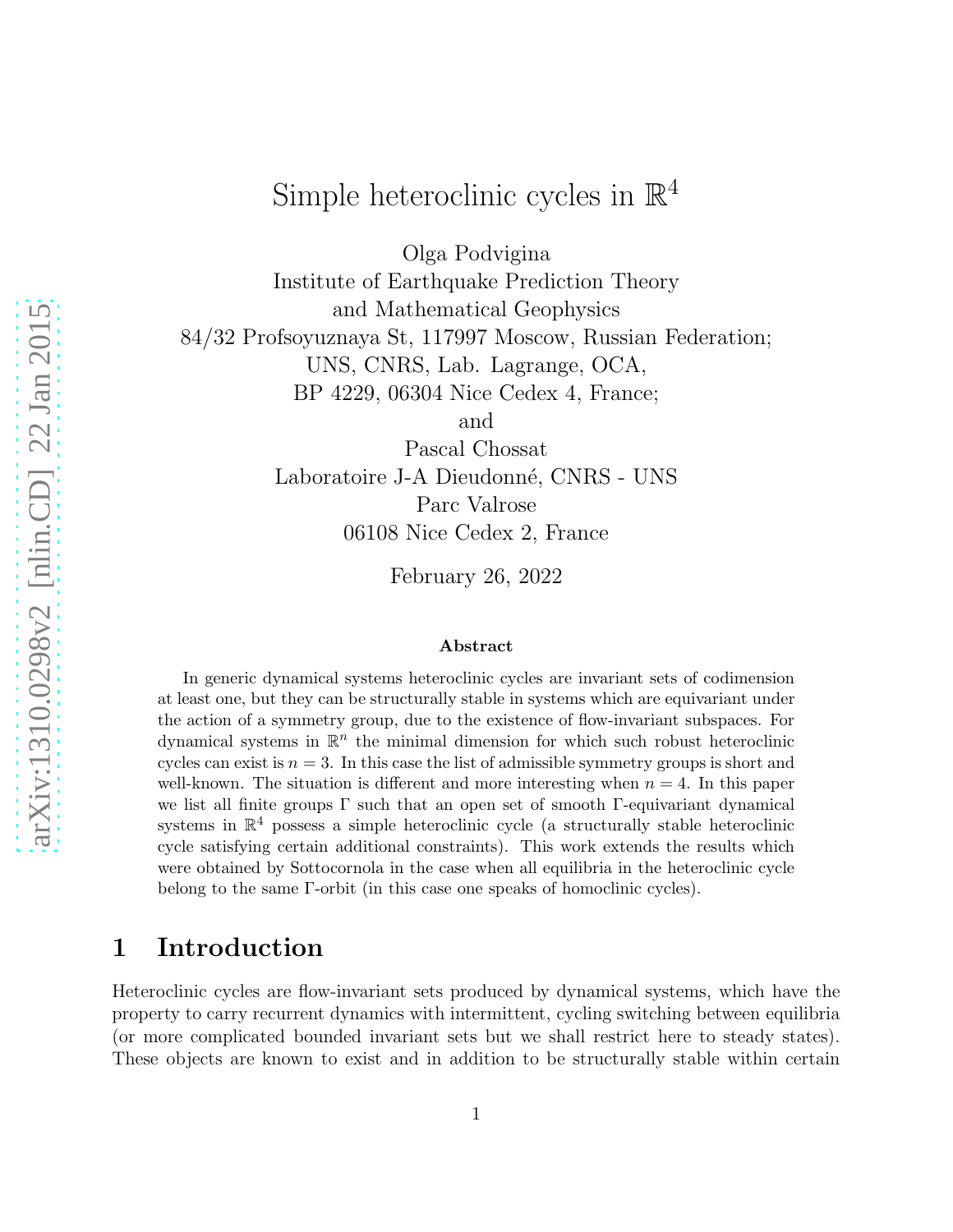classes of Γ-equivariant systems, where  $\Gamma$  is a finite or compact Lie group. Here we consider continuous dynamical systems

<span id="page-1-1"></span>
$$
\dot{\mathbf{x}} = f(\mathbf{x}), \quad f: \mathbb{R}^n \to \mathbb{R}^n \tag{1}
$$

with the equivariance condition

<span id="page-1-0"></span>
$$
f(\gamma \mathbf{x}) = \gamma f(\mathbf{x}) \quad \text{for all } \gamma \in \Gamma \subset \text{O}(n), \quad \Gamma \text{ finite.} \tag{2}
$$

Let  $\xi_1, \ldots, \xi_m$ , be a collection of (hyperbolic) saddle equilibria of the above system and set  $\xi_{m+1} = \xi_1$ . Let  $W^u(\xi_j)$ , resp.  $W^s(\xi_j)$ , be the unstable, resp. stable manifold of  $\xi_j$ . Suppose that for each  $j = 1, \ldots, m$ ,  $W^u(\xi_j)$  intersects  $W^s(\xi_{j+1})$ , then the equilibria and their heteroclinic orbits form a heteroclinic cycle. Heteroclinic orbits between saddles are generically destroyed by small perturbations, hence such objects are unlikely to exist in generic systems. They can however be structurally stable, or robust, in a restricted class of equations, under the equivariance condition [\(2\)](#page-1-0) for some group  $\Gamma$ . Indeed this symmetry condition forces the existence of flow-invariant subspaces, which are formed by the points in  $\mathbb{R}^n$  fixed by isotropy subgroups of  $\Gamma$ . We write  $Fix(\Sigma)$  for the set of points which are fixed by Σ. This is a linear subspace of  $\mathbb{R}^n$ , and moreover it is invariant by the flow of equation [\(1\)](#page-1-1). Suppose now that there exists a collection of isotropy subgroups  $\Sigma_j$  such that  $\xi_j$  is a saddle and  $\xi_{j+1}$  is a sink in Fix( $\Sigma_j$ ), with the convention that  $\xi_{m+1} = \xi_1$ . Suppose in addition that a saddle-sink connection exists from  $\xi_i$  to  $\xi_{i+1}$  in  $Fix(\Sigma_i)$ , then this connection is robust against (smooth) perturbations in the class of Γ-equivariant systems.

Many examples of robust heteroclinic cycles have been discovered and studied, especially in the context of hydrodynamical flows, see [\[2,](#page-28-0) [9\]](#page-28-1) for an overview.

The question which we address in this paper is the following: for which groups  $\Gamma$  do there exist dynamical systems as above, which possess a structurally stable heteroclinic cycle? The answer to this question depends on  $n$  and we have to be more specific on this issue.

The case  $n = 3$  is the simplest one in which robust heteroclinic cycles can occur and it can easily be handled. However when  $n = 4$  the situation is considerably more involved. Examples of 4-dimensional heteroclinic cycles have been known and studied because they provide "non-trivial" stability and bifurcation properties [\[6\]](#page-28-2). A classification of genuinely 4 dimensional robust homoclinic cycles was achieved by Sottocornola in [\[19,](#page-29-0) [20\]](#page-29-1). A homoclinic cycle is a heteroclinic cycle in which all equilibria belong to the same Γ-orbit. Sottocornola listed all finite subgroups of  $O(4)$  for which robust homoclinic cycles exist. An outcome of his work is that one can find in  $\mathbb{R}^4$  robust homoclinic cycles which connect  $2k$  equilibria with  $k > 2$  arbitrary large.

Our aim is at extending these results to robust heteroclinic cycles in  $\mathbb{R}^4$ . A first classi-fication of heteroclinic cycles was proposed in [\[10\]](#page-28-3). Assuming that all  $P_j$ 's are planes, the authors introduced the concept of "simple" heteroclinic cycles, which were further divided into the classes A, B and C. Although the finite groups admitting cycles of types B and C can be easily found, the list of groups admitting type A was unknown. It is the aim of this paper to fill the gap. It was implicitely assumed in [\[10,](#page-28-3) [11\]](#page-29-2) that simple heteroclinic cycles are such that each equilibrium in the cycle has generically only simple eigenvalues. We shall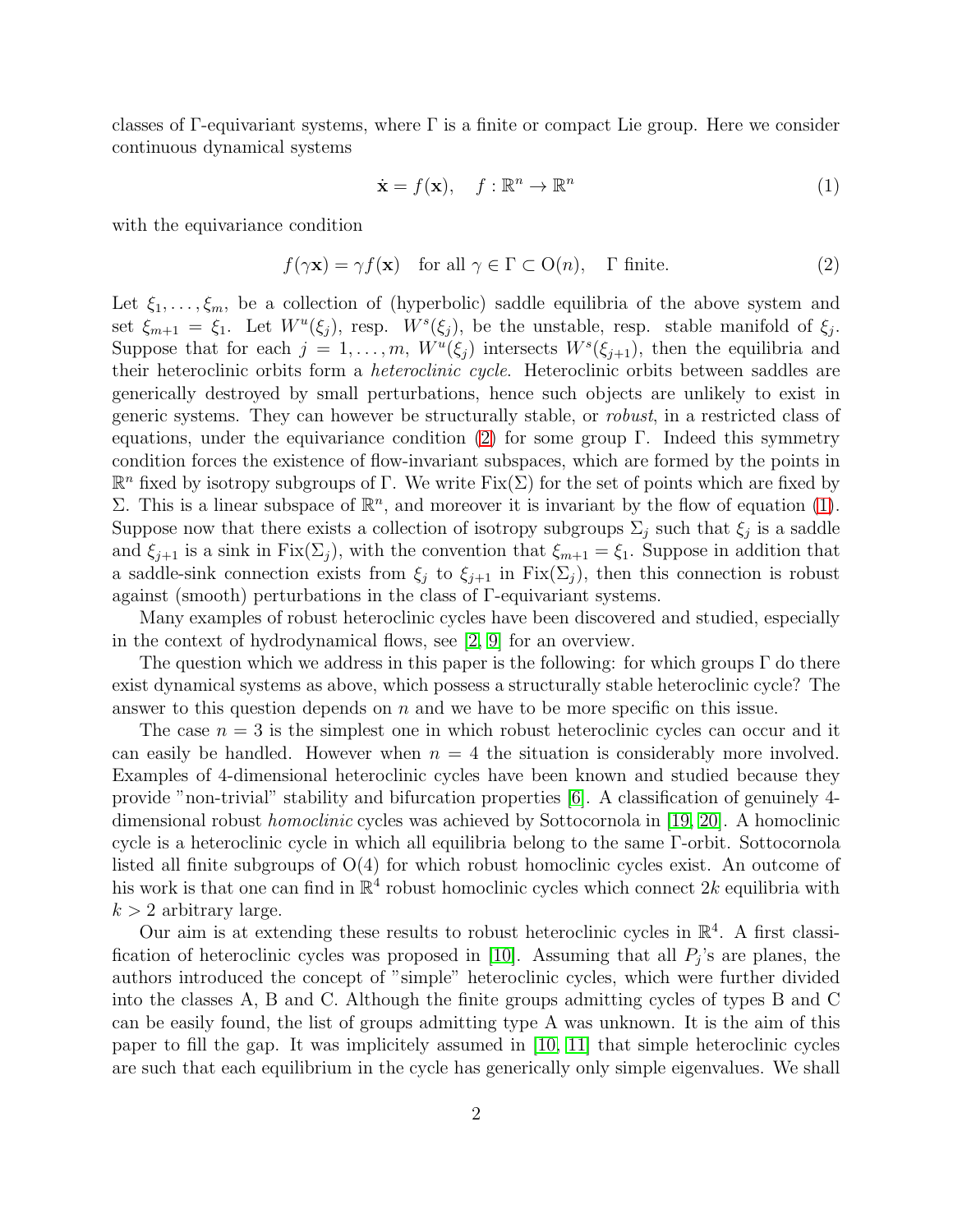see in the next section that this is not always the case and we complete the definition of simple heteroclinic cycles accordingly.

Like in [\[16,](#page-29-3) [19\]](#page-29-0) our analysis exploits the quaternionic presentation of finite subgroups of SO(4). It does however not rely on Galois theory as in [\[19\]](#page-29-0) and it provides elementary proofs.

The paper is organized as follows: in Section [2](#page-2-0) we introduce basic notions about robust heteroclinic cycles and about the presentation of  $SO(4)$  and  $O(4)$  with quaternions. These are the basic material which will be used in the rest of the paper. In section [3](#page-9-0) the main theorems are stated and their proof is given through a series of lemmas. The case  $\Gamma \subset SO(4)$ is considered first, then  $\Gamma \subset O(4)$ . In theorem [2](#page-10-0) the proofs that a subgroup  $\Gamma$  admits, or does not admit, simple heteroclinic cycles are presented only for selected  $\Gamma \subset SO(4)$ . For other subgroups of SO(4) the proofs are similar, and therefore are omitted. Annexes [B,](#page-33-0) [C](#page-35-0) and [D](#page-39-0) contain relevant informations about the geometry of finite subgroups of SO(4).

In Section [4](#page-24-0) we show several examples of heteroclinic cycles in  $\mathbb{R}^4$  and in Section [5](#page-27-0) we discuss the results together with some open questions.

Simple heteroclinic cycles, which are discussed in this paper, suppose the existence of one dimensional fixed-point subspaces for the action of the group in  $\mathbb{R}^4$ . In annex [A](#page-30-0) we list finite subgroups of  $O(4)$ , which act irreducibly but do not possess such a subspace. This provides an alternative and simple approach to a problem which was addressed by Lauterbach and Matthews in [\[13\]](#page-29-4).

# <span id="page-2-0"></span>2 Background and notations

# 2.1 Simple heteroclinic cycles in  $\mathbb{R}^4$

In this section we make precise the framework in which we look for robust heteroclinic cycles. Our notations will follow those of [\[10\]](#page-28-3).

Let  $\xi_1, \ldots, \xi_M$  be hyperbolic equilibria of the Γ-equivariant system  $(1)-(2)$  $(1)-(2)$  with stable and unstable manifolds  $W^s(\xi_j)$  and  $W^u(\xi_j)$ , respectively. Assuming  $\xi_{M+1} = \xi_1$ , we denote by  $\kappa_j$ ,  $j = 1, \ldots, M$ , the set of trajectories from  $\xi_j$  to  $\xi_{j+1}$ :  $\kappa_j = W^u(\xi_j) \cap W^s(\xi_{j+1}) \neq \emptyset$ .

<span id="page-2-1"></span>**Definition 1** (i) The union of equilibria  $\{\xi_1, \ldots, \xi_M\}$  and their connecting orbits  $\{\kappa_1, \ldots, \kappa_M\}$ , is called a heteroclinic cycle.

(ii) a homoclinic cycle is a heteroclinic cycle in which the  $\xi_i$  belong to the same group orbit.

We recall that the *isotropy group* of a point  $x \in \mathbb{R}^n$  is the subgroup of  $\Gamma$  satisfying

$$
\Sigma_x = \{ \gamma \in \Gamma \ : \ \gamma x = x \}.
$$

The fixed-point subspace of a subgroup  $\Sigma \subset \Gamma$  is the subspace

$$
Fix(\Sigma) = \{ \mathbf{x} \in \mathbb{R}^n : \sigma \mathbf{x} = \mathbf{x} \text{ for all } \sigma \in \Sigma \}.
$$

When dim Fix( $\Sigma$ ) = 1 (resp. 2) the subspace is sometimes called an *axis of symmetry* (resp. a plane of symmetry). We shall use either denominations. If a point x has isotropy  $\Sigma$ , then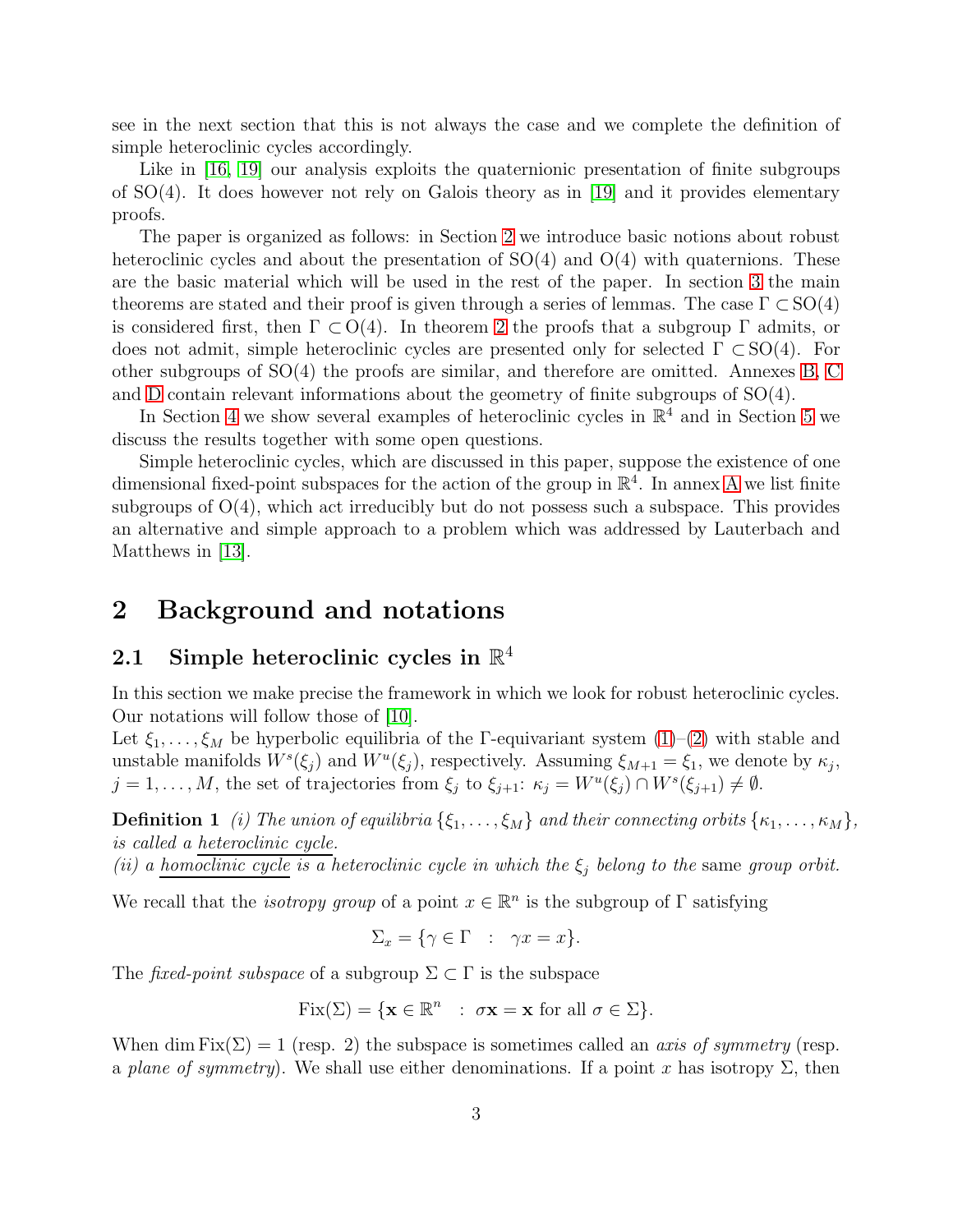the point  $\gamma x$  has isotropy  $\gamma \Sigma \gamma^{-1}$ . There is a bijection between the Γ-orbit of a point and the conjugacy class of its isotropy subgroup in Γ. Another useful property is that the largest subgroup of Γ which leave the subspace Fix(Σ) invariant is the normalizer  $N(\Sigma)$  of Σ.

The following definition gives sufficient conditions for a heteroclinic cycle to persist under small enough Γ-equivariant perturbations.

**Definition 2** [\[10\]](#page-28-3) The heteroclinic cycle is structurally stable (or robust) if for any j,  $1 \leq$  $j \leq M$ , there exist  $\Sigma_j \subset \Gamma$  and  $P_j = \text{Fix}(\Sigma_j)$  such that

- (i)  $\xi_j$  is a sink in  $P_j$ ;
- (ii)  $\xi_{j-1}, \xi_j$  and  $\kappa_j$  belong to  $P_j$ .

In case of a homoclinic cycle, it is enough to assume the existence of a transformation  $\gamma \in \Gamma$ such that a saddle-sink connection exists from  $\xi_1$  to  $\xi_2 = \gamma \xi_1$  in a fixed-point subspace P. Homoclinic cycles in  $\mathbb{R}^4$  have been classified by Sottocornola [\[19\]](#page-29-0).

In all the following we use the notations  $L_j = P_{j-1} \cap P_j = \text{Fix}(\Delta_j)$ .

In [\[11\]](#page-29-2) it was assumed that for all j,  $\dim(P_i) = 2$  and the heteroclinic cycle intersects each connected component of  $L_i \setminus \{0\}$  in at most one point. They called *simple* any robust heteroclinic cycle with these properties. Figure [1](#page-3-0) sketches the sequence of inclusions between isotropy types<sup>[1](#page-3-1)</sup> corresponding to the groups  $\Sigma_i$  and  $\Delta_j$  when the heteroclinic cycle is simple.



<span id="page-3-0"></span>Figure 1: The graph structure of the isotropy types for a simple heteroclinic cycle. In parentheses: dimensions of the fixed-point subspaces.

This assumption imposes constraints on the eigenvalues and eigenvectors of the Jacobian matrix  $J_j = df(\xi_j)$ . Because  $P_j$  are flow-invariant planes,  $J_j$  has three eigenvectors which belong to respectively  $L_j$ ,  $P_{j-1} \oplus L_j$  and  $P_j \oplus L_j$  where  $X \oplus Y$  denotes a complementary subspace of Y in X. We call *radial* the eigenvalue  $r_j$  along the axis  $L_j$ , *contracting* the eigenvalue  $-c_j$  with eigenspace  $V_j = P_{j-1} \oplus L_j$  (with  $c_j > 0$ ), expanding the eigenvalue  $e_j$ with eigenspace  $W_j = P_j \oplus L_j$  ( $e_j > 0$ ), transverse the remaining eigenvalue and  $T_j$  the corresponding eigenspace. Note that by construction, all eigenvalues of  $J_i$  must be real. We recall that the isotypic decomposition of a representation  $T$  of a (finite) group  $G$  in

a vector space V is the decomposition  $V = V^{(1)} \oplus \cdots \oplus V^{(r)}$  where r is the number of equivalence classes of irreducible representations of G in V and each  $V^{(j)} = T_{|V_j|}$  is the sum

<span id="page-3-1"></span><sup>&</sup>lt;sup>1</sup>An isotropy type is the conjugacy class of an isotropy subgroup. Isotropy types are partially ordered by group inclusion, see [\[7\]](#page-28-4) for the introduction of this concept in bifurcation theory.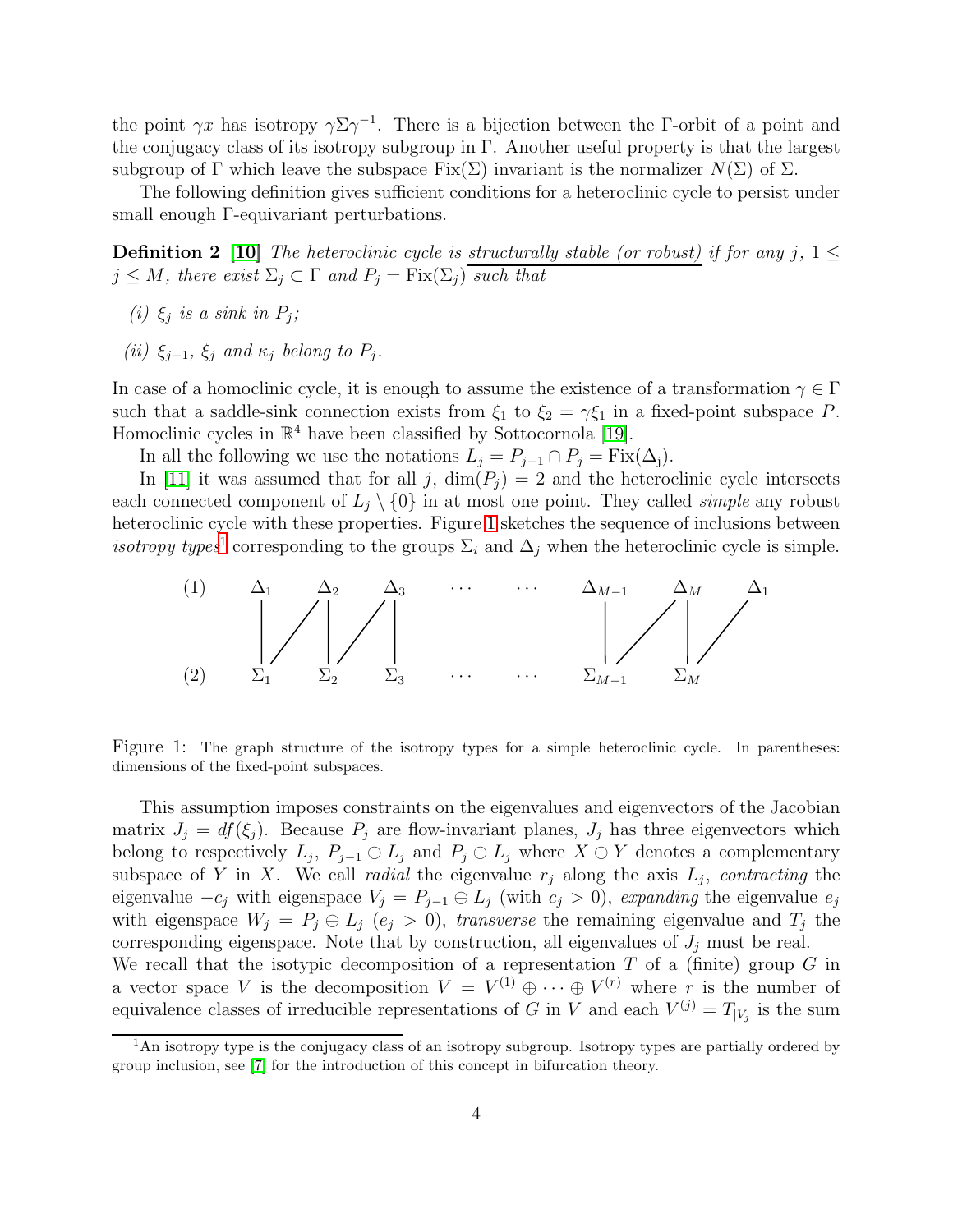of the equivalent irreducible representations in the  $j$ -th class. This decomposition is unique. The subspaces  $V^{(j)}$  are mutually orthogonal (if G acts orthogonally).

**Lemma 1** Let a robust heteroclinic cycle in  $\mathbb{R}^4$  be such that for all j: (i) dim  $P_j = 2$ , (ii) each connected component of  $L_i \setminus \{0\}$  is intersected at most at one point by the heteroclinic cycle. Then the isotypic decomposition of the representation of  $\Delta_j$  in  $\mathbb{R}^4$  is of one of the following types:

- <span id="page-4-0"></span>1.  $L_i \oplus^{\perp} V_i \oplus^{\perp} W_i \oplus^{\perp} T_j$  (the symbol  $\oplus^{\perp}$  indicates the orthogonal direct sum).
- 2.  $L_j \oplus^{\perp} V_j \oplus^{\perp} \widetilde{W}_j$  where  $\widetilde{W}_j = W_j \oplus T_j$  has dimension 2.
- 3.  $L_i \oplus^{\perp} \widetilde{V}_i \oplus^{\perp} W_i$  where  $\widetilde{V}_i = V_i \oplus T_i$  has dimension 2.

In cases 2 and 3,  $\Delta_j$  acts in  $\widetilde{W}_j$  (resp.  $\widetilde{V}_j$ ) as a dihedral group  $\mathbb{D}_m$  for some  $m \geq 3$ . It follows that in case 2,  $e_j$  is double (and  $e_j = t_j$ ) while in case 3,  $-c_j$  is double (and  $-c_j = t_j$ ).

**Proof:**  $L_j$  is the axis on which  $\Delta_j$  acts trivially, so it is a component of the isotypic decomposition. There can't be a 3- dimensional component because from the existence of a heteroclinic cycle the eigenvalues of  $J_j$  along  $V_j$  and  $W_j$  must be of opposite signs. Therefore the remaining possibilities are that there are, in addition to  $L_j$ , three 1-dimensional components or one 1-dimensional and one 2-dimensional components. The action of  $\Delta_i$  on a one dimensional component different from  $L_j$  is isomorphic to  $\mathbb{Z}_2$  (taking any non-zero vector to its opposite). The action on a two dimensional component allows a priori more possibilities: it can be isomorphic to the k-fold rotation group  $C_k$  with  $k \geq 3$ , or to the dihedral group  $\mathbb{D}_k$ . The former case is excluded because this 2-dimensional space must contain at least one invariant axis (and therefore at least 3 of them by the-fold rotations). Another way to prove this is that if the action were isomorphic ot  $C_m$  only, then in general the eigenvalues of  $J_j$  along these components would be complex. Hence there is a double eigenvalue, which can be either  $-c_j = t_j$  or  $e_j = t_j$ , the corresponding isotypic component being either  $V_i$  or  $W_i$ . . The contract of the contract of the contract of  $\mathbf{QED}$ 

<span id="page-4-1"></span>Cases 2 and 3 of the above lemma were not accounted for in [\[11\]](#page-29-2). For the sake of clarity we therefore introduce the following definition.

**Definition 3** Let a robust heteroclinic cycle in  $\mathbb{R}^4$  satisfy the conditions (i) and (ii) of lemma [1.](#page-4-0) The cycle is called simple if case 1 holds true for all j, and pseudo-simple otherwise.

**Remark 1** It can be easily shown that in  $\mathbb{R}^4$  the notions of simple heteroclinic cycle in [\[11\]](#page-29-2) and in the above definition do coincide in the following cases: a) the heteroclinic cycle is homoclinic; b) the heteroclinic cycle is asymptotically stable (hence the stability analysis for simple heteroclinic cycles in [\[11\]](#page-29-2) is correct).

Also note that for simple heteroclinic cycles,  $N(\Sigma_j)/\Sigma_j \cong \mathbb{D}_{k_j}$  where  $\mathbb{D}_1 \cong \mathbb{Z}_2$ .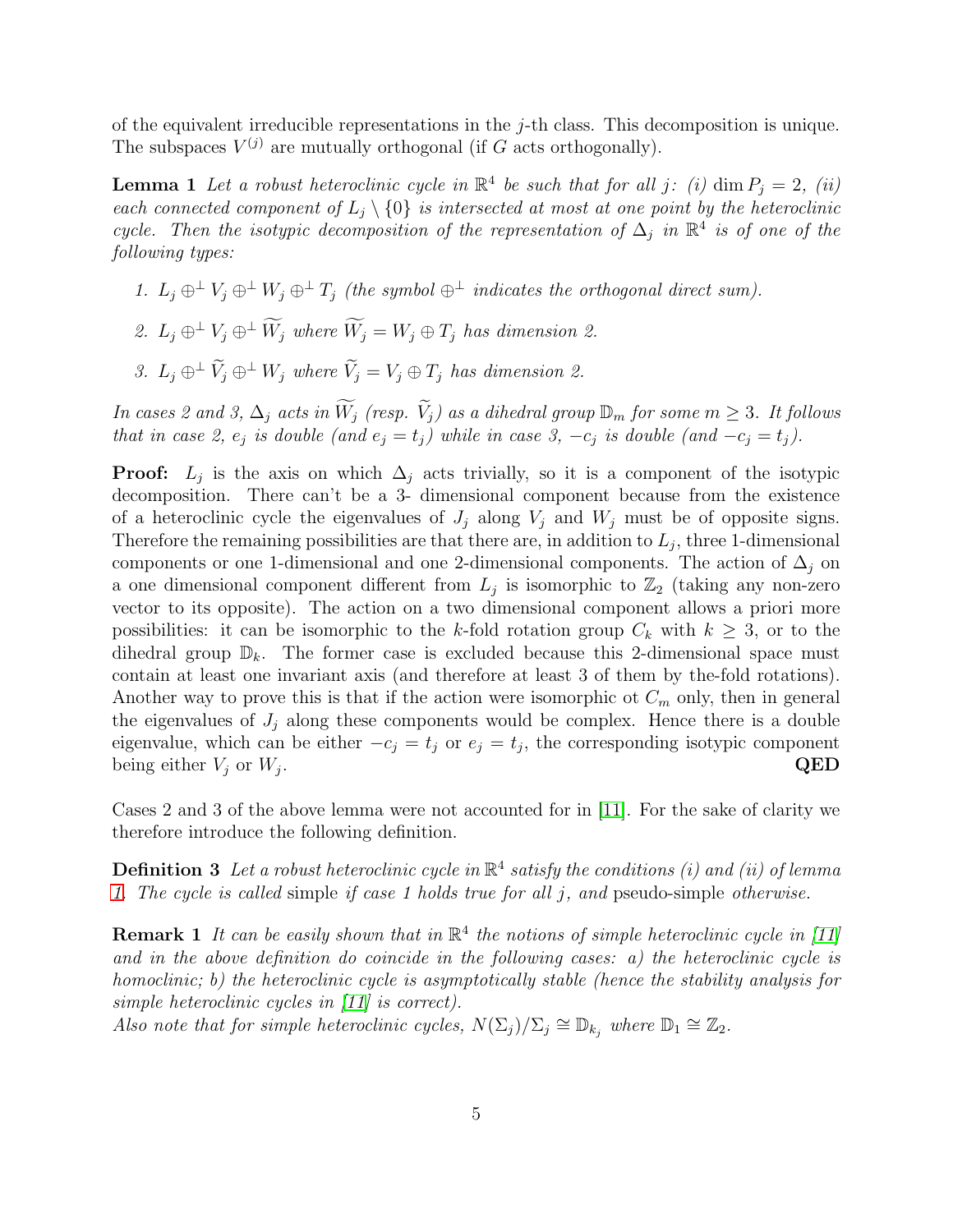In this paper we consider simple heteroclinic cycles. Pseudo-simple heteroclinic cycles will be considered in a forthcoming work. We give in Section [4.2](#page-26-0) an example of a pseudo-simple heteroclinic cycle.

The property of being simple imposes strong geometrical constraints on the symmetries allowing for a robust heteroclinic cycle. Our aim in the next sections will be to exploit these constraints in order to determine all these symmetries. For this we still need some definitions and preliminary important properties.

<span id="page-5-2"></span>**Lemma 2** (see proof in [\[11\]](#page-29-2)) Consider a simple heteroclinic cycle in  $\mathbb{R}^4$ . For all j, either  $\Delta_j \cong \mathbb{Z}_2^2$  and  $\Sigma_j \cong \mathbb{Z}_2$ , or  $\Delta_j \cong \mathbb{Z}_2^3$  and  $\Sigma_j \cong \mathbb{Z}_2^2$ . Moreover the planes  $P_j = Fix(\Sigma_j)$  and  $P_{j+1}$  intersect orthogonally.

<span id="page-5-0"></span>**Remark 2** An order two element  $\sigma$  in  $SO(4)$  whose fixed point subspace is a plane P must act as  $-Id$  in the plane  $P^{\perp}$  fully perpendicular to P. Nevertheless, to distinguish it from other rotations fixing the points on P, we call  $\sigma$  a plane reflection.

In the case  $\Sigma_j \cong \mathbb{Z}_2$  for all j, the heteroclinic cycle does not intersect with any hyperplane of symmetry (a hyperplane which is the fixed-point subspace of some subgroup of  $\Gamma$ ), while in the second case at least one such hyperplane exists. Indeed if  $\Sigma_j \cong \mathbb{Z}_2$  then  $P_j = \text{Fix}(\Sigma_j)$ can't be included in a lower isotropy proper fixed-point subspace of  $\mathbb{R}^4$ . Based on this property, Krupa and Melbourne [\[11\]](#page-29-2) separated heteroclinic cycles in  $\mathbb{R}^4$  into three types.

**Definition 4** A simple robust heteroclinic cycle is of type  $\overline{A}$  if  $\Sigma_j \cong \mathbb{Z}_2$  for all j. It is of type B if the heteroclinic cycle lies entirely in a fixed-point hyperplane. Otherwise it is of type C.

Krupa and Melbourne have determined in [\[11\]](#page-29-2) the simple heteroclinic cycles of types B and C. We give this list in the following theorem, using their notations:  $B_m^{\pm}$  indicates a heteroclinic cycle of type B with  $m$  different types of equilibria (two equilibria have the same type if their isotropy groups are conjugate) and either  $-I \in \Gamma$  (sign –) or not (sign +). Same notations for heteroclinic cycles of type C. The coordinates  $(x_1, x_2, x_3, x_4)$  are chosen to correspond to the isotypic decomposition of  $\Delta_1$  with the trivial component along the first coordinate. We only indicate the main features of the heteroclinic cycles, since the geometry is simple but cumbersome to describe.

**Theorem 1 (see [\[11\]](#page-29-2))** There are 4 different types of simple heteroclinic cycles of type B and 3 types of simple heteroclinic cycles of type C.

- <span id="page-5-1"></span>1.  $B_2^+$  with  $\Gamma = \mathbb{Z}_2^3$  consisting of the reflections  $(x_1, \pm x_2, \pm x_3, \pm x_4)$ . There are three different hyperplanes and in each of them, a heteroclinic cycle with two equilibria, one on each connected component of  $L_1 \setminus \{0\}.$
- 2.  $B_1^+$  with  $\Gamma = \mathbb{Z}_2 \ltimes \mathbb{Z}_2^3$  where  $\mathbb{Z}_2^3$  acts as above and  $\mathbb{Z}_2$  is generated by  $(-x_1, x_3, x_2, x_4)$ . The structure of the heteroclinic cycle is the same as above but  $\xi_1$  and  $\xi_2$  are interchanged by  $\mathbb{Z}_2$ , hence the cycle is homoclinic.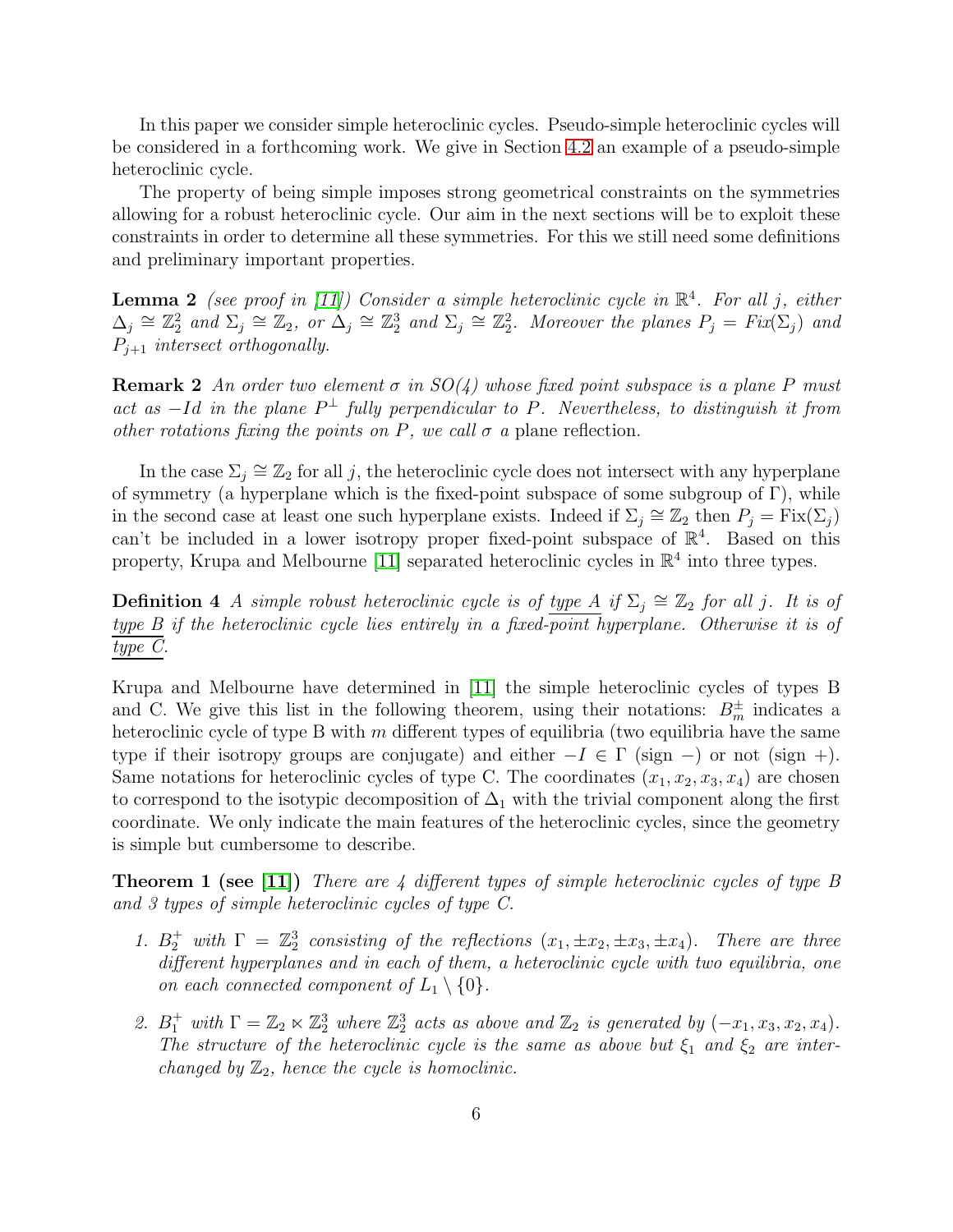- 3.  $B_3^-$  with  $\Gamma = \mathbb{Z}_2^4$  generated by reflections through the four hyperplanes of coordinates. Similar heteroclinic cycles exist in each hyperplane. For example in the hyperplane  $(x_1, x_2, x_3, 0)$  heteroclinic cycles connect equilibria lying on any three axes  $x_1, x_2, x_3$ and the heteroclinic connections lie in the corresponding planes of coordinates.
- 4.  $B_1^-$  with  $\Gamma = \mathbb{Z}_3 \ltimes \mathbb{Z}_2^4$  where  $\mathbb{Z}_3$  is generated by the circular permutation of  $x_1, x_2, x_3$ . Same as above but with all three equilibria in the same  $\mathbb{Z}_3$ -orbit, hence the cycle is homoclinic.
- 5.  $C_4^-$  with  $\Gamma = \mathbb{Z}_2^4$  acting as in 3. These cycles connect equilibria lying on the four coordinate axes.
- 6.  $C_1^-$  with  $\Gamma = \mathbb{Z}_4 \ltimes \mathbb{Z}_2^4$  with  $\mathbb{Z}_4$  acting by circular permutation of the coordinates. Same as above but all equilibria in the same group orbit, hence the cycle is homoclinic.
- 7.  $C_2^-$  with  $\Gamma = \mathbb{Z}_2 \ltimes \mathbb{Z}_2^4$  and  $\mathbb{Z}_2$  generated by the permutation  $(x_1, x_2) \mapsto (x_3, x_4)$ . Same as above but the 4 equilibria are pairwise of same type.

## <span id="page-6-0"></span>2.2 Quaternionic presentation of the group SO(4)

In this section we recall some useful properties of quaternions [\[3,](#page-28-5) [4\]](#page-28-6). A real quaternion is a set of four real numbers,  $\mathbf{q} = (q_1, q_2, q_3, q_4)$ . Introducing the elements  $i = (0, 1, 0, 0)$ ,  $j = (0, 0, 1, 0)$  and  $k = (0, 0, 0, 1)$ , any quaternion has the form  $q_1 + q_2i + q_3j + q_4k$ , where the first component is called the real part of the quaternion. Multiplication is defined by the rules  $i^2 = j^2 = k^2 = -1$ ,  $ij = -ji = k$ ,  $jk = -kj = i$ ,  $ki = -ik = j$ , which implies

$$
\mathbf{qw} = (q_1w_1 - q_2w_2 - q_3w_3 - q_4w_4, q_1w_2 + q_2w_1 + q_3w_4 - q_4w_3, q_1w_3 - q_2w_4 + q_3w_1 + q_4w_2, q_1w_4 + q_2w_3 - q_3w_2 + q_4w_1).
$$
\n(3)

The conjugate of **q** is  $\tilde{\mathbf{q}} = q_1 - q_2 i - q_3 j - q_4 k$  and  $\mathbf{q}\tilde{\mathbf{q}} = q_1^2 + q_2^2 + q_3^2 + q_4^2 = |\mathbf{q}|^2$  is the square of the norm of **q**. Hence  $\tilde{\mathbf{q}}$  is also the inverse  $\mathbf{q}^{-1}$  of a unit quaternion **q**. We denote by  $\mathcal{Q}$ the multiplicative group of unit quaternions; obviously, its identity element is  $(1, 0, 0, 0)$ .

A unit quaternion can be represented as  $\mathbf{q} = (\cos \theta, \mathbf{u} \sin \theta)$ , where  $\mathbf{u} = (q_2, q_3, q_4) \in \mathbb{R}^3$ is a unit vector. The three-dimensional subspace  $w = 0$  in the four-dimensional vector space of all quaternions  $\mathbf{v} = (w, x, y, z)$  can be identified with  $\mathbb{R}^3$ . The transformation  $\mathbf{v} \mapsto \mathbf{q} \mathbf{v} \mathbf{q}^{-1}$ is the rotation of angle  $2\theta$  around **u** in  $\mathbb{R}^3 = \{(0, x, y, z)\}$ , it is an element of SO(3). The respective homomorphism of Q on SO(3) is 2-to-1 and its kernel is comprised of  $(\pm 1, 0, 0, 0)$ .

Therefore any finite subgroup of  $\mathcal{Q}$  falls into one of the following cases, which are pre-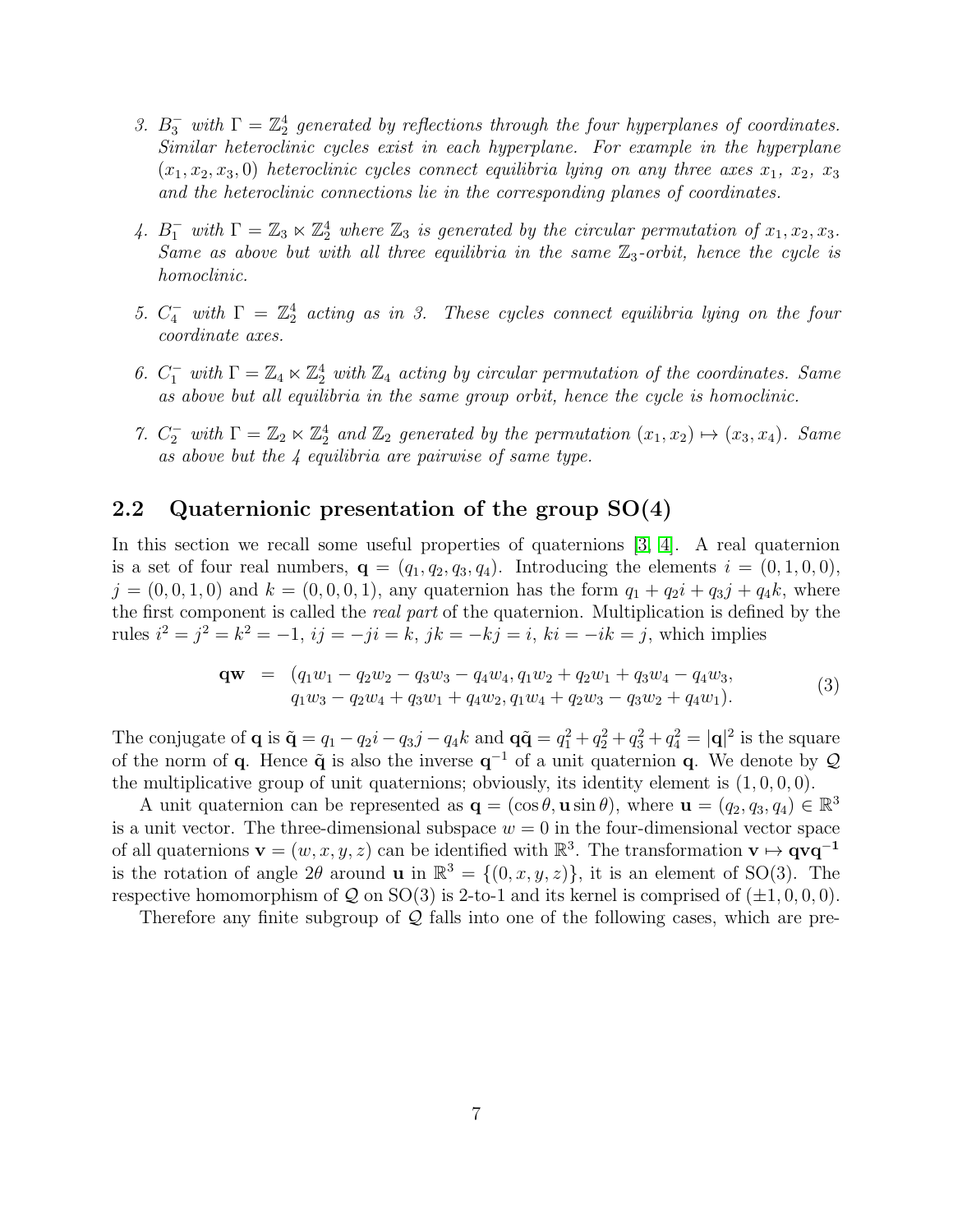images of the respective subgroups of  $SO(3)$ :

<span id="page-7-0"></span>
$$
\mathbb{Z}_n = \bigoplus_{r=0}^{n-1} (\cos 2r\pi/n, 0, 0, \sin 2r\pi/n) \n\mathbb{D}_n = \mathbb{Z}_{2n} \oplus \bigoplus_{r=0}^{2n-1} (0, \cos r\pi/n, \sin r\pi/n, 0) \n\mathbb{V} = ((\pm 1, 0, 0, 0)) \n\mathbb{T} = \mathbb{V} \oplus (\pm \frac{1}{2}, \pm \frac{1}{2}, \pm \frac{1}{2}, \pm \frac{1}{2}) \n\mathbb{O} = \mathbb{T} \oplus \sqrt{\frac{1}{2}} ((\pm 1, \pm 1, 0, 0)) \n\mathbb{I} = \mathbb{T} \oplus \frac{1}{2} ((\pm \tau, \pm 1, \pm \tau^{-1}, 0)),
$$
\n(4)

where  $\tau = (\sqrt{5} + 1)/2$ . Double parenthesis denote all possible permutations of quantities within the parenthesis and for  $\mathbb I$  only even permutations of  $(\pm \tau, \pm 1, \pm \tau^{-1}, 0)$  are elements of the group. Any other finite subgroup of  $Q$  is conjugate to one of these under an inner automorphism of Q.

The 8 elements group  $\mathbb{V} = \{(\pm 1, 0, 0, 0), (0, \pm 1, 0, 0), (0, 0, \pm 1, 0), (0, 0, 0, \pm 1)\}\$ is classically known as the quaternion group.

The four numbers  $(q_1, q_2, q_3, q_4)$  can be regarded as Euclidean coordinates of a point in  $\mathbb{R}^4$ . For any pair of unit quaternions (l; r), the transformation  $\mathbf{q} \to \mathbf{q}\mathbf{q}^{-1}$  is a rotation in  $\mathbb{R}^4$ , i.e. an element of the group SO(4). The mapping  $\Phi : \mathcal{Q} \times \mathcal{Q} \to$  SO(4) that relates the pair (l; r) with the rotation  $q \to lqr^{-1}$  is a homomorphism onto, whose kernel consists of two elements,  $(1; 1)$  and  $(-1; -1)$ ; thus the homomorphism is two to one.

Therefore, a finite subgroup of SO(4) is a subgroup of a product of two finite subgroups of Q. There is however an additional subtlety. Let Γ be a finite subgroup of SO(4),  $G = \Phi^{-1}(\Gamma)$ and  $(l_j; \mathbf{r}_j)$ ,  $1 \leq j \leq J$ , its elements. Denote by **L** and **R** the finite subgroups of Q generated by  $\mathbf{l}_j$  and  $\mathbf{r}_j$ ,  $1 \leq j \leq J$ , respectively. To any element  $\mathbf{l} \in \mathbf{L}$  there are several corresponding elements  $\mathbf{r}_i$ , such that  $(\mathbf{l}; \mathbf{r}_i) \in \mathcal{Q}$ , and similarly for any  $\mathbf{r} \in \mathbf{R}$ . This establishes a correspondence between **L** and **R**. Denote by  $L_K$  and  $R_K$  the subgroups of **L** and **R** corresponding to the unit elements in **R** and **L**, respectively. The groups  $L/L_K$  and  $R/R_K$ are isomorphic [\[4\]](#page-28-6) and characterize the group G. Moreover,  $\mathcal{G}_k = \mathbf{L}_K \times \mathbf{R}_K$  is normal in G and  $\mathbf{L}/\mathbf{L}_K \cong \mathcal{G}/\mathcal{G}_K$ . This relation allows to compute the order of G and  $\Gamma$  from the knowledge of  $L, L_K$  and  $\mathbf{R}_K$ .

**Notation.** Following [\[4\]](#page-28-6) we write  $(L|L_K; R | R_K)$  for the group Γ.

The isomorphism between  $L/L_K$  and  $R/R_K$  may not be unique and different isomorphisms give rise to different subgroups of SO(4). For instance, the correspondence

$$
\mathbf{p}^j\mathbf{r} \leftrightarrow \mathbf{p}^{'sj}\mathbf{r}',
$$

where  $\mathbf{r} \in \mathbb{Z}_{mr}/\mathbb{Z}_m$ ,  $\mathbf{r}' \in \mathbb{Z}_{nr}/\mathbb{Z}_n$ ,  $\mathbf{p} = (\cos 2\pi/mr, 0, 0, \sin 2\pi/mr)$  and  $\mathbf{p}' = (\cos 2\pi/nr, 0, 0, \sin 2\pi/nr)$ , for different  $s < r/2$  prime to r, gives geometrically distinct subgroups of SO(4), which are denoted by  $(\mathbb{Z}_{mr} | \mathbb{Z}_m; \mathbb{Z}_{nr} | \mathbb{Z}_n)_s$ . The isomorphism extended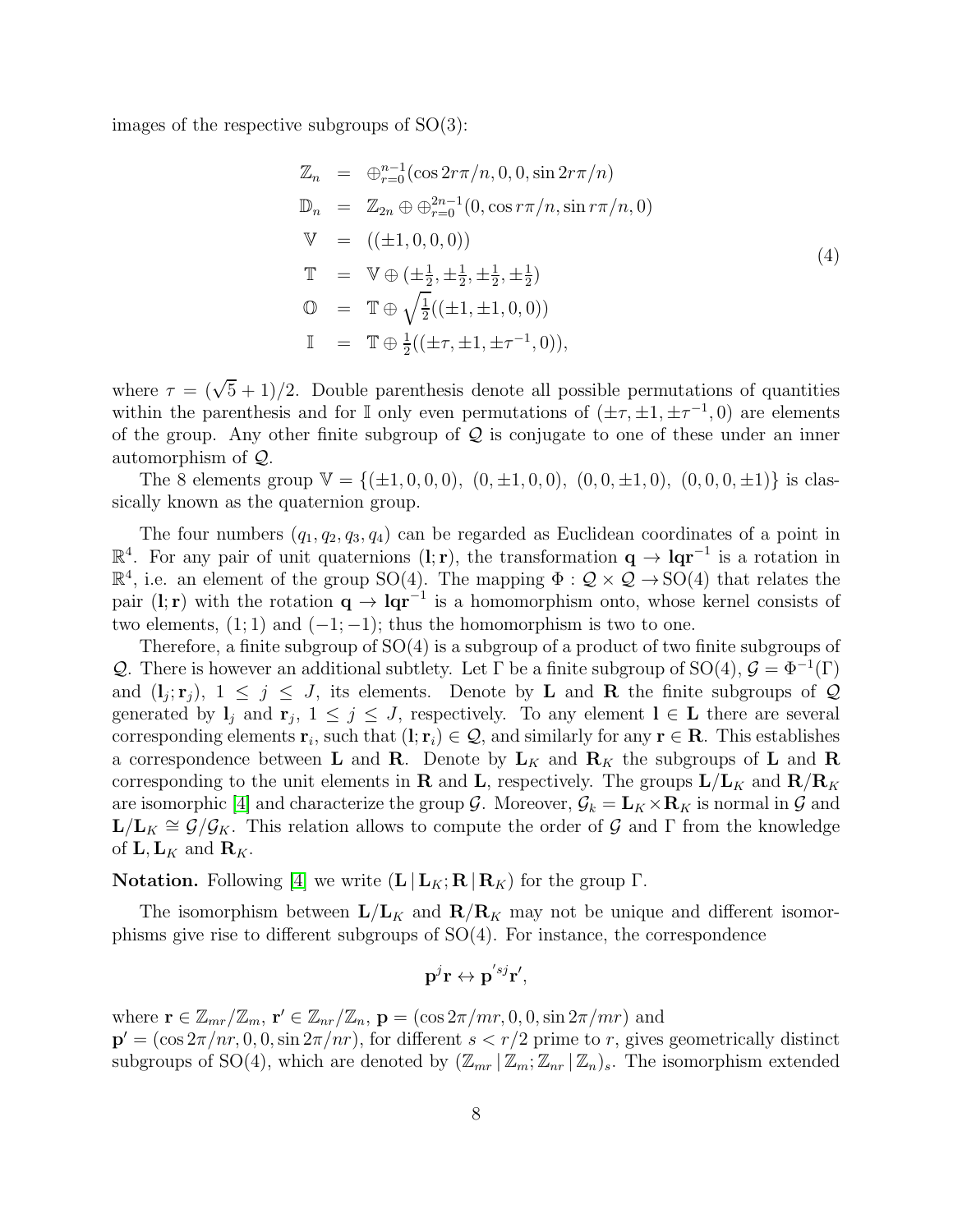to the one between  $\mathbb{D}_{mr}/\mathbb{Z}_m$  and  $\mathbb{D}_{nr}/\mathbb{Z}_n$  defines a group  $(\mathbb{D}_{mr} | \mathbb{Z}_m; \mathbb{D}_{nr} | \mathbb{Z}_n)_s$ . The isomorphism between  $\mathbb{O}/\mathbb{Z}_1$  and  $\mathbb{O}/\mathbb{Z}_1$  can be the identity, or it can be  $\mathbf{r} = \mathbf{l}$  for  $\mathbf{r} \in \mathbb{T}$  and  $\mathbf{r} = -\mathbf{l}$ for  $\mathbf{r} \in \mathbb{T}_1$ , where  $\mathbb{T}_1$  is the coset of  $\mathbb{T}$  in  $\mathbb{O}$ . The latter subgroup is denoted  $(\mathbb{O} | \mathbb{Z}_1; \mathbb{O} | \mathbb{Z}_1)^{\dagger}$ . The complete list of finite subgroups of SO(4) is given in table [1.](#page-8-0)

Here we are interested in subgroups  $\Gamma$  of  $SO(4)$  such that a  $\Gamma$ -equivariant system can pos-sess a heteroclinic cycle. As it will be shown in lemma [7,](#page-15-0) a preimage  $\Phi^{-1}\Gamma = (\mathbf{L} | \mathbf{L}_K; \mathbf{R} | \mathbf{R}_K)$ must satisfies  $\mathbb{D}_2 \subset \mathbf{L}$  and  $\mathbb{D}_2 \subset \mathbf{R}$ . The subgroups of SO(4) where both **L** and **R** contain  $\mathbb{D}_n$  (*n* > 1) are the groups 10-32 and 34-39 in the table.

| #               | group                                                                                                                                                            | order | $^{\#}$ | group                                                                        | order | #  | group                                                                          | order |
|-----------------|------------------------------------------------------------------------------------------------------------------------------------------------------------------|-------|---------|------------------------------------------------------------------------------|-------|----|--------------------------------------------------------------------------------|-------|
|                 | $(\mathbb{Z}_{2k})_s$<br>$\mathbb{Z}_{2nr}$<br>$\mathbb{Z}_{2n};\mathbb{Z}_{2kr}$                                                                                | 2nkr  | 15      | $\mathbb{O}$<br>$\mathbb{D}_n$ ; $\mathbb{O}$<br>$\mathbb{D}_n$              | 96n   | 29 | $\mathbb I$<br>' (L)<br>$\mathbb{O}$ :                                         | 2880  |
| $\overline{2}$  | $\mathbb{Z}_{2n};\mathbb{D}_k$<br>$\mathbb{Z}_{2n}$<br>$\mathbb{D}_k$ <sub>s</sub>                                                                               | 4nk   | 16      | $\mathbb{Z}_{2n};\mathbb{O}$<br>$\mathbb{D}_n$                               | 48n   | 30 | $\mathbb{I}$ ; $\mathbb{I}$<br>$\mathbb{I}$<br>I                               | 7200  |
| 3               | $\mathbb{Z}_{2n};\mathbb{D}_k$  <br>$\mathbb{Z}_{2k}$<br>$\mathbb{Z}_{4n}$                                                                                       | 4nk   | 17      | $\mathbb{D}_{2n}$<br>$\mathbb{D}_n$ ; $\mathbb{O}$                           | 96n   | 31 | $\mathbb{Z}_2)$<br>I<br>$\mathbb{Z}_2$ ; I                                     | 120   |
| $\overline{4}$  | $\mathbb{Z}_{2n};\mathbb{D}_{2k}$<br>$\left \mathbb{Z}_{4n}\right $<br>$\mathbb{D}_k$                                                                            | 8nk   | 18      | $\mathbb{V}$<br>$\mathbb{Z}_{2n};\mathbb{O}$<br>$\mathbb{D}_{3n}$            | 48n   | 32 | ΊĻ<br>$\mathbb{Z}_2$ ; $\mathbb{I}$<br>$(\mathbb{Z}_2)$                        | 120   |
| $5\overline{)}$ | $\left\lfloor \mathbb{Z}_{2n} \right\rfloor$<br>$\mathbb{Z}_{2n};\mathbb{T}% _{2n+1},\mathbb{Z}_{2n}^{\ast}\times\mathbb{Z}_{2n}^{\ast\prime}$<br>$\mathbb{T}$ , | 24n   | 19      | $\mathbb{D}_n;\mathbb{I}$ )<br>$\mathbb{D}_n$                                | 240n  | 33 | $(\mathbb{Z}_{2nr} \, \, \mathbb{Z}_n; \mathbb{Z}_{2kr} \, \, \mathbb{Z}_k)_s$ | nkr   |
| 6               | $\mathbb{Z}_{2n};\mathbb{T}^{\, \,}$<br>$\mathbb{V}$<br>$\left \mathbb{Z}_{6n}\right $                                                                           | 24n   | 20      | T<br>$\mathbb{T}^n$                                                          | 288   |    | $n \equiv k \equiv 1 \pmod{2}$                                                 |       |
| 7               | $\mathbb{Z}_{2n} \mid$<br>$\mathbb{O}$<br>$\mathbb{Z}_{2n};\mathbb{O}$                                                                                           | 48n   | 21      | $\mathbb{Z}_2)$<br>$\mathbb T$<br>$\mathbb{Z}_2; \mathbb{T}$                 | 24    | 34 | $(\mathbb{D}_{nr} \, \, \mathbb{Z}_n; \mathbb{D}_{kr} \, \, \mathbb{Z}_k)_s$   | 2nkr  |
| 8               | $\mathbb{Z}_{2n};\mathbb{O}$<br>$\mathbb{T}$ ,<br>$\mathbb{Z}_{2n}$                                                                                              | 48n   | 22      | $\mathbb{V}; \mathbb{T}$<br>$\mathbb {V}$                                    | 96    |    | $n \equiv k \equiv 1 \pmod{2}$                                                 |       |
| 9               | $(\mathbb{Z}_{2n})$<br>$\mathbb{Z}_{2n};\mathbb{I}$<br>$\mathbb{I}$                                                                                              | 120n  | 23      | $\mathbb{T}$ : $\mathbb{O}$<br>$\mathbb{O}$                                  | 576   | 35 | $\mathbb{Z}_1$ ; T<br>$\mathbb{Z}_1$                                           | 12    |
| 10              | $\mathbb{D}_n$<br>$\mathbb{D}_n$ ; $\mathbb{D}_k$<br>$\mathbb{D}_k$                                                                                              | 8nk   | 24      | $\mathbb{T}^n$<br>$\mathbb{T}$ : I<br>$\mathbb{I}$                           | 1440  | 36 | $\mathbb{Z}_1$ ; $\mathbb{O}$<br>$\mathbb{Z}_1$<br>$\circledcirc$              | 24    |
| 11              | $\mathbb{Z}_{2n};\mathbb{D}_{kr}$  <br>$(\mathbb{Z}_{2k})_s$<br>$\mathbb{D}_{nr}$                                                                                | 4nkr  | 25      | $\mathbb{O}$<br>$\mathbb{O}$<br>$\circlearrowright$<br>$\cdot$ (Q) $\cdot$ . | 1152  | 37 | $(\mathbb{Z}_1)^{\mathbb{Z}}$<br>$\mathbb{Z}_1$ ; $\mathbb{O}$<br>$\omega$     | 24    |
| 12              | $\mathbb{D}_n$ ; $\mathbb{D}_{2k}$<br>$\mathbb{D}_{2n}$<br>$\mathbb{D}_k$                                                                                        | 16nk  | 26      | $\mathbb{Z}_2$ ; $\mathbb{O}$<br>$\mathbb{Z}_2)$<br>$\omega$                 | 48    | 38 | $\mathbb{Z}_1$<br>Ί<br>$\mathbb{Z}_1; \mathbb{I}$                              | 60    |
| 13              | $\mathbb{Z}_{2k}$<br>$\mathbb{D}_n$ ; $\mathbb{D}_k$<br>$\mathbb{D}_{2n}$                                                                                        | 8nk   | 27      | $\mathbb{V};\mathbb{O}$<br>$\mathbb {V}$<br>O)                               | 192   | 39 | $\mathbb{Z}_1$ ; $\mathbb{I}   \mathbb{Z}_1$<br>Ï١                             | 60    |
| 14              | $\mathbb{D}_n \,   \, \mathbb{D}_n; \mathbb{T}$                                                                                                                  | 48n   | 28      | $\circlearrowright$<br>$T: \mathbb{O}$<br>$\mathbb{T}$                       | 576   |    |                                                                                |       |

<span id="page-8-0"></span>Table 1: Finite subgroups of SO(4)

The superscript  $\dagger$  is employed to denote subgroups of  $SO(4)$  where the isomorphism between the quotient groups  $\mathbf{L}/\mathbf{L}_K$  and  $\mathbf{R}/\mathbf{R}_K \cong \mathbf{L}/\mathbf{L}_K$  is not the identity. The group  $\mathbb{I}^{\dagger}$ , isomorphic to I, involves the elements  $((\pm \tau^*, \pm 1, \pm (\tau^*)^{-1}, 0))$ , where  $\tau^* = (-\sqrt{5}+1)/2$ . The groups 1-32 contain the central rotation  $-I$ , and the groups 33-39 do not.

A reflection in  $\mathbb{R}^4$  can be expressed in the quaternionic presentation as  $\mathbf{q} \to \mathbf{a}\tilde{\mathbf{q}}\mathbf{b}$ , where  $\mathbf{a}$ and **b** is a pair of unit quaternions. We write this reflection as  $(\mathbf{a}; \mathbf{b})^*$ . The transformations  $q \mapsto a\tilde{q}a$  and  $q \mapsto -a\tilde{q}a$  are respectively the reflections about the axis a and through the hyperplane orthogonal to the vector **a**. Therefore if **a**  $\perp$  **b** are two orthogonal unit quaternions, the rotation of angle  $\pi$  about the plane  $\langle a, b \rangle$  is  $q \rightarrow -abq(ba)$ . We call this transformation the *plane reflection* about  $\langle \mathbf{a}, \mathbf{b} \rangle$  (see Remark [2\)](#page-5-0).

A group  $\Gamma^* \subset O(4)$ ,  $\Gamma^* \not\subset SO(4)$ , can be decomposed as

 $\Gamma^* = \Gamma \oplus \sigma \Gamma$ , where  $\Gamma \subset SO(4)$  and  $\sigma = (\mathbf{a}; \mathbf{b})^* \notin SO(4)$ .

If  $\Gamma^*$  is finite, then in the quaternion form of  $\Gamma$ ,  $\Phi^{-1}\Gamma = (\mathbf{L} | \mathbf{L}_K; \mathbf{R} | \mathbf{R}_K)$ , the groups **L** and **R** are isomorphic, and so are  $\mathbf{L}_K$  and  $\mathbf{R}_K$  [\[4\]](#page-28-6). The elements **a** and **b** belong to a subgroup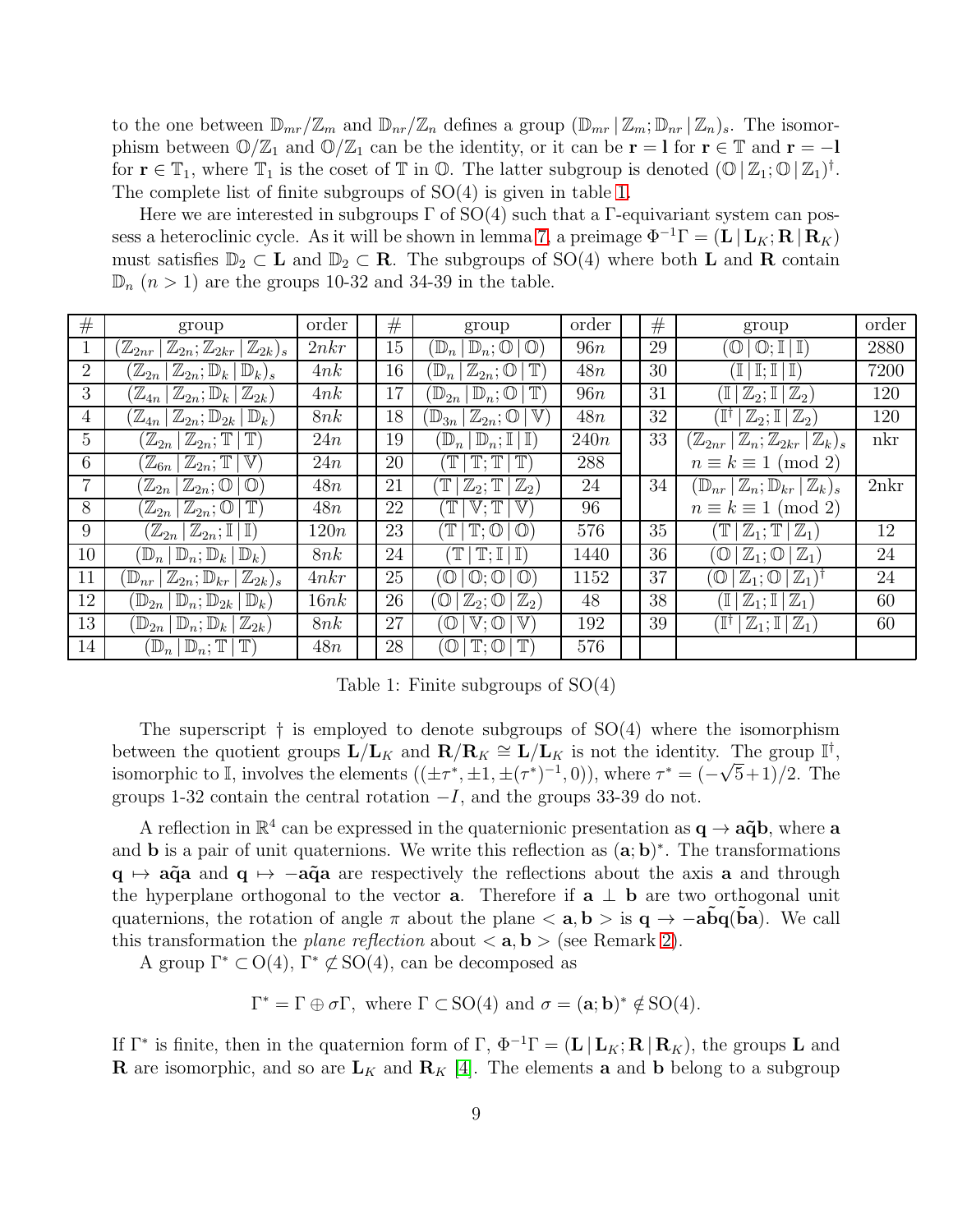**H** of Q in which  $G = L = R$  and  $G_K = L_K = R_K$  are invariant subgroups. Moreover, a and **b** are in the same coset of **G** in **H**. If  $\phi$  denotes the isomorphism between  $\mathbf{L}' = \mathbf{L}/\mathbf{L}_K$ and  $\mathbf{R}' = \mathbf{R}/\mathbf{R}_K$ ,  $\alpha$  and  $\beta$  the isomorphisms from  $\mathbf{R}'$  to  $\mathbf{L}'$  defined by  $\alpha : \mathbf{R}' \to \mathbf{a} \mathbf{R}' \mathbf{a}^{-1}$  and  $\beta : \mathbf{R}' \to \mathbf{a} \mathbf{R}' \mathbf{a}^{-1}$  then  $\phi \alpha \phi \beta = 1$ . The list of finite subgroups of O(4), which was derived from these arguments, can be found in [\[4\]](#page-28-6).

# <span id="page-9-0"></span>3 Classification of simple heteroclinic cycles in  $\mathbb{R}^4$

In this section we state and prove classification of simple heteroclinic cycles in  $\mathbb{R}^4$ . More precisely, we list all finite subgroups  $\Gamma \subset O(4)$  such that  $\Gamma$ -equivariant systems exist, which possess a simple heteroclinic cycle. Note, that the subgroups  $\Gamma$  giving rise to cycles of types B and C were found in [\[11\]](#page-29-2) and are listed in Theorem [1](#page-5-1) (see previous section).

The proof of our main theorems is given in Section [3.3](#page-16-0) and will proceed from a series of lemmas which are stated in Section [3.2.](#page-11-0)

## 3.1 Statement of the main results

<span id="page-9-1"></span>We begin with a definition.

**Definition 5** We say that a subgroup  $\Gamma$  of  $O(n)$  admits robust heteroclinic cycles if there exists an open subset of the set of smooth  $\Gamma$ -equivariant vector fields in  $\mathbb{R}^n$ , such that vector fields in this subset possess a (robust) heteroclinic cycle.

The following theorems exhibit all finite subgroups of  $O(4)$ , which admit robust simple heteroclinic cycles. In Theorem [2](#page-10-0) we list those groups which are included in  $SO(4)$  and in Theorem [3](#page-11-1) we list the groups which contain elements not in  $SO(4)$ . We use the notations introduced in [2.2.](#page-6-0)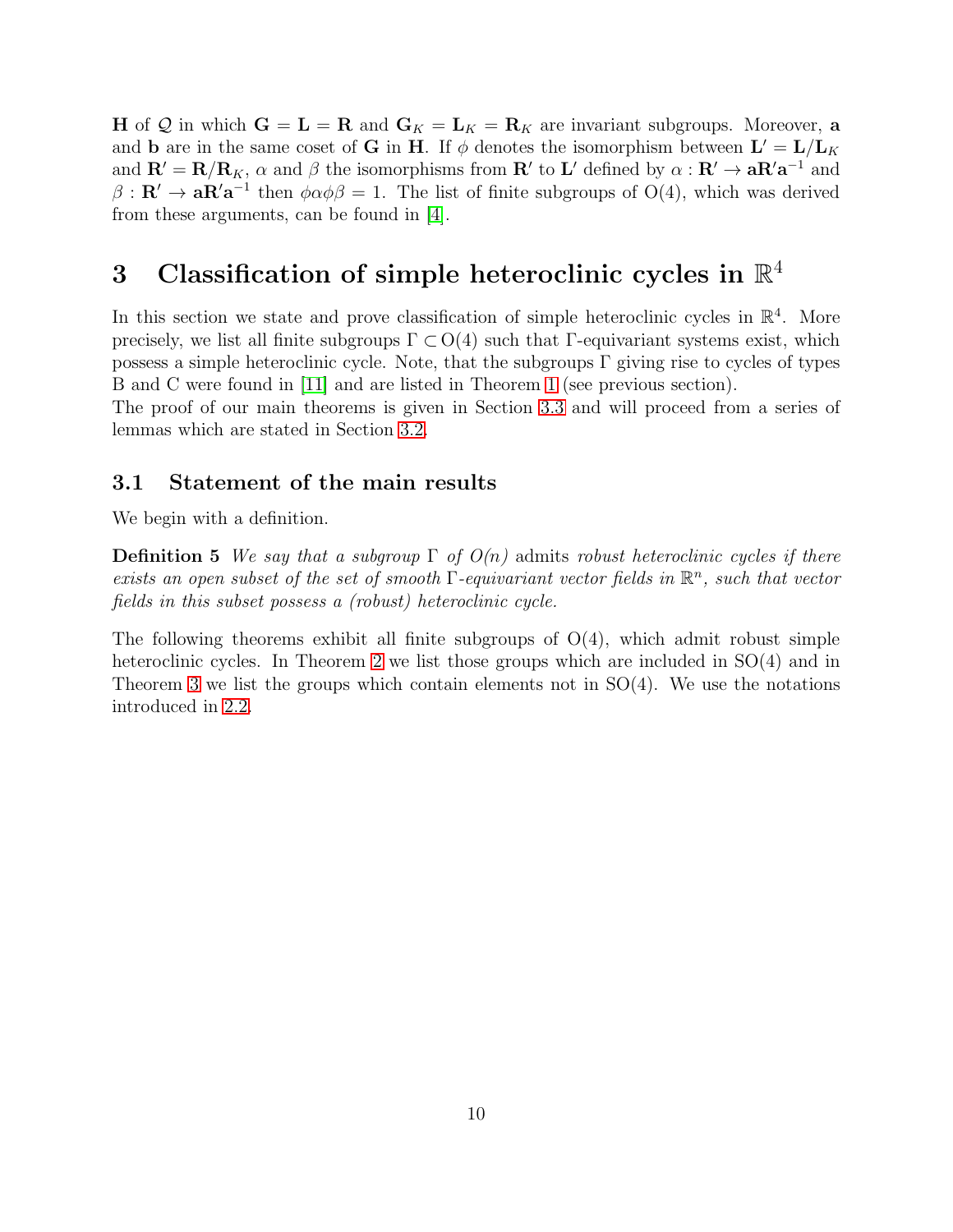| $(\mathbb{D}_{2K_1}   \mathbb{D}_{2K_1}; \mathbb{D}_{2K_2}   \mathbb{D}_{2K_2})$                                     | $(\mathbb{D}_{2K}   \mathbb{Z}_{4K}; \mathbb{O}   \mathbb{T}), K \neq 3k$                                 |
|----------------------------------------------------------------------------------------------------------------------|-----------------------------------------------------------------------------------------------------------|
| $(\mathbb{D}_{2K_1r}   \mathbb{Z}_{4K_1}; \mathbb{D}_{2K_2r}   \mathbb{Z}_{4K_2})_s$ , $K_1, K_2, r, s$ satisfy (19) | $(\mathbb{D}_{2K}   \mathbb{D}_K; \mathbb{O}   \mathbb{T}), K \neq 2(2k+1)$                               |
| $(\mathbb{D}_{2K_1r}   \mathbb{Z}_{2K_1}; \mathbb{D}_{2K_2r}   \mathbb{Z}_{2K_2})_s$ , $K_1, K_2$ odd,               | $(\mathbb{D}_{2K}   \mathbb{D}_{2K}; \mathbb{I}   \mathbb{I}), K \neq 5k$                                 |
| $K_1, K_2, r, s$ satisfy (22)                                                                                        | $(\mathbb{T}   \mathbb{Z}_2; \mathbb{T}   \mathbb{Z}_2)$                                                  |
| $(\mathbb{D}_{2K_1}   \mathbb{D}_{K_1}; \mathbb{D}_{2K_2}   \mathbb{D}_{K_2})$                                       | $(T   T; \mathbb{O}   \mathbb{O})$                                                                        |
| $(\mathbb{D}_{2K_1}   \mathbb{D}_{K_1}; \mathbb{D}_{2K_2}   \mathbb{Z}_{4K_2}), K_1$ even, $K_1/2, K_2$ co-prime     | $(\mathbb{O} \mid \mathbb{O}; \mathbb{I} \mid \mathbb{I})$                                                |
| $(\mathbb{D}_{2K_1}   \mathbb{D}_{K_1}; \mathbb{D}_{2K_2}   \mathbb{Z}_{4K_2}), K_1$ odd                             | $(\mathbb{D}_{2K_1r}   \mathbb{Z}_{K_1}; \mathbb{D}_{2K_2r}   \mathbb{Z}_{K_2})_s, K_1, K_2 \text{ odd},$ |
| $(\mathbb{D}_{2K}   \mathbb{D}_{2K}; \mathbb{T}   \mathbb{T})$                                                       | $K_1, K_2, r, s$ satisfy (23)                                                                             |
| $(\mathbb{D}_{2K}   \mathbb{D}_{2K}; \mathbb{O}   \mathbb{O}), K$ odd                                                |                                                                                                           |
|                                                                                                                      | $\mathfrak{b}$                                                                                            |

<span id="page-10-0"></span>**Theorem 2** A group  $\Gamma \subset SO(4)$  admits simple heteroclinic cycles, if and only if it is one of the following:

**Remark 3** A subgroup  $\Gamma \subset O(n)$  was called in [\[19,](#page-29-0) [20\]](#page-29-1) a minimal admissible group if

- Γ admits simple homoclinic cycles;
- any proper subgroup of  $\Gamma$  does not admit homoclinic cycles.

Minimal admissible groups, subgroups of  $O(4)$ , were found in [\[19,](#page-29-0) [20\]](#page-29-1). In the quaternion form subgroups of  $SO(4)$  are  $(\mathbb{D}_4 | \mathbb{D}_2; \mathbb{D}_4 | \mathbb{Z}_8)$  (with  $\alpha = \pi/2$ ) and  $(\mathbb{D}_4 | \mathbb{D}_4; \mathbb{T} | \mathbb{T})$  (with  $\alpha =$  $\pi/4$ ). Any group admitting simple homoclinic cycles (see the table in annex [D\)](#page-39-0), except for  $(\mathbb{T} \mid \mathbb{Z}_2; \mathbb{T} \mid \mathbb{Z}_2)$ , has at least one of these groups as a subgroup. A homoclinic cycle which can exist in a  $(\mathbb{T} | \mathbb{Z}_2; \mathbb{T} | \mathbb{Z}_2)$ -equivariant system belongs to a three-dimensional hyperplane, such cycles were not considered ibid.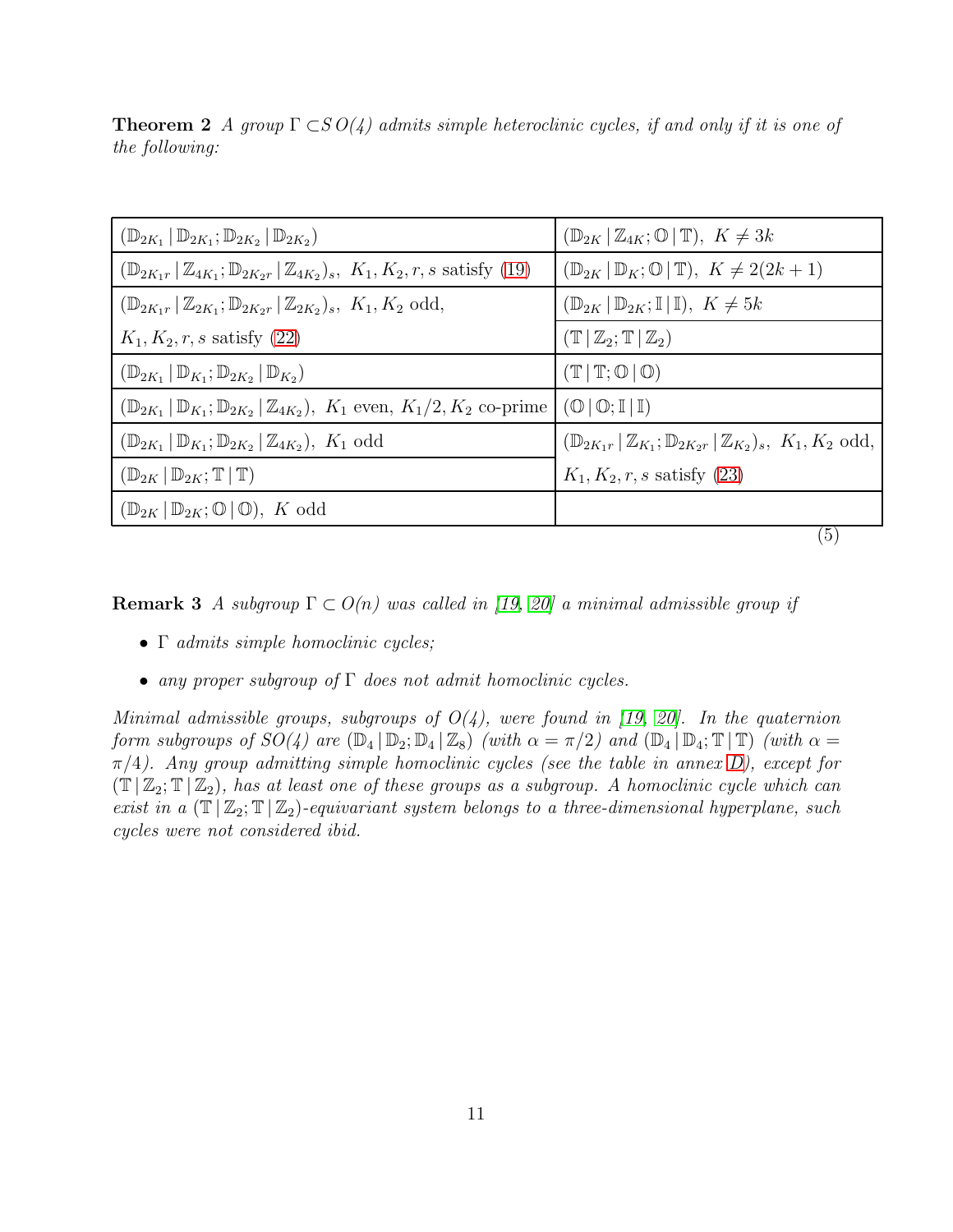<span id="page-11-1"></span>**Theorem 3** A group  $\Gamma^* \subset O(4)$ ,

$$
\Gamma^* = \Gamma \oplus \sigma \Gamma, \text{ where } \Gamma \subset SO(4) \text{ and } \sigma \notin SO(4),
$$

admits simple heteroclinic cycles, if and only if  $\Gamma$  and  $\sigma$  are one of the following:

| $\Gamma$                                                       | $\sigma$                                                                                                                                     |     |
|----------------------------------------------------------------|----------------------------------------------------------------------------------------------------------------------------------------------|-----|
| $(\mathbb{D}_4   \mathbb{Z}_2; \mathbb{D}_4   \mathbb{Z}_2)$   | $((0,1,0,1),(0,1,0,1))^{*}/2$                                                                                                                |     |
| $(\mathbb{D}_4   \mathbb{Z}_1; \mathbb{D}_4   \mathbb{Z}_1)_3$ | $((0, 1, 0, 1), (0, 1, 0, 1))^*/2$                                                                                                           |     |
| $(\mathbb{D}_2   \mathbb{Z}_2; \mathbb{D}_2   \mathbb{Z}_2)$   | $((0,1,0,0),(0,1,0,0))^*$                                                                                                                    | (6) |
| $(\mathbb{T}   \mathbb{Z}_2; \mathbb{T}   \mathbb{Z}_2)$       | $((0,1,0,0),(0,1,0,0))^*$                                                                                                                    |     |
| $(\mathbb{D}_2   \mathbb{Z}_1; \mathbb{D}_2   \mathbb{Z}_1)$   | $((1,0,0,0),(1,0,0,0))^*$                                                                                                                    |     |
|                                                                | $(\mathbb{D}_{2K}   \mathbb{D}_K; \mathbb{D}_{2K}   \mathbb{D}_K)$ $((\cos \theta, 0, 0, \sin \theta), (1, 0, 0, 0))^*, \ \theta = \pi/(2K)$ |     |

Remark 4 The groups listed in Theorem [1,](#page-5-1) which admit heteroclinic cycles of types B or C, are not subgroups of  $SO(4)$  and therefore decompose as  $\Gamma^* = \Gamma \oplus \sigma \Gamma$ ,  $\Gamma \subset SO(4)$ . In quaternion formulation the groups  $\Gamma$  are the following:

 $(\mathbb{D}_2 | \mathbb{Z}_1; \mathbb{D}_2 | \mathbb{Z}_1)$  (for  $B_2^+$ );  $(\mathbb{D}_4 | \mathbb{Z}_1; \mathbb{D}_4 | \mathbb{Z}_1)$ <sub>3</sub> (for  $B_1^+$ );  $(\mathbb{D}_2 | \mathbb{Z}_2; \mathbb{D}_2 | \mathbb{Z}_2)$  (for  $B_3^-$  and  $C_4^-$ );  $(\mathbb{T} | \mathbb{Z}_2; \mathbb{T} | \mathbb{Z}_2)$  (for  $B_1^-$ );  $(\mathbb{D}_2 | \mathbb{D}_2; \mathbb{D}_2 | \mathbb{D}_2)$  (for  $C_2^-$ );  $(\mathbb{D}_4 | \mathbb{D}_2; \mathbb{D}_4 | \mathbb{D}_2)$  (for  $C_1^-$ ).

**Remark 5** There exists only one group  $\Gamma^* \subset O(4)$ ,  $\Gamma^* \not\subset SO(4)$ , admitting homoclinic cycles which are not of type B or C  $(19, 20)$ . In the quaternion form its rotation subgroup is  $(\mathbb{D}_{2K} | \mathbb{D}_K; \mathbb{D}_{2K} | \mathbb{D}_K).$ 

These theorems are proven in Section [3.3,](#page-16-0) but we need first several lemmas which are provided in the next section.

## <span id="page-11-0"></span>3.2 Lemmas

According to definition [3,](#page-4-1) if X is a simple heteroclinic cycle then dim  $P_j = 2$  and the plane  $P_j$  intersects with  $P_{j+1}$  orthogonally for any j. Denote by  $P_j^{\perp}$  the orthogonal complement to  $P_j$  in  $\mathbb{R}^4$ . We assume that the bases  $(\mathbf{h}_1, \mathbf{h}_2)$  in  $P_j$  and  $(\mathbf{h}_3, \mathbf{h}_4)$  in  $P_j^{\perp}$  constitute a positively oriented basis  $(h_1, h_2, h_3, h_4)$  in  $\mathbb{R}^4$ . The plane  $P_j^{\perp}$  intersects orthogonally with  $P_{j-1}$  and  $P_{j+1}.$ 

<span id="page-11-2"></span>**Definition 6** Denote by  $\alpha_j$  the oriented angle between  $L_j$  and  $L_{j+1}$ ; by  $\beta_j$  the oriented angle between intersections of  $P_j^{\perp}$  with  $P_{j-1}$  and  $P_{j+1}$ . The angles  $\alpha_j$  and  $\beta_j$ ,  $1 \leq j \leq M$ , are called the structure angles of the heteroclinic cycle X.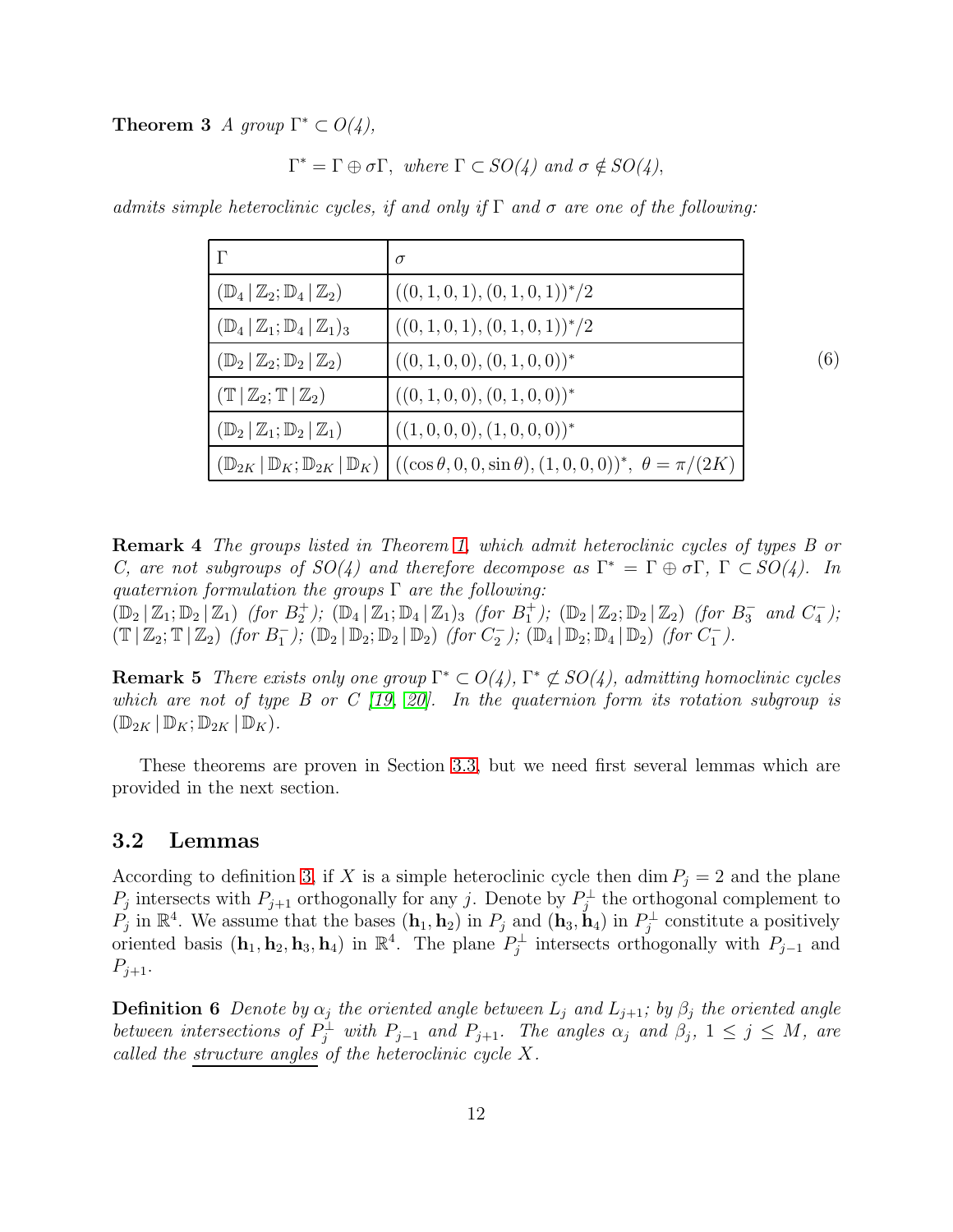Remark 6 The structure angles can be alternatively defined as the angles between: (i) the expanding eigenvector of  $df(\xi_i)$  and the contracting eigenvector of  $df(\xi_{i+1})$  (the angle  $\alpha_i$ ); (ii) the contracting eigenvector of  $df(\xi_j)$  and the expanding eigenvector of  $df(\xi_{j+1})$  (the angle  $\beta_i$ ).

Remark 7 The definition of structure angles can be generalized to simple heteroclinic cycles in  $\mathbb{R}^n$  by introducing subspaces  $U_j = \mathbb{R}^4$  such that  $P_s \subset U_j$  for  $s = j - 1, j$  and  $j + 1$ .

<span id="page-12-1"></span>**Lemma 3** (see proof in [\[16\]](#page-29-3)) Let  $N_1$  and  $N_2$  be two planes in  $\mathbb{R}^4$  and  $p_j$ ,  $j = 1, 2$ , be the elements of  $SO(4)$  which act on  $N_j$  as identity, and on  $N_j^{\perp}$  as  $-I$ , and  $\Phi^{-1}p_j = (l_j; \mathbf{r}_j)$ , where  $\Phi$  is the homomorphism defined in the previous section. Denote by  $(l_1l_2)_1$  and  $(\mathbf{r}_1\mathbf{r}_2)_1$ the first components of the respective quaternion products. The planes  $N_1$  and  $N_2$  intersect if and only if  $(l_1l_2)_1 = (\mathbf{r}_1\mathbf{r}_2)_1 = \cos \alpha$  and  $\alpha$  is the angle between the planes.

In order to insure the existence of a heteroclinic cycle in terms of Definition [1,](#page-2-1) it is enough to find  $m \leq M$  and  $\gamma \in \Gamma$  such that a minimal sequence of robust heteroclinic connections  $\xi_1 \to \cdots \to \xi_{m+1}$  exists with  $\xi_{m+1} = \gamma \xi_1$  (minimal in the sense that no other equilibrium inside this sequence belongs to the Γ-orbit of  $\xi_1$ ). It follows that  $\gamma^k = 1$  where k is a divisor of M.

<span id="page-12-0"></span>**Definition 7** The sequence  $\xi_1 \to \cdots \to \xi_m$  and the element  $\gamma$  define a building block of the heteroclinic cycle

**Lemma 4** Let  $\xi_1 \to \ldots \to \xi_m$ ,  $m \geq 2$ , be a building block of a simple heteroclinic cycle in  $\mathbb{R}^n$  and  $\alpha_j = \pi/k_j$  be its structure angles according to definition [6.](#page-11-2) Then

- (a) One of the following takes place:
	- (i) all  $k_j$  are even and  $\Delta_i$  and  $\Delta_j$  are not conjugate for any  $1 \leq i, j \leq m, i \neq j;$
	- (ii)  $m = 2$ ,  $k_1$  and  $k_2$  are odd and  $\Delta_1$ ,  $\Delta_2$  are conjugate. The case  $k_j = 1$  corresponds to having only one axis  $L_j$  in  $P_j$ .
- (b) The groups  $\Sigma_i$  and  $\Sigma_j$  are not conjugate for any  $1 \leq i, j \leq m, i \neq j$ .

**Proof:** We start from proving that either all  $k_j$  are odd, or all  $k_j$  are even. Suppose that this is not true and there exists j such that  $k_{j-1}$  is odd and  $k_j$  is even. Denote the two connected components of  $L_j \setminus \{0\}$  by  $L'_j$  and  $L''_j$  and assume that  $\xi_j \in L'_j$ . Since  $k_{j-1}$  is odd,  $\Delta_{j-1}$  and  $\Delta_j$  are conjugate by some  $\kappa \in N(\Sigma_{j-1})/\Sigma_{j-1} \cong \mathbb{D}_{k_{j-1}}$ . The symmetry  $\kappa$  satisfies  $\kappa L_{j-1} = L_j$ and  $\kappa \xi_{j-1} \in L''_j$ . Since  $k_j$  is even, there exists  $\sigma \in N(\Sigma_j)/\Sigma_j$ , such that  $\sigma L''_j = L'_j$ . The image of  $\xi_{j-1}$  under  $\sigma \kappa$  satisfies  $\sigma \kappa \xi_{j-1} \in L'_j$ , which contradicts the condition  $m \geq 2$ . Hence, either all  $k_j$  are even or all  $k_j$  are odd.

(a.i) Let all  $k_j$  be even and assume that  $\Delta_i$  and  $\Delta_j$ ,  $i \neq j$ , are conjugate by some  $\sigma \in \Sigma$ , which implies  $\sigma L_i = L_j$ . Denote by  $L'_j$  the connected component of  $L_j \setminus \{0\}$  such that  $\xi_j \in L'_j$ and  $L''_j = L_j \setminus \{0\} \setminus L'_j$ . Since  $k_j$  is even, there exists  $\kappa \in \Sigma$  such that  $\kappa L'_j = L''_j$ . Hence, either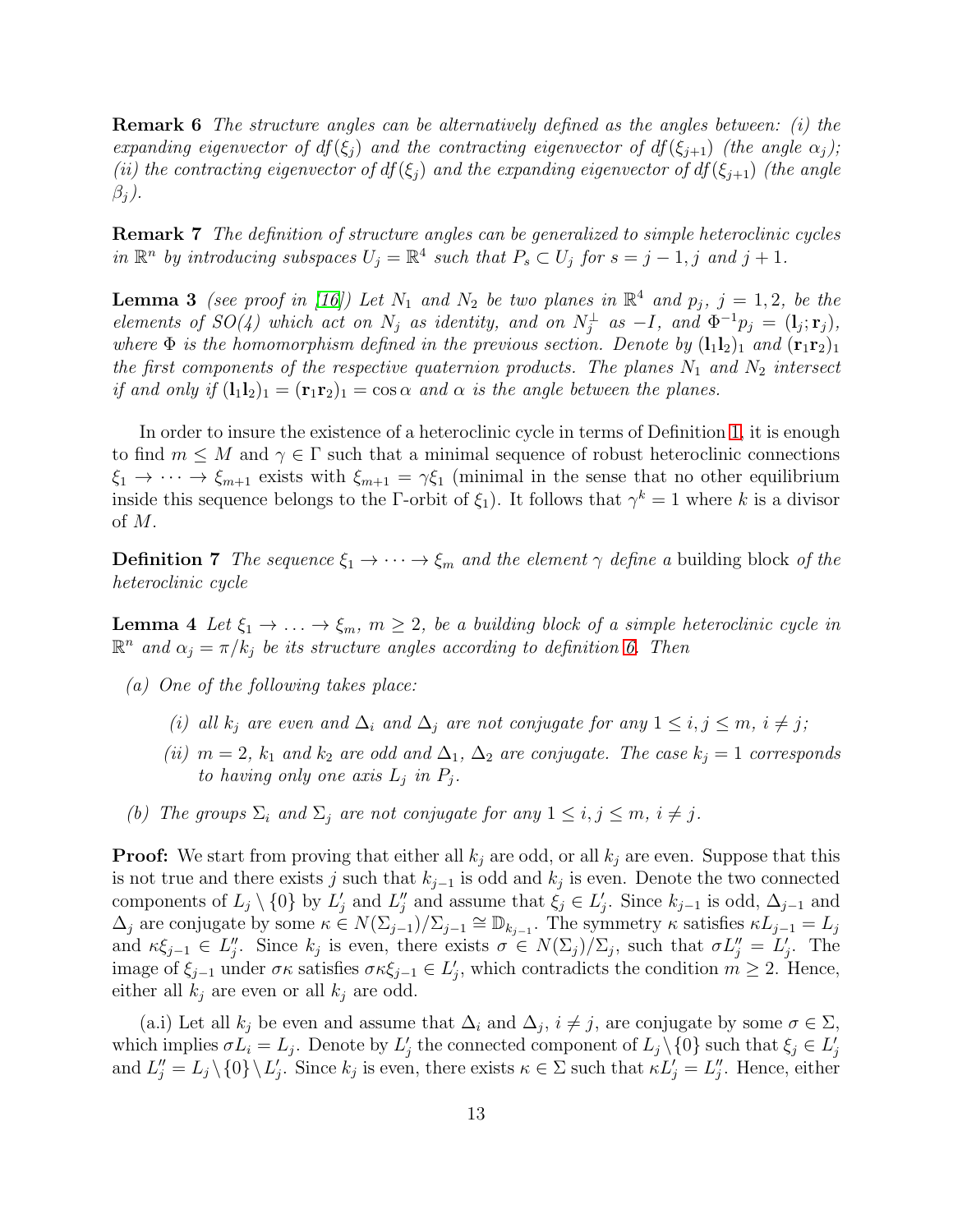$\sigma \xi_i \in L'_j$  or  $\kappa \sigma \xi_i \in L'_j$ . Therefore, the assumption that  $\Delta_i$  and  $\Delta_j$  are conjugate contradicts definition [7.](#page-12-0)

(a.ii) If all  $k_j$  are odd, then there exist  $\kappa_1$  and  $\kappa_2$  such that  $\kappa_1 L'_1 = L''_2$  and  $\kappa_2 L''_2 = L'_3$ (as above,  $\xi_j \in L'_j$  for  $j = 1, 2, 3$ ). Therefore,  $\kappa_2 \kappa_1 \xi_1 \in L'_3$ , which implies  $m \leq 2$ .

(b) If all  $k_j$  are even, then conjugacy of  $\Sigma_i$  and  $\Sigma_j$  implies that  $\Delta_i$  is conjugate to  $\Delta_j$  or to  $\Delta_{i+1}$ , which is not possible due to (a.i).

If all  $k_j$  are odd and  $m = 2$ , then conjugacy of  $\Sigma_1$  and  $\Sigma_2$  and definition of the building block implies existence of  $\sigma \in \Gamma$ , such that  $\sigma \Sigma_1 \sigma^{-1} = \Sigma_2$  and  $\sigma \xi_2 = \xi_2$ . Hence, the symmetry  $\sigma$  maps the connection  $\xi_1 \to \xi_2 \subset \Sigma_1$  to the one  $\xi_3 \to \xi_2 \subset \Sigma_2$ ,  $\xi_3 = \gamma \xi_1 \gamma^{-1}$ , while the connection  $\xi_2 \to \xi_3$  is needed to complete the heteroclinic cycle. QED

In the next lemma we list the conditions for a finite subgroup of  $O(4)$  to *admit* (see Definition [5\)](#page-9-1) simple heteroclinic cycles. This lemma generalizes to heteroclinic cycles a theorem which was stated for homoclinic cycles in [\[1\]](#page-28-7) (Theorem 4.1).

<span id="page-13-0"></span>**Lemma 5** A finite subgroup  $\Gamma$  of  $O(n)$  admits simple heteroclinic cycles in  $\mathbb{R}^n$  (see definition) [5\)](#page-9-1) if and only if there exist two sequences of isotropy subgroups  $\Sigma_j$ ,  $\Delta_j$ ,  $j = 1, \ldots, m$ , and an element  $\gamma$  in  $\Gamma$  satisfying the following conditions:

- **C1.** Denote  $P_i = \text{Fix}(\Sigma_i)$  and  $L_i = \text{Fix}(\Delta_i)$ . Then  $\dim P_i = 2$  and  $\dim L_i = 1$  for all j.
- **C2.** For  $i \neq j$ ,  $\Sigma_i$  and  $\Sigma_j$  are not conjugate.
- **C3.** For  $j = 2, \ldots, m$ ,  $L_j = P_{j-1} \cap P_j$ , and  $L_1 = \gamma^{-1} P_m \gamma \cap P_1$ . We set  $\Delta_{m+1} = \gamma \Delta_1 \gamma^{-1}$ .
- **C4.**  $N(\Sigma_j)/\Sigma_j \cong \mathbb{D}_{k_j}$ , the dihedral group of order  $2k_j$ . Either all  $k_j$  are even and the groups  $\Delta_i$ ,  $\Delta_j$  are not conjugate, or all  $k_j$  are odd and  $m\leq 2.$  Moreover any isotropy subgroup which contains  $\Sigma_j$  is conjugate to either  $\Delta_j$  or  $\Delta_{j+1}$  (for any  $j = 1, \ldots, m$ ).
- **C5.** For all j, the subspaces  $L_j$ ,  $P_{j-1} \ominus L_j$  and  $P_j \ominus L_j$  are one-dimensional isotypic components in the isotypic decomposition of  $\Delta_j$  in  $\mathbb{R}^n$ .

Proof: We prove sufficiency. Necessity follows from the definition of a simple heteroclinic cycle and the fact that if an invariant axis exists in  $P_j$ , which is not an axis of symmetry of  $\mathbb{D}_{k_j}$ , then its orthogonal complement in  $P_j$  can't be an isotypic component for the action of  $\Delta_j$  (hence a heteroclinic cycle involving a connection in  $P_j$  with that axis can't be simple). Hypothesis C3 results in the following property of the invariant subspaces: for  $j = 2, \ldots, m$ ,  $L_j = P_{j-1} \cap P_j$ , and  $\gamma L_1 = P_m \cap \gamma P_1$  (which also means that  $L_1 = \gamma^{-1} P_m \cap P_1$ ). Condition C4 takes care of the case when the heteroclinic cycle connects equilibria which have the same isotropy type. In this case the building block reduces to two equilibria.

Now let  $X_1$  be the set of Γ-equivariant smooth vector fields in  $\mathbb{R}^n$  which have an hyperbolic equilibrium  $\xi_j$  with isotropy  $\Delta_j$  for all  $j = 1, \ldots, m$ , and such that the linearization at  $\xi_j$ has a negative eigenvalues along  $L_j = Fix(\Delta_j)$ , a positive eigenvalue in  $P_j = Fix(\Sigma_j)$  (in the direction orthogonal to  $L_j$ ) and a negative eigenvalue in  $P_{j-1} = Fix(\Sigma_{j-1})$  (in the direction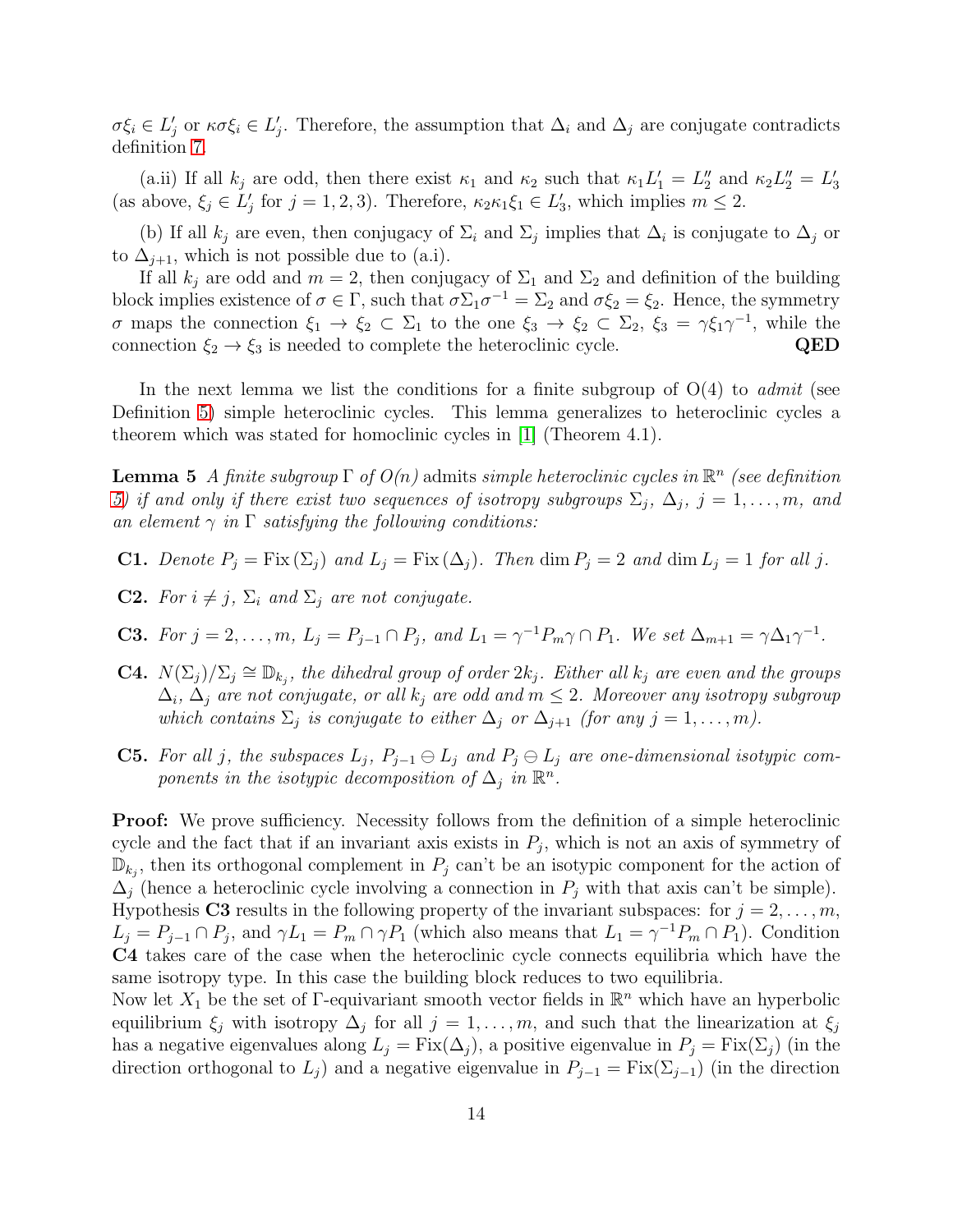orthogonal to  $L_j$ ). Condition C3 implies that  $\gamma L_1 \subset P_m$  and we assume that  $\gamma \xi_1$  has a negative eigenvalue in  $P_m$  in the direction orthogonal to  $\gamma L_1$ . This set is non-empty and open in the space of  $\Gamma$  equivariant, smooth vector fields in  $V = \mathbb{R}^n$ .

Let  $X_2$  be the set of vector fields in  $X_1$  such that for all j, a heteroclinic orbit connecting  $\xi_j$  to  $\xi_{j+1}$  exists in  $P_j$  (we set  $\xi_{m+1} = \gamma \xi_1$ ). Since these trajectories realize saddle-sink connections in invariant subspaces  $P_j$ , the set  $X_2$  is open. We need to show it is not empty. Let  $V = \mathbb{R}^n$ . We need recall first some properties of the orbit space  $V/\Gamma$  of a finite group action, see [\[8,](#page-28-8) [2\]](#page-28-0) for details. The orbit space can be realized as the image of the map  $\Pi : V \to \mathbb{R}^p$ , which to any point x associates  $(\theta_1(x), \ldots, \theta_p(x))$  where  $\theta_1, \ldots, \theta_p$  are a (minimal) generating family of the ring of  $\Gamma$ -invariant polynomials in V. The set  $\Pi(V)$  is a stratified semi-algebraic set. Each stratum is an algebraic manifold, image under Π of the set of points in  $V$  which have the same orbit type (that is, points which have conjugate isotropy subgroups). Despite the fact that  $V/\Gamma$  is not a manifold we can give a meaning to a "smooth" vector field in  $V/\Gamma$  by saying that it is the restriction to  $\Pi(V)$  of a smooth vector field in  $\mathbb{R}^p$ , which in addition is tangent to each stratum in  $\Pi(V)$ . The projection of a smooth Γ-equivariant vector field in V under  $\Pi$  is a smooth vector field in  $V/\Gamma$ . Conversely, any smooth vector field in  $V/\Gamma$  lifts to a smooth Γ-equivariant vector field in V [\[18\]](#page-29-5). Another important property of the orbit space is that given a point  $x \in V$  with isotropy  $\Sigma$ , there exists a neighborhood of x in which  $V/\Gamma$  is isomorphic to a neighborhood of 0 in  $V/\Sigma$ .

Now let  $\tilde{\xi}_j$  be the image in  $V/\Gamma$  of the equilibria  $\xi_j$  for a vector field f in  $X_1$  and let  $\tilde{f}$ be the image of f in  $\mathbb{R}^p$ . We call  $\tilde{L}_j$  the Jacobian matrix of  $\tilde{f}$  at  $\tilde{\xi}_j$ . We also write  $S_j$  the stratum corresponding to the orbit type of the subgroup  $\Sigma_j$ . Note that  $\dim(S_j) = 2$ . It follows from the properties of the orbit space studied in [\[8\]](#page-28-8) that the unstable manifold of  $\xi_i$ intersects  $S_i$  along a one dimensional curve  $w_j$  while the stable manifold of  $\xi_{j+1}$  contains a neighborhood of this point in  $S_j$ . Due to second part of the condition C4 one can build a smooth path in  $S_j$  which joins  $\tilde{\xi}_j$  and  $\tilde{\xi}_{j+1}$  and coincides with  $w_j$  in the vicinity of  $\tilde{\xi}_j$ . The union of these paths for  $j = 1$  to p is a closed path C. Taking a tubular neighborhood of C in  $\mathbb{R}^p$  we can build a smooth vector field  $\tilde{f}$  which vanishes outside this neighborhood, coincides with  $\tilde{L}_j$  in a neighborhood of  $\xi_j$ , is tangent to the strata in  $\Pi(V)$  and such that the unstable manifold at  $\tilde{\xi}_j$  intersects the stable manifold at  $\tilde{\xi}_{j+1}$  in  $S_j$  (see [\[1\]](#page-28-7) for details). This vector field lifts to a Γ-equivariant vector field in  $V$ , which belongs to  $X_2$ .

Finally the assumption C5 insures that the heteroclinic cycles are simple. QED

**Lemma 6** Let  $P_1$  and  $P_2$  be two-dimensional planes in  $\mathbb{R}^n$ ,  $\dim(P_1 \cap P_2) = 1$ ,  $\rho \in O(n)$  is a plane reflection about  $P_1$  and  $\sigma \in O(n)$  maps  $P_1$  into  $P_2$ . Suppose that  $\rho$  and  $\sigma$  are elements of a finite subgroup  $\Delta \subset O(n)$ . Then  $\Delta \supset \mathbb{D}_m$ , where  $m \geq 3$ .

**Proof:** Let  $e_1$  denote a vector in  $P_1$ , which is orthogonal to  $P_1 \cap P_2$ . According to the statement of the lemma,  $\sigma^{l}$ **e**<sub>1</sub> = **e**<sub>1</sub> for a finite *l*. The subspace of  $\mathbb{R}^{n}$  spanned by  $e_1, \sigma e_1, \ldots, \sigma^{l-1}e_1$  has at least one  $\sigma$ - and  $\rho$ -invariant plane, which can not be decomposed as a sum of two one-dimensional invariant subspaces. The action of group generated by  $\rho$ and  $\sigma$  on this plane is isomorphic to a dihedral group  $\mathbb{D}_k$  for a  $k > 2$ . QED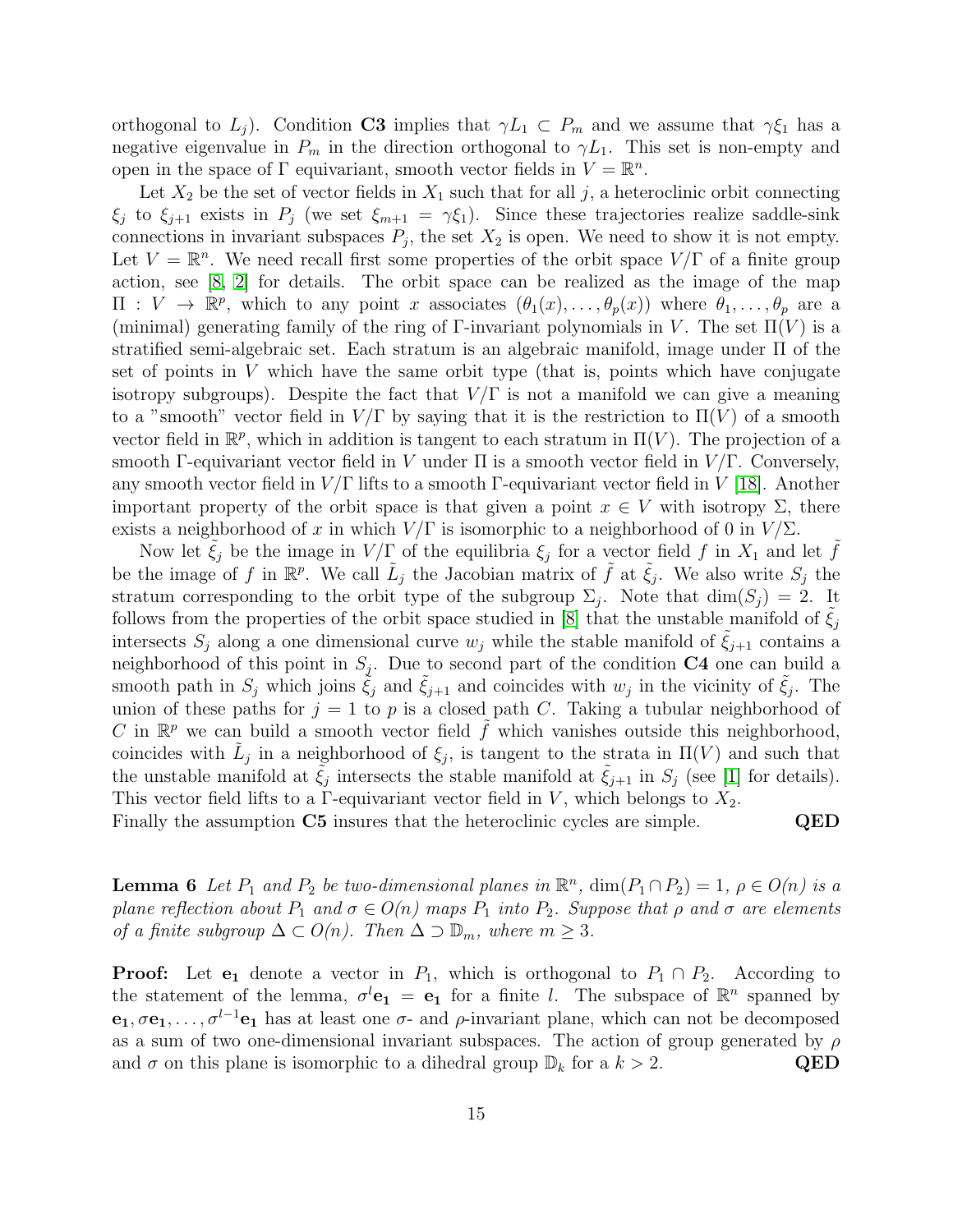<span id="page-15-0"></span>**Lemma 7** Let X be a simple heteroclinic cycle in a  $\Gamma$ -equivariant system [\(1\)](#page-1-1)–[\(2\)](#page-1-0) in  $\mathbb{R}^4$  and  $\alpha_j$  and  $\beta_j$ ,  $j = 1, \ldots, m$ , be its structure angles. Denote by  $s_j$  the plane reflection through Pj . Then

- (i)  $\alpha_j = \pi/K_j, K_j \in \mathbb{Z}$ ;
- (ii)  $\beta_i = M_i \alpha_i / 2, M_i \in \mathbb{Z}$ ;
- (iii) if  $P_j$  intersects with a plane  $P_0$  such that  $s_0 \in \Gamma$ , then  $P_j \perp P_0$  and the intersection  $L_0 = P_j \cap P_0$  satisfies either  $L_0 = \sigma L_j$  or  $L_0 = \sigma L_{j+1}$  for some  $\sigma \in \Gamma$ . The angle between  $L_i$  and  $L_0$  is  $k\alpha_j$  with an integer k.
- (iv) the left and right subgroups **L** and **R** in the expression  $\Gamma = (\mathbf{L} | \mathbf{L}_K; \mathbf{R} | \mathbf{R}_K)$  satisfy  $\mathbb{D}_2 \subset \mathbf{L}$  and  $\mathbb{D}_2 \subset \mathbf{R}$ .

**Proof:** As it is noted in section [2,](#page-5-2) lemma 2, either  $\Sigma_j \cong \mathbb{Z}_2$  or  $\Sigma_j \cong (\mathbb{Z}_2)^2$ . In both cases  $s_j$ is an element of the group.

(i) To prove that  $\alpha_j = \pi/K_j$ , it is enough to remark that  $N(\Sigma_j)/\Sigma_j \cong \mathbb{D}_{K_j}$  (dihedral group of order  $2K_j$ ) for some integer  $K_j > 1$ . Then, since  $s_{j+1} s_{j-1}$  is a rotation acting in  $P_j$ , it has to be in  $D_{K_j}$ , so the only possibility is that  $2\alpha_j = 2\pi/K_j$ .

(ii)  $\alpha_j = \pi/K_j$  implies that  $(s_{j+1}s_{j-1})^{K_j}\xi_j = \xi_j$ , therefore  $(s_{j+1}s_{j-1})^{K_j} \in \Sigma_j$ . This transformation acts on  $P_j^{\perp}$  as a rotation by  $2\beta_j K_j$ . Since  $\Sigma_j \cong \mathbb{Z}_2$  or  $\Sigma_j \cong (\mathbb{Z}_2)^2$ ,  $2\beta_j K_j = k\pi$ , which implies  $\beta_j = k\alpha_j/2$ .

(iii) Note that  $L_0$  is one of the axes of symmetries, otherwise for some  $\rho \in \mathbb{D}_{K_j}$  the axis  $\rho L_0$  intersects with  $\kappa_j$ . Since  $L_0$  is an axis of symmetry,  $L_0 = \sigma L_j$  or  $L_0 = \sigma L_{j+1}$ , and the definition of simple cycles implies that the intersection is orthogonal.

(iv) We choose a basis in  $\mathbb{R}^4$  such that  $\xi_2 = (0, a, 0, 0)$  and invariant planes containing the trajectories that join  $\xi_2$  with  $\xi_1$  and  $\xi_3$  are

$$
P_1 = \langle e_1, e_2 \rangle, \ P_2 = \langle e_2, e_3 \rangle. \tag{7}
$$

Denote by  $(\mathbf{l}_j; \mathbf{r}_j)$  a preimage of  $s_j$  under the homomorphism  $\Phi$ . We have

$$
\Phi^{-1}s_1 = (\mathbf{l}_1; \mathbf{r}_1) = ((0, 1, 0, 0); (0, 1, 0, 0)), \ \Phi^{-1}s_2 = (\mathbf{l}_2; \mathbf{r}_2) = ((0, 0, 0, 1); (0, 0, 0, -1)). \tag{8}
$$

<span id="page-15-1"></span>The group generated by  $\mathbf{l}_1$  and  $\mathbf{l}_2$  is  $\mathbb{D}_2$ , and so is the one generated by  $\mathbf{r}_1$  and  $\mathbf{r}_2$ . QED

**Lemma 8** Suppose that a finite group  $\Gamma^* \subset O(4)$ ,  $\Gamma^* \not\subset SO(4)$ , admits simple heteroclinic cycles. Then the group  $\Gamma = \Gamma^* \cap SO(4)$  admits simple heteroclinic cycles.

**Proof:** Let  $\Sigma_j^*, \Delta_j^* \subset \Gamma^*, j = 1, \ldots, m^*$ , and  $\gamma^* \in \Sigma_j^*$ , be the sequences of isotropy subgroups, and the symmetry, satisfying C1-C5 in the statement of lemma [5.](#page-13-0) Define the subgroups  $\Sigma_j, \Delta_j \subset \Gamma$  as follows:

• If  $\Sigma_j^* \cong \mathbb{Z}_2$  (this is satisfied or not satisfied simultaneously for all j), then  $\Sigma_j^* \subset SO(4)$ and we set  $\Sigma_j = \Sigma_j^*$  and  $\Delta_j = \Delta_j^*, j = 1, m^*.$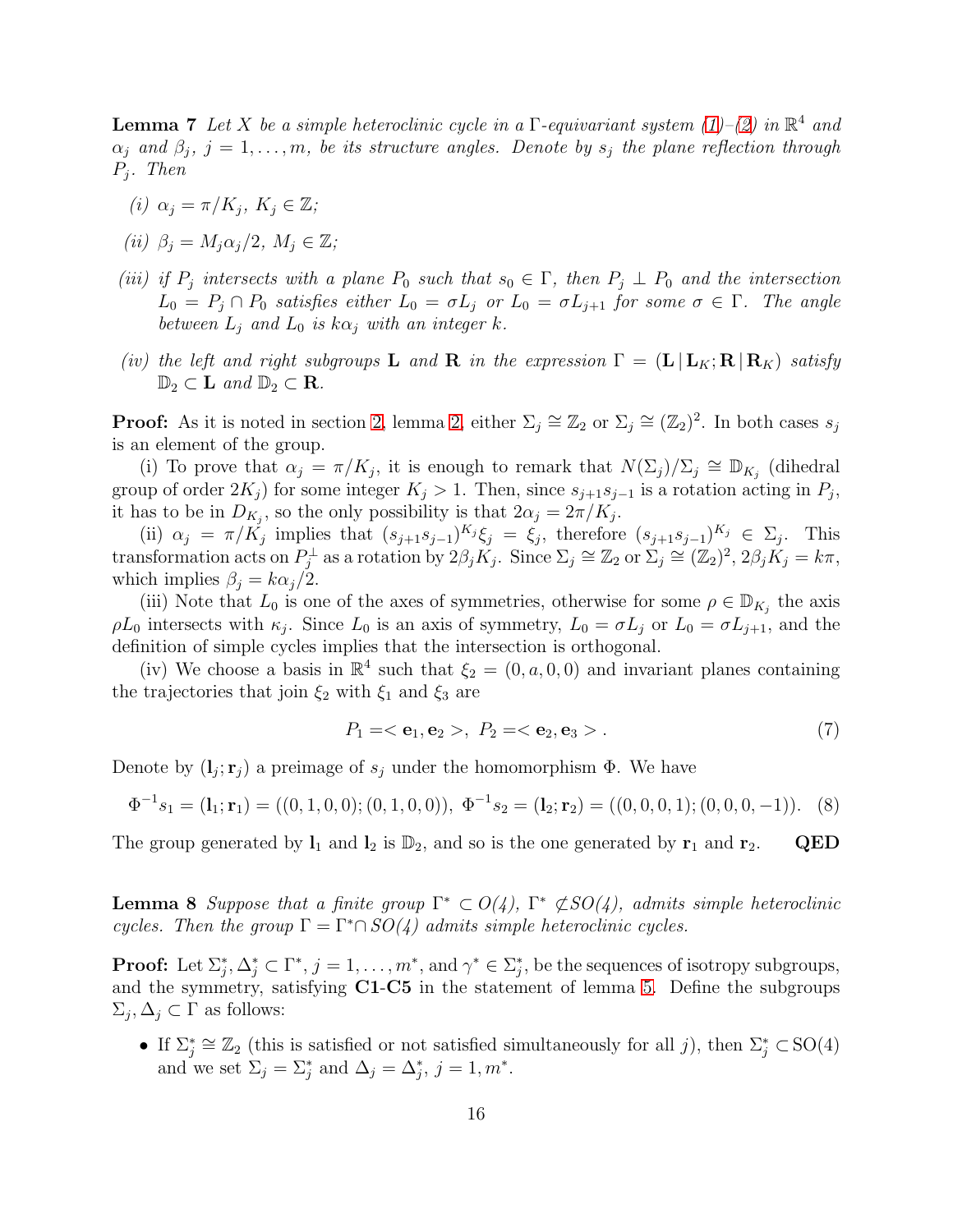- If  $\Sigma_j^* \cong (\mathbb{Z}_2)^2$ , then there exists a plane reflection  $\sigma_j \in \Sigma_j^*$ ,  $\sigma_j \in SO(4)$ . We set  $\Sigma_j = \langle \sigma_j \rangle$  and  $\Delta_j = \langle \sigma_{j-1}, \sigma_j \rangle, j = 1, m^*$ .
- If  $\gamma^* \in SO(4)$ , then  $\gamma = \gamma^*$  and  $m = m^*$ .
- If  $\gamma^* \notin SO(4)$ , then  $\gamma = (\gamma^*)^2$ ,  $m = 2m^*$ ,  $\Sigma_{j+m^*} = \gamma^* \Sigma_j (\gamma^*)^{-1}$  and  $\Delta_{j+m^*} = \gamma^* \Delta_j (\gamma^*)^{-1}$ ,  $j = 1, m^*$ .

<span id="page-16-3"></span>Evidently,  $\Sigma_j, \Delta_j \subset \Gamma$ ,  $j = 1, ..., m$ , and  $\gamma \in \Sigma_j$ , satisfy **C1-C5**. Hence, if the group  $\Gamma^*$ admits simple heteroclinic cycles, then so does Γ.  $QED$ 

**Lemma 9** Let r, s,  $k_1$ ,  $k_2$ ,  $n_1$ ,  $n_2$  and  $n_3$  be integers satisfying the relation

<span id="page-16-2"></span>
$$
\frac{n_1}{k_1} + \frac{n_3}{rk_1} = \frac{n_2}{k_2} + \frac{sn_3}{rk_2} = \nu.
$$
\n(9)

 $(i)$  If

<span id="page-16-1"></span> $k_1$  and  $k_2$  are co-prime; r and  $k_2 - sk_1$  are co-prime (10)

then  $\nu \in \mathbb{Z}$ .

(ii) If  $\nu \notin \mathbb{Z}$  then at least one of the conditions in [\(10\)](#page-16-1) is not satisfied.

**Proof:** First, we notice that if  $k_1 = mK_1$  and  $k_2 = mK_2$  with  $m > 1$ , then  $n_1 = K_1$ ,  $n_2 = K_2$  and  $n_3 = 0$  is a solution to [\(9\)](#page-16-2) with  $\nu \notin \mathbb{Z}$ . Now we suppose  $k_1 \wedge k_2 = 1$ . Assume, that there exists a solution to [\(9\)](#page-16-2) such that  $\nu \notin \mathbb{Z}$ . Since  $k_1$  and  $k_2$  are co-prime, for this solution  $n_3 \neq rK_3$ . Re-write [\(9\)](#page-16-2) as

$$
n_1k_2 - n_2k_1 = n_3 \frac{sk_1 - k_2}{r}.
$$

If  $sk_1-k_2$  and r are co-prime, then the above equation does not have solutions with  $n_3 \neq rK_3$ ;<br>and if they are not co-prime, then it does. QED and if they are not co-prime, then it does.

### <span id="page-16-0"></span>3.3 Proof of Theorems [2](#page-10-0) and [3](#page-11-1)

#### 3.3.1 Proof of Theorem [2](#page-10-0)

According to lemma [7\(](#page-15-0)iv), if a Γ-equivariant system possesses a heteroclinic cycle then the left and the right groups of  $\Gamma = (\mathbf{L} | \mathbf{L}_K; \mathbf{R} | \mathbf{R}_K)$  satisfy  $\mathbb{D}_2 \subset \mathbf{L}$  and  $\mathbb{D}_2 \subset \mathbf{R}$ . Such subgroups of SO(4) are the groups 10-32 and 34-39 listed in table [1.](#page-8-0) By definition of simple heteroclinic cycles and thanks to Lemma [7\(](#page-15-0)iii), an admissible group  $\Gamma \subset SO(4)$  involves at least two plane reflections  $s_1$  and  $s_2$ , such that

I dim 
$$
P_1 \cap P_2 = 1
$$
, where  $P_j = \text{Fix}(s_j), j = 1, 2$ ;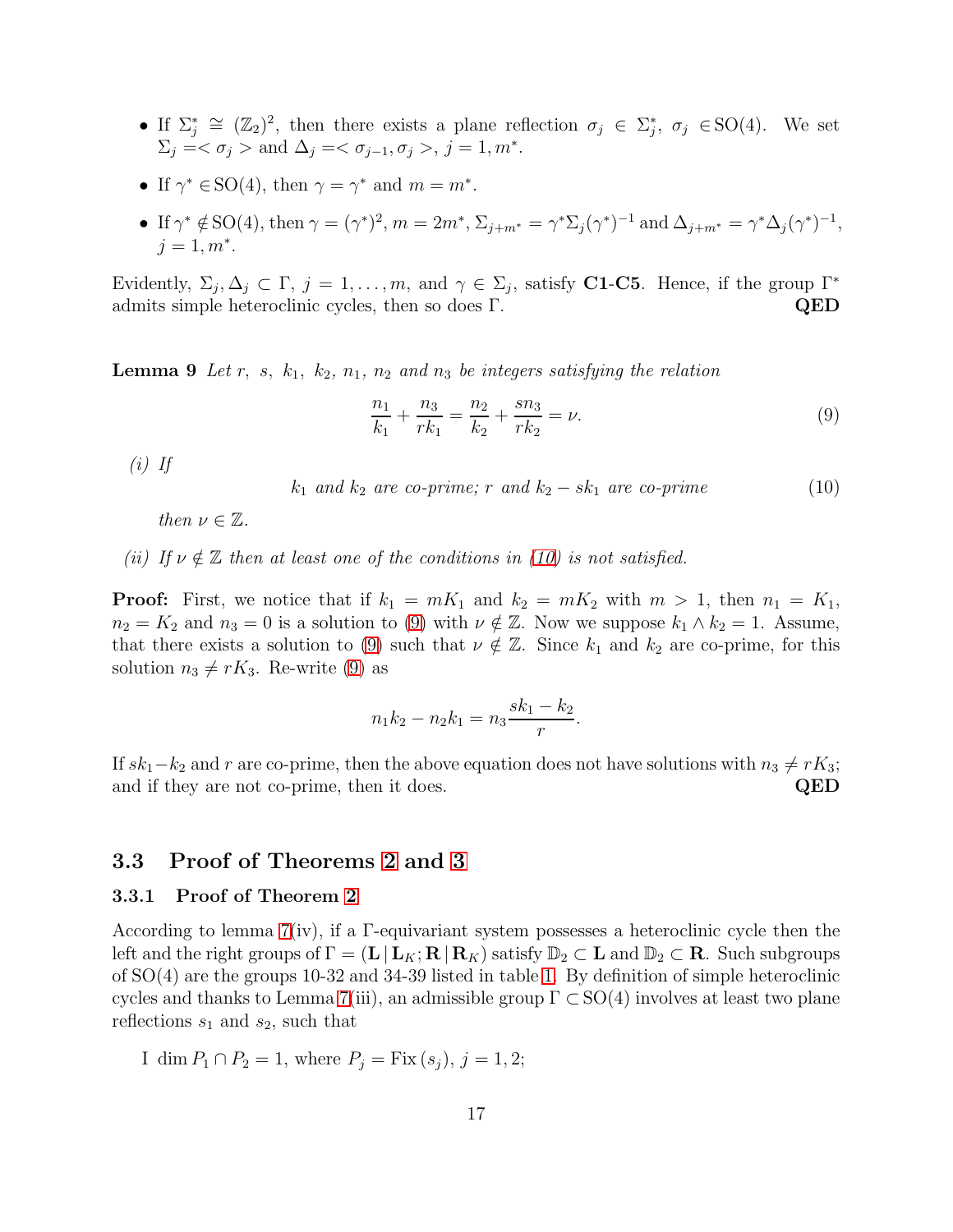- II if  $P_1$  or  $P_2$  intersects with a plane  $P_0 = Fix(s_0)$ , where  $s_0 \in \Gamma$ , then  $P_j \perp P_0$ ;
- III if  $L' = \text{Fix}(\Delta')$  for some  $\Delta' \subset \Gamma$  satisfies dim  $L' = 1$  and  $L' \subset P_j$ ,  $j = 1$  or 2, then  $\Delta' \cong (\mathbb{Z}_2)^2$ .

To study whether  $\Gamma \subset SO(4)$  admits simple heteroclinic cycles, we proceed in three steps.

In step [i] we identify all plane reflections, which are elements of the groups 10-32 and 34-39 in Table [1.](#page-8-0) A plane reflection  $g = (l; \mathbf{r}) \in \Gamma = (\mathbf{L} | \mathbf{L}_K; \mathbf{R} | \mathbf{R}_K)$ , satisfies

<span id="page-17-0"></span>
$$
\mathbf{l}^2 = (-1, 0, 0, 0) \text{ and } \mathbf{r}^2 = (-1, 0, 0, 0). \tag{11}
$$

Using  $(4)$  and the correspondence between **L** and **R** discussed in section [2.2,](#page-6-0) we obtain all such pairs  $(l, r)$ . The results are listed in annex [B.](#page-33-0) In particular, we identify subgroups of SO(4) which do not possess plane reflections satisfying I and II.

In step [ii] we determine the conjugacy classes of subgroups of  $\Gamma$ , isomorphic to  $\mathbb{Z}_2$ , which are generated by a plane reflection, and conjugacy classes of  $\Delta' \cong (\mathbb{Z}_2)^2$ , such that  $\Delta'$  is generated by two plane reflections and dim Fix  $(\Delta') = 1$ . These subgroups are listed in annex [C](#page-35-0) for all Γ's satisfying I and II. Using lemma [3](#page-12-1) we then identify those Γ's, which do not have plane reflections satisfying I-III.

Finally, in step [iii], using the list in annex [C](#page-35-0) we identify those sequences  $\Sigma_i$  and  $\Delta_j$  which satisfy C1-C5 and calculate structure angles  $\alpha_j$  and  $\beta_j$ . They are presented in annex [D.](#page-39-0) If  $\mathbf{l} = (\cos \omega, \mathbf{v} \sin \omega)$  and  $\mathbf{r} = (\cos \omega', \mathbf{v}' \sin \omega')$ , then the transformation  $\mathbf{q} \to \mathbf{lqr}^{-1}$  is a rotation of angles  $\omega \pm \omega'$  in a pair of absolutely perpendicular planes. Let  $\Sigma_j \cong \mathbb{Z}_2$  be represented as  $\Sigma_j = \{e, \sigma_j\}$ . If  $\alpha_j$  and  $\beta_j$  are the structure angles of heteroclinic cycles according to definition [6,](#page-11-2) then the product  $\sigma_{j+1}\sigma_{j-1}$  acts as rotation by angles  $2\alpha_j$  in  $P_j$  and  $2\beta_j$  in  $P_j^{\perp}$ , which allows us to calculate the angles  $\alpha_j$  and  $\beta_j$  from  $\sigma_{j+1}$  and  $\sigma_{j-1}$ . The angle  $\alpha_j$  can be also found as  $\alpha_j = \pm \pi/k_j$ , where  $\mathbb{D}_{k_j} = N(\Sigma_j)/\Sigma_j$ . To find the structure angles we first determine  $\alpha_j$ . Then we represent in the quaternionic form  $\sigma_{j+1}\sigma_{j-1} = ((\cos \omega, \mathbf{v} \sin \omega); (\cos \omega', \mathbf{v}' \sin \omega'))$ and note that  $2\alpha_j = \omega \pm \omega'$  and  $2\beta_j = \omega \mp \omega'$ , which allows to find  $\beta_j$ .

Below we show that the groups

$$
(\mathbb{D}_{2K_1} \,|\, \mathbb{D}_{2K_1}; \mathbb{D}_{2K_2} \,|\, \mathbb{D}_{2K_2}) \text{ and } (\mathbb{T} \,|\, \mathbb{Z}_2; \mathbb{T} \,|\, \mathbb{Z}_2)
$$

admit simple heteroclinic cycles, while the groups

$$
(\mathbb{T}\,|\,\mathbb{T};\mathbb{T}\,|\,\mathbb{T}),\,\,(\mathbb{O}\,|\,\mathbb{O};\mathbb{O}\,|\,\mathbb{O})\,\,\text{and}\,\,(\mathbb{O}\,|\,\mathbb{Z}_1;\mathbb{O}\,|\,\mathbb{Z}_1)
$$

do not. We derive the conditions (the relations between  $n, k, r$  and s for the first group, the restrictions on  $K$  for the second) for the groups

$$
(\mathbb{D}_{nr} \,|\, \mathbb{Z}_{2n}; \mathbb{D}_{kr} \,|\, \mathbb{Z}_{2k})_s \text{ and } (\mathbb{D}_{2K} \,|\, \mathbb{D}_K; \mathbb{O} \,|\, \mathbb{T})
$$

to admit simple heteroclinic cycles. For other groups the proofs are similar and we omit them. The proofs follow from annexes [B](#page-33-0)[-D](#page-39-0) , where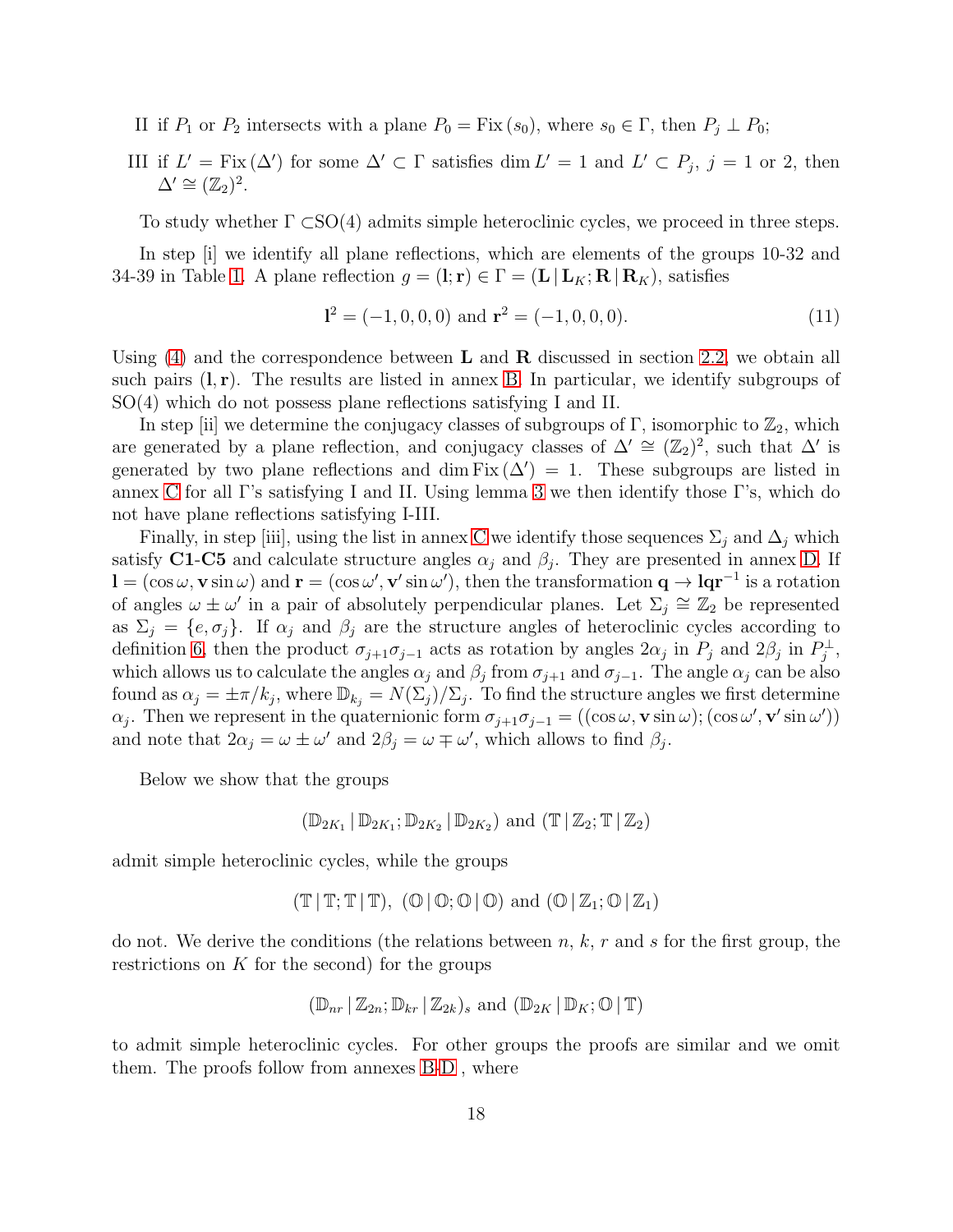• In annex [B](#page-33-0) we list all plane reflections, which are elements of the groups 10-32 and 34-39. Subgroups of SO(4), which do not possess plane reflections satisfying I and II, can be found from this list.

• In annex [C](#page-35-0) for all Γ's satisfying I and II, we list conjugacy classes of subgroups of Γ, isomorphic to  $\mathbb{Z}_2$ , which are generated by a plane reflection, and conjugacy classes of  $\Delta' \cong$  $(\mathbb{Z}_2)^2$ , dim Fix  $(\Delta') = 1$ .

• In annex [D](#page-39-0) we list sequences  $\Sigma_j$  and  $\Delta_j$  which satisfy C1-C5 and structure angles  $\alpha_j$  and  $\beta_j$  .

The group  $(\mathbb{D}_{2K_1} | \mathbb{D}_{2K_1}; \mathbb{D}_{2K_2} | \mathbb{D}_{2K_2}).$ 

[i ] The group  $\mathbb{D}_n$  (see [\(4\)](#page-7-0)) is comprised of the elements

<span id="page-18-1"></span>
$$
\rho_n(t) = (\cos t\pi/n, 0, 0, \sin t\pi/n), \ \sigma_n(t) = (0, \cos t\pi/n, \sin t\pi/n, 0), \ 0 \le t < 2n. \tag{12}
$$

The pairs  $(l; r) \in (\mathbb{D}_{2K_1} | \mathbb{D}_{2K_1}; \mathbb{D}_{2K_2} | \mathbb{D}_{2K_2})$  satisfy  $l \in \mathbb{D}_{2K_1}$ ,  $r \in \mathbb{D}_{2K_2}$ , where all possible combinations are elements of the group. Hence, in view of [\(11\)](#page-17-0), the plane reflections are

$$
\kappa_1(\pm) = ((0, 0, 0, 1); (0, 0, 0, \pm 1)),\n\kappa_2(n_1) = ((0, \cos(n_1\theta_1), \sin(n_1\theta_1), 0); (0, 0, 0, 1)),\n\kappa_3(n_2) = ((0, 0, 0, 1); (0, \cos(n_2\theta_2), \sin(n_2\theta_2), 0)),\n\kappa_4(n_1, n_2) = ((0, \cos(n_1\theta_1), \sin(n_1\theta_1), 0); (0, \cos(n_2\theta_2), \sin(n_2\theta_2), 0)),
$$
\n(13)

where  $\theta_1 = \pi/(2K_1)$ ,  $\theta_2 = \pi/(2K_2)$ ,  $0 \leq n_1 < 4K_1$  and  $0 \leq n_2 < 4K_2$ . Lemma [3](#page-12-1) implies that for any  $n_1$  and  $n_2$  the plane reflections  $s_1 = \kappa_2(n_1)$  and  $s_2 = \kappa_3(n_2)$  satisfy I and II.

[ii] In the group  $\mathbb{D}_n$  the elements  $(0, \cos(t\pi/n), \sin(t\pi/n), 0)$  split into two conjugacy classes, corresponding to odd and even t. The elements  $(0, 0, 0, 1)$  and  $(0, 0, 0, -1)$ are conjugate. Therefore, the group has nine conjugacy classes of isotropy subgroups  $\Sigma \cong \mathbb{Z}_2$ :

$$
\{e, \kappa_1(\pm)\},\n\{e, \kappa_2(n_1)\}: n_1 \text{ even or odd},\n\{e, \kappa_3(n_2)\}: n_2 \text{ even or odd},\n\{e, \kappa_4(n_1, n_2)\}: n_1 \text{ even or odd}, n_2 \text{ even or odd}.
$$
\n(14)

For a subgroup of  $SO(4)$ , a symmetry axis is an intersection of symmetry planes. Any plane Fix  $(\kappa_2(n_1))$  intersects with any Fix  $(\kappa_3(n_2))$  and the line of intersection also belongs to the plane Fix  $(\kappa_4(n_1 - K_1, n_2 + K_2))$ . The isotropy subgroup of the line is

<span id="page-18-0"></span>
$$
\Delta = \{e, \kappa_2(n_1), \kappa_3(n_2), \kappa_4(n_1 - K_1, n_2 + K_2)\}.
$$
 (15)

The isotropy subgroups [\(15\)](#page-18-0) split into four conjugacy classes, corresponding to odd and even  $n_1$  and  $n_2$ . Note that  $\Delta \cong (\mathbb{Z}_2)^2$  and the planes Fix  $(\kappa_2(n_1))$  and Fix  $(\kappa_3(n_2))$ do not have other symmetry axes. Therefore,  $s_1$  and  $s_2$  satisfy III.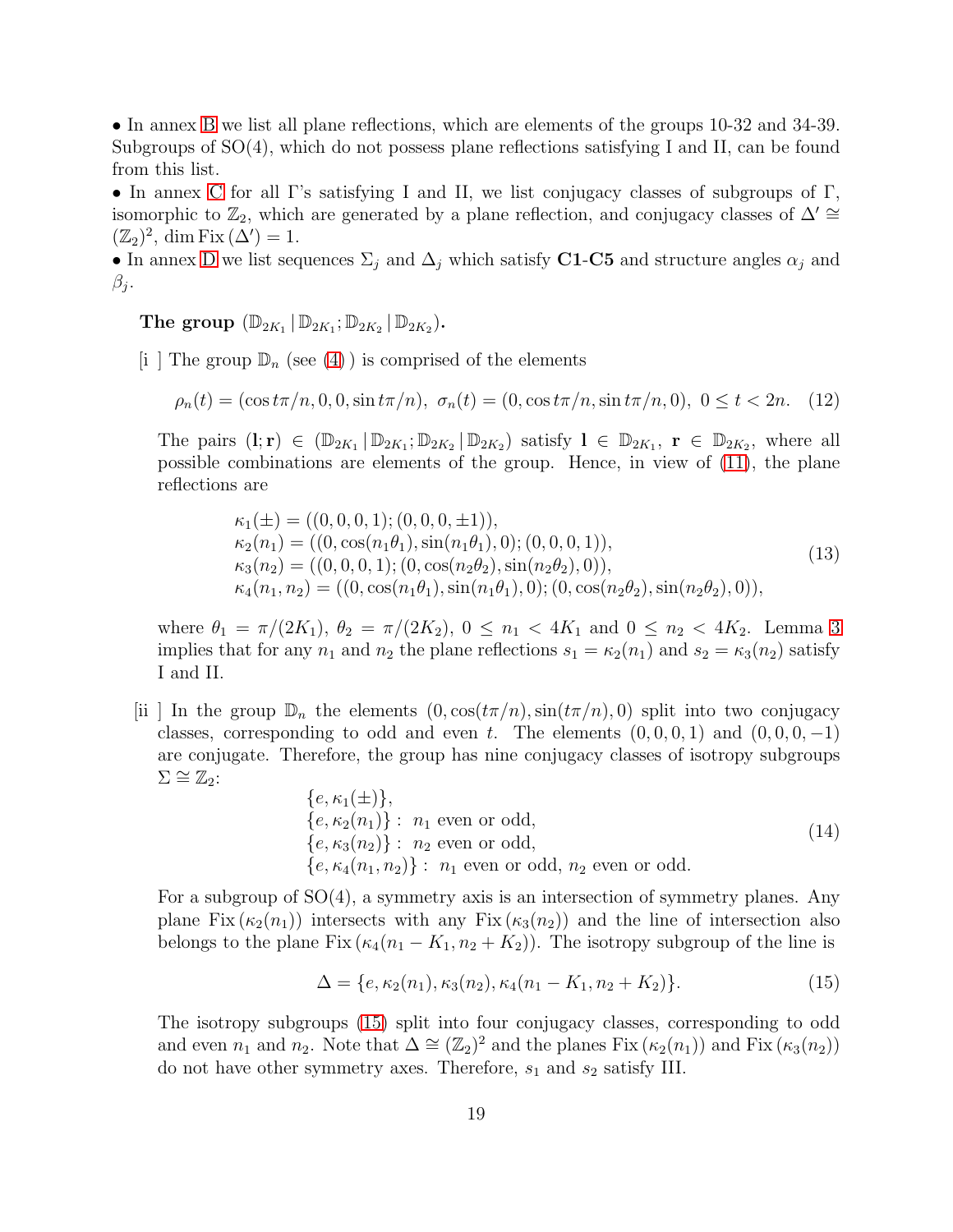$\left| \text{iii} \right|$  We set:

<span id="page-19-1"></span>
$$
\Sigma_1 = \{e, \kappa_2(0)\}, \ \Sigma_2 = \{e, \kappa_3(1)\}, \ \Sigma_3 = \{e, \kappa_2(1)\}, \ \Sigma_4 = \{e, \kappa_3(0)\}, \n\Delta_1 = \{e, \kappa_2(0), \kappa_3(0), \kappa_4(-K_1, K_2)\}, \ \Delta_2 = \{e, \kappa_2(0), \kappa_3(1), \kappa_4(-K_1, K_2 + 1)\}, \n\Delta_3 = \{e, \kappa_2(1), \kappa_3(1), \kappa_4(-K_1 + 1, K_2 + 1)\}, \ \Delta_4 = \{e, \kappa_2(1), \kappa_3(0), \kappa_4(-K_1 + 1, K_2)\}.
$$
\n(16)

By construction, the sequences  $\Sigma_j, \Delta_j, j = 1, \ldots, 4$ , with  $\gamma = e$  satisfy conditions C1-C5 of lemma [5.](#page-13-0)

Since  $N(\Sigma_1)/\Sigma_1 = \mathbb{D}_{4K_2}$ , we have  $\alpha_1 = \pm \pi/(4K_2) = \pm \theta_2/2$ . To find  $\beta_1$ , we calculate

$$
\sigma_2 \sigma_4 = \kappa_3(1)\kappa_3(0) = ((-1, 0, 0, 0); (-\cos(n_2 \theta_2), 0, 0, \sin(n_2 \theta_2))),
$$

which implies that

$$
2\alpha_1 = \pi \pm (\pi + \theta_2)
$$
 and  $2\beta_1 = \pi \mp (\pi + \theta_2)$ .

Hence,  $\alpha_1 = -\theta_2/2$  and  $\beta_1 = \pi - \alpha_1$ . Similarly, we calculate that  $\alpha_3 = \alpha_1$ ,  $\alpha_2 = \alpha_4 =$  $-\theta_1/2$  and  $\beta_j = \pi - \alpha_j$ ,  $j = 2,3,4$ .

In fact, the group has two more isotropy types of symmetry axes, which are the intersections of  $\kappa_1(\pm)$  with  $\kappa_4(n_1, n_2)$ . However, the isotropy groups  $\Delta$  of these axes satisfy  $\Delta \cong (\mathbb{Z}_2)^2$  only if  $K_1$  and  $K_2$  are co-prime. The goal of the study is to prove existence of heteroclinic cycles, and not to find the largest heteroclinic network which can possibly exist in a Γ-equivariant system. Since the isotropy subgroups  $(16)$  satisfy C1-C5, the additional axes are not discussed. Similarly, we do not discuss the largest possible heteroclinic networks admitted by other groups.

The group  $(\mathbb{D}_{nr} | \mathbb{Z}_{2n}; \mathbb{D}_{kr} | \mathbb{Z}_{2k})_s$ .

[i ] The condition  $\mathbb{D}_2 \subset \mathbb{D}_{nr}$ ,  $\mathbb{D}_{kr}$ , implies that  $\Gamma$  is either  $(\mathbb{D}_{2K_1r} | \mathbb{Z}_{4K_1}; \mathbb{D}_{2K_2r} | \mathbb{Z}_{4K_2})_s$  with odd  $r$ , or  $(\mathbb{D}_{2K_1r} | \mathbb{Z}_{2K_1}; \mathbb{D}_{2K_2r} | \mathbb{Z}_{2K_2})_s$ . Because of [\(11\)](#page-17-0) and [\(12\)](#page-18-1), the reflections in the group  $(\mathbb{D}_{2K_1r} | \mathbb{Z}_{4K_1}; \mathbb{D}_{2K_2r} | \mathbb{Z}_{4K_2})_s$  are

<span id="page-19-3"></span>
$$
\kappa_1(\pm) = ((0, 0, 0, 1); (0, 0, 0, \pm 1)),\n\kappa_2(n_1, n_2, n_3) = ((0, \cos(n_1\theta_1 + n_3\theta_1^*), \sin(n_1\theta_1 + n_3\theta_1^*), 0);\n(0, \cos(n_2\theta_2 + n_3s\theta_2^*), \cos(n_2\theta_2 + n_3s\theta_2^*), 0)),
$$
\n(17)

where  $0 \leq n_j < 4K_j$ ,  $\theta_j = \pi/(2K_j)$  and  $\theta_j^* = \theta_j/r$ ,  $j = 1, 2, 0 \leq n_3 < r$ . Denote by  $P(n_1, n_2, n_3)$  the fixed-point subspace of  $\kappa_2(n_1, n_2, n_3)$ . Lemma [3](#page-12-1) implies that planes  $P(n_1, n_2, n_3)$  and  $P(n'_1, n'_2, n'_3)$  intersect if

<span id="page-19-2"></span>
$$
\cos((n_1 - n'_1)\theta_1 + (n_3 - n'_3)\theta_1^*) = \cos((n_2 - n'_2)\theta_2 + (n_3 - n'_3)s\theta_2^*).
$$
 (18)

By lemma [9,](#page-16-3) if

<span id="page-19-0"></span>
$$
K_1
$$
 and  $K_2$  are co-prime, r and  $K_2 - sK_1$  are co-prime, (19)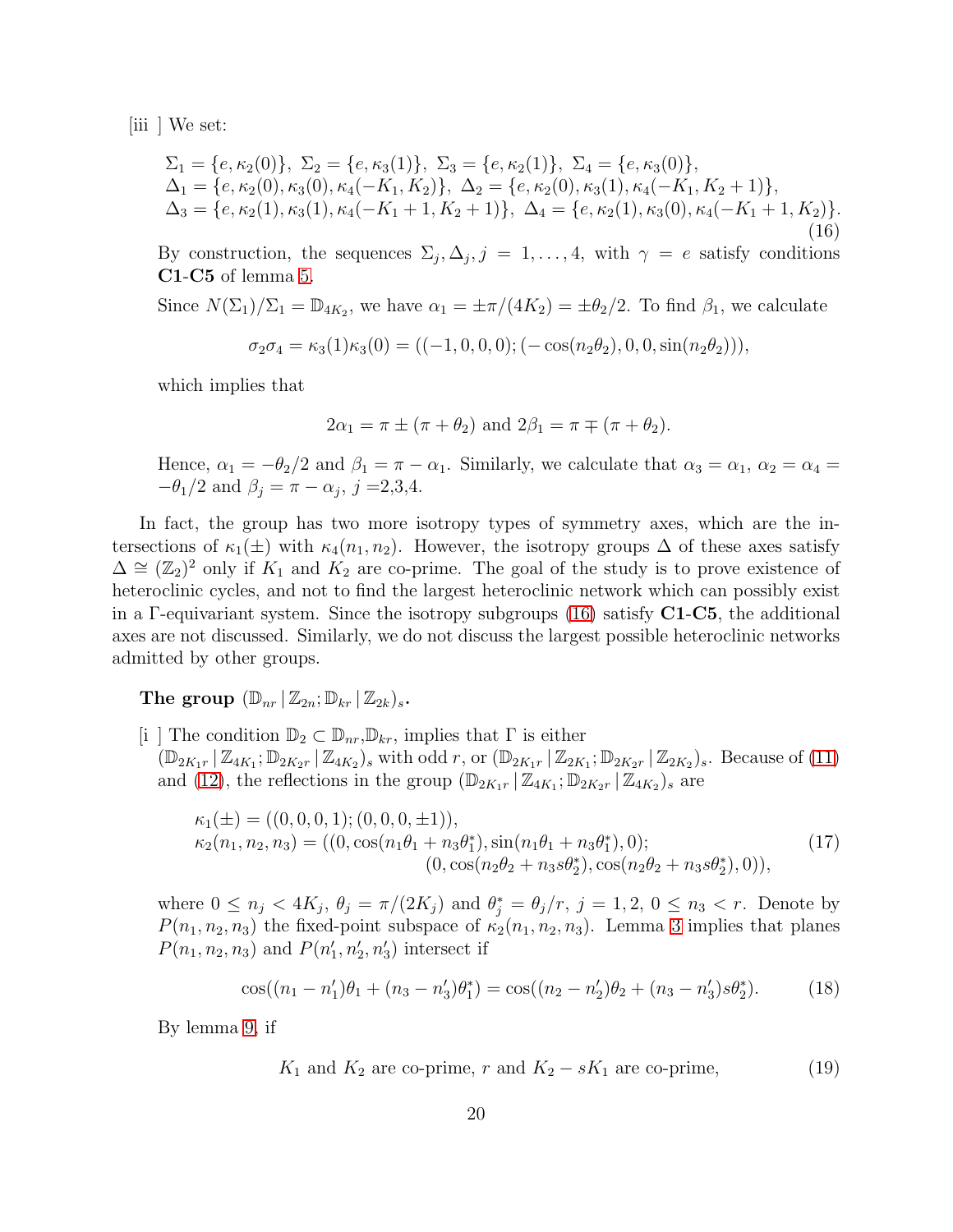then the only solutions to this equation are  $(n_1 - n'_1)\theta_1 + (n_3 - n'_3)\theta_1^* = M_1\pi/2$ ,  $(n_2 - n'_2)\theta_2 + (n_3 - n'_3)s\theta_2^* = M_2\pi/2$ , i.e. any intersection is orthogonal. If [\(19\)](#page-19-0) is not satisfied, then there exist solutions to [\(18\)](#page-19-2) with  $\cos((n_1 - n'_1)\theta_1 + (n_3 - n'_3)\theta_1^*) \neq 0, \pm 1$ , hence the intersection is non-orthogonal. If [\(19\)](#page-19-0) holds true, then  $s_1 = \kappa_2(0, 0, 0)$  and  $s_2 = \kappa_2(K_1, K_2, 0)$  satisfy I and II.

The elements of the group  $(\mathbb{D}_{2K_1r} | \mathbb{Z}_{2K_1}; \mathbb{D}_{2K_2r} | \mathbb{Z}_{2K_2})$ , which are plane reflections are different for odd and even  $K_1$  and  $K_2$  (note that the case when they are both even was considered above). If  $K_1$  is even and  $K_2$  is odd, then plane reflections are given by

$$
\kappa_1(n_1, n_2, n_3) = ( (0, \cos(2n_1\theta_1 + n_3\theta_1^*), \sin(2n_1\theta_1 + n_3\theta_1^*), 0);(0, \cos(2n_2\theta_2 + n_3s\theta_2^*), \cos(2n_2\theta_2 + n_3s\theta_2^*), 0)),\n\kappa_2(n_1, n_2, n_3) = ( (0, \cos((2n_1 + 1)\theta_1 + n_3\theta_1^*), \sin((2n_1 + 1)\theta_1 + n_3\theta_1^*), 0);(0, \cos((2n_2 + 1)\theta_2 + n_3s\theta_2^*), \cos((2n_2 + 1)\theta_2 + n_3s\theta_2^*), 0)),
$$
\n(20)

where  $0 \le n_j < 2K_j$ ,  $j = 1, 2$ . It can be easily shown that whenever  $\kappa_i(n_1, n_2, n_3)$  and  $\kappa_j(n'_1, n'_2, n'_3), i, j = 1, 2$ , intersect, the intersection is non-orthogonal.

The group  $\Gamma = (\mathbb{D}_{2K_1r} | \mathbb{Z}_{2K_1}; \mathbb{D}_{2K_2r} | \mathbb{Z}_{2K_2})_s$ , where  $K_1$  and  $K_2$  odd, involves plane reflections

$$
\kappa_1(\pm) = \n\begin{aligned}\n& (\mathbf{0}, \mathbf{0}, \mathbf{0}, \mathbf{1}); (\mathbf{0}, \mathbf{0}, \mathbf{0}, \pm 1)), \\
& \kappa_2(n_1, n_2, n_3) = \n\begin{aligned}\n& ((0, \cos(2n_1\theta_1 + n_3\theta_1^*), \sin(2n_1\theta_1 + n_3\theta_1^*), 0); \\
& (0, \cos(2n_2\theta_2 + n_3 s\theta_2^*), \cos(2n_2\theta_2 + n_3 s\theta_2^*), 0)), \\
& (\mathbf{0}, \cos((2n_1 + 1)\theta_1 + n_3\theta_1^*), \sin((2n_1 + 1)\theta_1 + n_3\theta_1^*), 0); \\
& (0, \cos((2n_2 + 1)\theta_2 + n_3 s\theta_2^*), \cos((2n_2 + 1)\theta_2 + n_3 s\theta_2^*), 0)).\n\end{aligned}\n\end{aligned}
$$
\n(21)

Lemma [9](#page-16-3) implies that whenever

<span id="page-20-0"></span>
$$
K_1
$$
 and  $K_2$  are co-prime, r and  $(K_2 \pm sK_1)/2$  are co-prime, (22)

a plane fixed by  $\kappa_i(n_1, n_2, n_3)$ ,  $j = 1$  or 2, intersect only orthogonally with another plane fixed by a plane reflection. Hence, we set  $s_1 = \kappa_2(0,0,0)$  and  $s_2 = \kappa_2((K_1 1)/2$ ,  $(K_2-1)/2$ , 0).

For the group  $\Gamma = (\mathbb{D}_{2K_1r} | \mathbb{Z}_{K_1}; \mathbb{D}_{2K_2r} | \mathbb{Z}_{K_2})_s$ , where  $K_1$  and  $K_2$  are odd, by lemma [9](#page-16-3) the planes fixed by elements of the group intersect only orthogonally if and only if

<span id="page-20-1"></span> $K_1$  and  $K_2$  are co-prime, r and  $(K_2 \pm sK_1)/2$  are co-prime, r and  $(K_2 \pm sK_1)/4$  are co-prime, (23)

where plus or minus are taken so that the ratios are integer.

[ii ] In the group  $\mathbb{D}_{2n}$  (see [\(12\)](#page-18-1)) the elements  $\rho_{2n}(n) = (0,0,0,1)$  and  $\rho_{2n}(3n) = (0,0,0,-1)$ are conjugate by  $\sigma_{2n}(t)$ . The group  $(\mathbb{D}_{nr} | \mathbb{Z}_{2n}; \mathbb{D}_{kr} | \mathbb{Z}_{2k})_s$  involves  $\sigma$ 's only in pairs  $(\sigma_{nr}(t_1); \sigma_{kr}(t_2))$ , therefore  $\kappa_1(+)$  and  $\kappa_1(-)$  are not conjugate in this group. The splitting of  $\kappa_2$  and  $\kappa_3$  into conjugacy classes depends on whether  $K_1$ ,  $K_2$  and r are even or odd. Here we consider only the case of  $(\mathbb{D}_{2K_1r} | \mathbb{Z}_{4K_1}; \mathbb{D}_{2K_2r} | \mathbb{Z}_{4K_2})_s$ , where  $K_1$ ,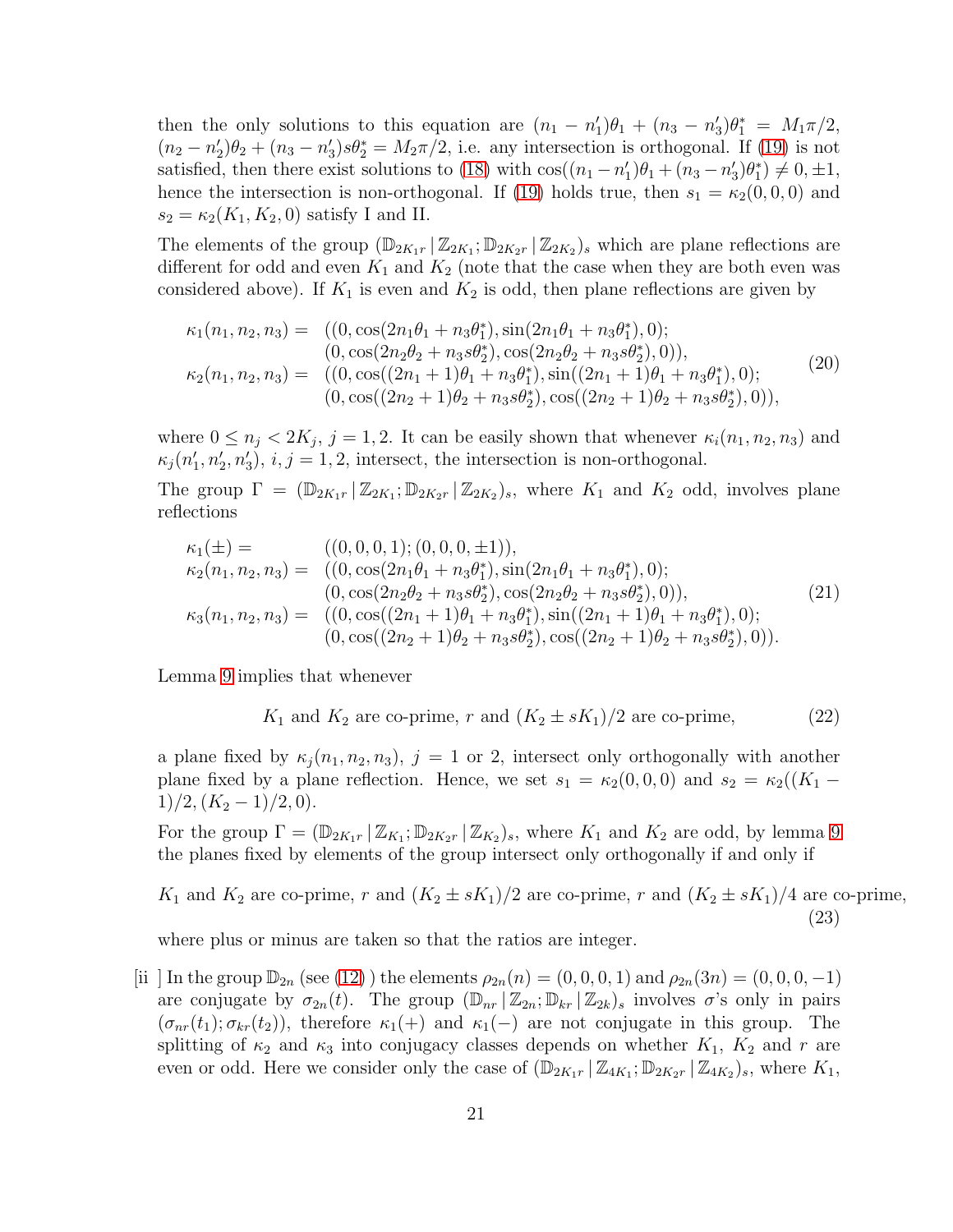$K_2$ , r and s satisfy [\(19\)](#page-19-0),  $K_1$ ,  $K_2$  and r are odd. The cases of other parities are similar and we do not present them. Under this assumption, the reflections  $\kappa_2(n_1, n_2, n_3)$  in [\(17\)](#page-19-3) split into four conjugacy classes, a class is categorised by whether the sums  $n_1+n_3$ and  $n_2 + n_3$  are even or odd. By arguments presented in the part [i], if [\(19\)](#page-19-0) is satisfied, then the reflections  $s_1$  and  $s_2$  satisfy III.

iii We set:

$$
\Sigma_1 = \{e, \kappa_2(0, 0, 0)\}, \ \Sigma_2 = \{e, \kappa_2(K_1, K_2, 0)\},
$$
  
\n
$$
\Delta_1 = \{e, \kappa_1(-), \kappa_2(0, 0, 0), \kappa_2(K_1, 3K_2, 0)\},
$$
  
\n
$$
\Delta_2 = \{e, \kappa_1(+), \kappa_2(0, 0, 0), \kappa_2(K_1, K_2, 0)\},
$$
\n(24)

and  $\gamma = ((1,0,0,0);(0,0,0,1))$ . Since  $\gamma \kappa_2(n_1, n_2, n_3) \gamma^{-1} = \kappa_2(n_1 + 2K_1, n_2 + 2K_2, n_3)$ , the sequences  $\Sigma_j, \Delta_j, j = 1, \ldots, 2$ , satisfy conditions **C1-C5** of lemma [5.](#page-13-0)

We have  $N(\Sigma_1)/\Sigma_1 = \mathbb{D}_2$  and  $\sigma_{-1}\sigma_2 = \gamma \sigma_2 \gamma^{-1} \sigma_2 = ((-1, 0, 0, 0); (1, 0, 0, 0)),$  therefore  $\alpha_1 = \pi/2$  and  $\beta_1 = \pi/2$ . Similarly,  $\alpha_2 = \pi/2$  and  $\beta_2 = \pi/2$ .

## The group  $(\mathbb{T} | \mathbb{T}; \mathbb{T} | \mathbb{T})$ .

[i ] The pairs  $(\mathbf{l}; \mathbf{r}) \in (\mathbb{T} | \mathbb{T}; \mathbb{T} | \mathbb{T})$  satisfy  $\mathbf{l} \in \mathbb{T}$ ,  $\mathbf{r} \in \mathbb{T}$ , where all possible combinations are elements of the group. Hence, the plane reflections are

$$
\kappa(\pm, r, s) = \pm (\rho^r \mathbf{u}; \rho^s \mathbf{u}),
$$

where  $\mathbf{u} = (0, 0, 0, 1)$  and the permutation  $\rho$  acts as  $\rho(a, b, c, d) = (a, c, d, b)$ . By lemma [3,](#page-12-1) whenever two  $\kappa$ 's intersect, the intersection is orthogonal. Taking  $s_1 = \kappa(+,0,0)$ and  $s_2 = \kappa(+, 1, 1)$ , we get plane reflections satisfying I and II.

[ii] The quaternions  $(0, 0, 1, 0)$  and  $(0, 1, 0, 0)$  are conjugate by  $(a, b, b, a)$ , the quaternions  $(0, 0, 1, 0)$  and  $(0, 0, -1, 0)$  are conjugate by  $(0, a, b, 0)$ , hence all plane reflections in the group are conjugate. The plane fixed by  $\kappa(\pm, r, s)$  intersects with the ones  $\kappa(\pm, r + s)$  $(t, s + t')$ ,  $t, t' = 1, 2$ , the lines of intersection can be of two isotropy type, involving the following plane reflections:

(a): 
$$
\kappa(\pm, r, s)
$$
,  $\kappa(\pm, r+1, s+1)$ ,  $\kappa(\pm, r+2, s+2)$ ;  
(b):  $\kappa(\pm, r, s)$ ,  $\kappa(\pm, r+1, s+2)$ ,  $\kappa(\pm, r+2, s+1)$ . (25)

In both cases there exists a symmetry  $\sigma \in (\mathbb{T} | \mathbb{T}; \mathbb{T} | \mathbb{T})$  which cyclically interchanges the three planes fixed by  $\kappa(\pm, r+j, s+k)$ ,  $j, k = 0, 1, 2$ . Hence, the group  $(\mathbb{T} | \mathbb{T}; \mathbb{T} | \mathbb{T})$ does not satisfy III.

The group  $(\mathbb{T} | \mathbb{Z}_2; \mathbb{T} | \mathbb{Z}_2)$ .

[i ] Elements of the group are the pairs  $(l; r)$  such that  $l \in \mathbb{T}$  and  $r = \pm l$ . Therefore, the group involves plane reflections

$$
\kappa(\pm, r) = \pm (\rho^r \mathbf{u}; \rho^r \mathbf{u}).
$$

The planes Fix  $(\kappa(\pm, r))$  and Fix  $(\kappa(\pm, s))$  intersect whenever  $r \neq s$  and the intersection is orthogonal. The plane reflections  $s_1 = \kappa(-, 0)$  and  $s_2 = \kappa(-, 1)$  satisfy I and II.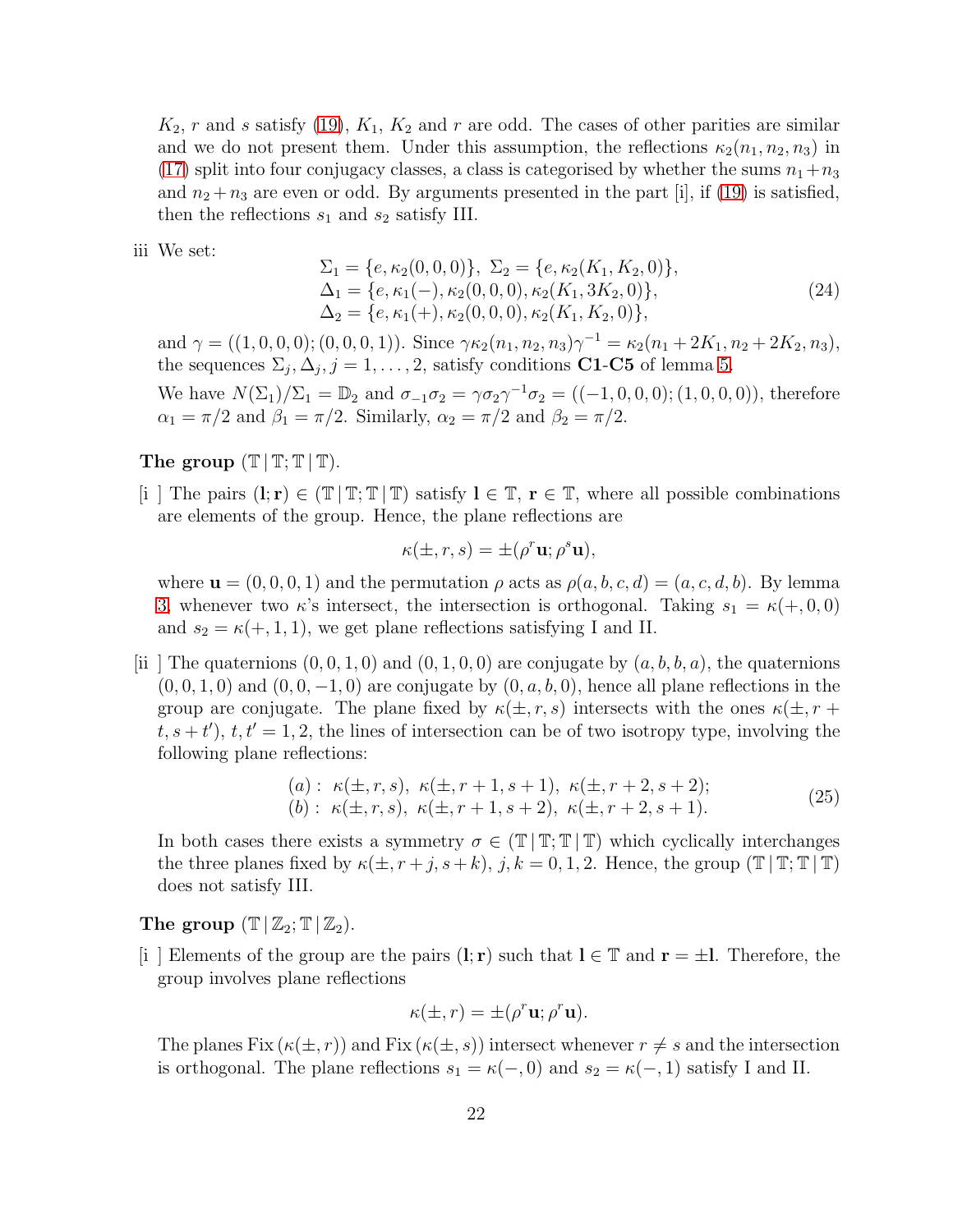[ii] The plane reflections split into two conjugacy classes:  $\kappa(+, r)$  and  $\kappa(-, r)$ . There are two isotropy types of one-dimensional subspaces, their symmetry groups involve the following plane reflections:

(a): 
$$
\kappa(+,r), \kappa(+,r+1), \kappa(+,r+2);
$$
  
(b):  $\kappa(+,r), \kappa(-,r+1), \kappa(-,r+2).$  (26)

In the former case the three plane reflections are cyclically conjugate by a symmetry  $((1/2, 1/2, 1/2, 1/2); (1/2, 1/2, 1/2, 1/2))$  in  $(\mathbb{T} | \mathbb{Z}_2; \mathbb{T} | \mathbb{Z}_2)$ , hence the isotropy subgroup of this line is  $\mathbb{D}_3$ . In the latter case the isotropy subgroup is  $(\mathbb{Z}_2)^2$ .

|iii | Setting

$$
\Sigma_1 = \{e, \kappa(-,0)\}, \ \Delta_1 = \{e, \kappa(+,2), \kappa(-,0), \kappa(-,1)\}
$$

and  $\gamma = ((1/2, 1/2, 1/2, 1/2); (1/2, 1/2, 1/2, 1/2))$ , we get the sequences (with  $m = 1$ ) satisfying **C1-C5**. The structure angles are  $\alpha_1 = \pi/2$  and  $\beta_1 = \pi$ .

## The group  $(\mathbb{O} \mid \mathbb{O}; \mathbb{O} \mid \mathbb{O})$ .

[i ] The pairs  $(l; r) \in (\mathbb{O} \setminus \mathbb{O} \setminus \mathbb{O} \setminus \mathbb{O})$  are any combinations of  $l \in \mathbb{O}$  and  $r \in \mathbb{O}$ . Hence, the plane reflections are

$$
\kappa_1(\pm, r, s) = \pm(\rho^r \mathbf{u}; \rho^s \mathbf{u}), \ \kappa_2(\pm, r, s, \pm) = \pm(\rho^r \mathbf{u}; \rho^s \mathbf{v}_{\pm}),
$$
  

$$
\kappa_3(\pm, r, \pm, s) = (\rho^r \mathbf{v}_{\pm}; \rho^s \mathbf{u}), \ \kappa_4(\pm, r, \pm, s, \pm) = (\rho^r \mathbf{v}_{\pm}; \rho^s \mathbf{v}_{\pm}),
$$

where  $\mathbf{u} = (0, 0, 0, 1), \mathbf{v}_{\pm} = (0, 1, \pm 1, 0) / \sqrt{2}$  and the permutation  $\rho$  acts as  $\rho(a, b, c, d) =$  $(a, c, d, b)$ . Planes fixed by  $\kappa_1$  and  $\kappa_4$  intersect non-orthogonally and so do the ones fixed by  $\kappa_2$  and  $\kappa_3$ . Therefore, the group does not have plane reflections satisfying I and II.

### The group  $(\mathbb{O} \mid \mathbb{Z}_1; \mathbb{O} \mid \mathbb{Z}_1)$ .

 $|i|$  The group is comprised of the pairs  $(l; r)$ , such that  $l \in \mathbb{O}$  and  $l = r$ . The plane reflections are

$$
\kappa_1(r) = (\rho^r \mathbf{u}; \rho^r \mathbf{u})
$$
 and  $\kappa_2(r, \pm) = (\rho^r \mathbf{v}_{\pm}; \rho^r \mathbf{v}_{\pm}).$ 

Since the planes fixed by  $\kappa_1$  and  $\kappa_2$  intersect non-orthogonally, the group does not admit heteroclinic cycles.

**The group**  $\Gamma = (\mathbb{D}_{2K} | \mathbb{D}_K; \mathbb{O} | \mathbb{T})$ , K even.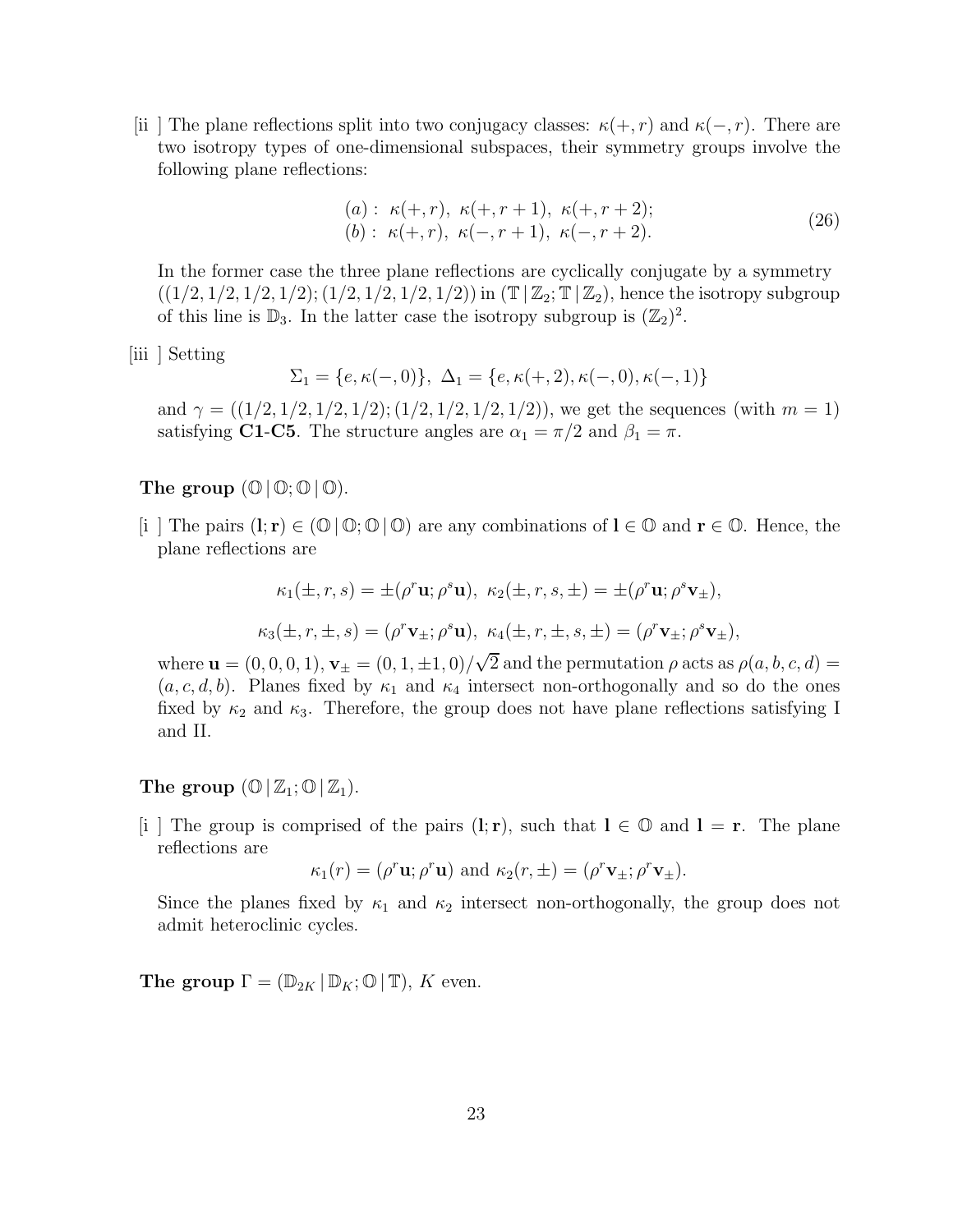[i ] The group  $(\mathbb{D}_{2K} | \mathbb{D}_K; \mathbb{O} | \mathbb{T})$  is comprised of the pairs  $(l; r)$ , where either  $\mathbf{l} \in \mathbb{D}_K$  and  $\mathbf{r} \in \mathbb{T}$ , or  $\mathbf{l} \in \mathbb{D}_{2K} \setminus \mathbb{D}_K$  and  $\mathbf{r} \in \mathbb{O} \setminus \mathbb{T}$ . Therefore, for even  $K$  the group has the following plane reflections:

$$
\kappa_1(\pm, r) = ((0, 0, 0, \pm 1); \rho^r \mathbf{u}),\n\kappa_2(n, r) = ((0, \cos(2n\theta), \sin(2n\theta), 0); \rho^r \mathbf{u}),\n\kappa_3(n, r, \pm) = ((0, \cos((2n + 1)\theta), \sin((2n + 1)\theta), 0); \rho^r \mathbf{v}_{\pm}),
$$
\n(27)

where  $\theta = \pi/(2K)$  and  $0 \le n \le 2K$ . By lemma [3,](#page-12-1) if  $K = 2(2k+1)$  then the planes fixed by  $\kappa_2$  and  $\kappa_3$  intersect non-orthogonally. Otherwise, plane reflections  $s_1 = \kappa_2(0, 0)$ and  $s_2 = \kappa_2(K/2, 1)$  satisfy I and II.

[ii] The group has three conjugacy classes of isotropy subgroups satisfying dim Fix  $(\Sigma)$  = 2, they are

$$
\{e, \kappa_1(\pm, r)\}, \ \{e, \kappa_2(n, r)\}, \ \{e, \kappa_3(n, r, \pm)\}.
$$
 (28)

For  $K \neq 2(2k+1)$  it has two isotropy types of symmetry axes, one of which has the isotropy subgroup

<span id="page-23-0"></span>
$$
\{e, \kappa_1(\pm, r), \kappa_2(n, r+1), \kappa_2(n+K/2, r+2)\},\tag{29}
$$

isomorphic to  $(\mathbb{Z}_2)^2$ . (The other axis has isotropy subgroup generated by two  $\kappa_3$ , it can be isomorphic to  $(\mathbb{Z}_2)^2$ , or it can be not, depending on K.) The planes fixed by  $\kappa_2$ contains only symmetry axes with the group [\(29\)](#page-23-0). Therefore, III holds true.

[iii ] The isotropy subgroups

$$
\Sigma_1 = \{e, \kappa_2(0,0)\}, \ \Delta_1 = \{e, \kappa_1(+,1), \kappa_2(0,0), \kappa_2(K/2,2)\},\
$$

and the symmetry  $\gamma = ((1,0,0,1)/\sqrt{2};(1,1,1,1)/2)$  satisfy conditions C1-C5 with  $m = 1$ . The structure angles of this homoclinic cycle are  $\alpha_1 = \pi/4$  and  $\alpha_2 = \pi/4$ 

QED

#### 3.3.2 Proof of theorem [3](#page-11-1)

Recall, that a group  $\Gamma^* \in O(4)$ ,  $\Gamma^* \notin SO(4)$ , can be decomposed as

$$
\Gamma^* = \Gamma \oplus \sigma \Gamma, \text{ where } \Gamma \subset \text{SO}(4) \text{ and } \sigma \notin \text{SO}(4),
$$

where in the quaternion form  $\Phi^{-1}\Gamma = (\mathbf{L} | \mathbf{L}_K; \mathbf{R} | \mathbf{R}_K)$ , the groups **L** and **R** are isomorphic, and so are  $\mathbf{L}_K$  and  $\mathbf{R}_K$ . A reflection  $\sigma : \mathbf{q} \to \mathbf{a\tilde{q}b}$  is written as  $\sigma = (\mathbf{a}, \mathbf{b})^*$ . By lemma [8,](#page-15-1) if the group  $\Gamma^*$  admits simple heteroclinic cycles, then so does  $\Gamma$ .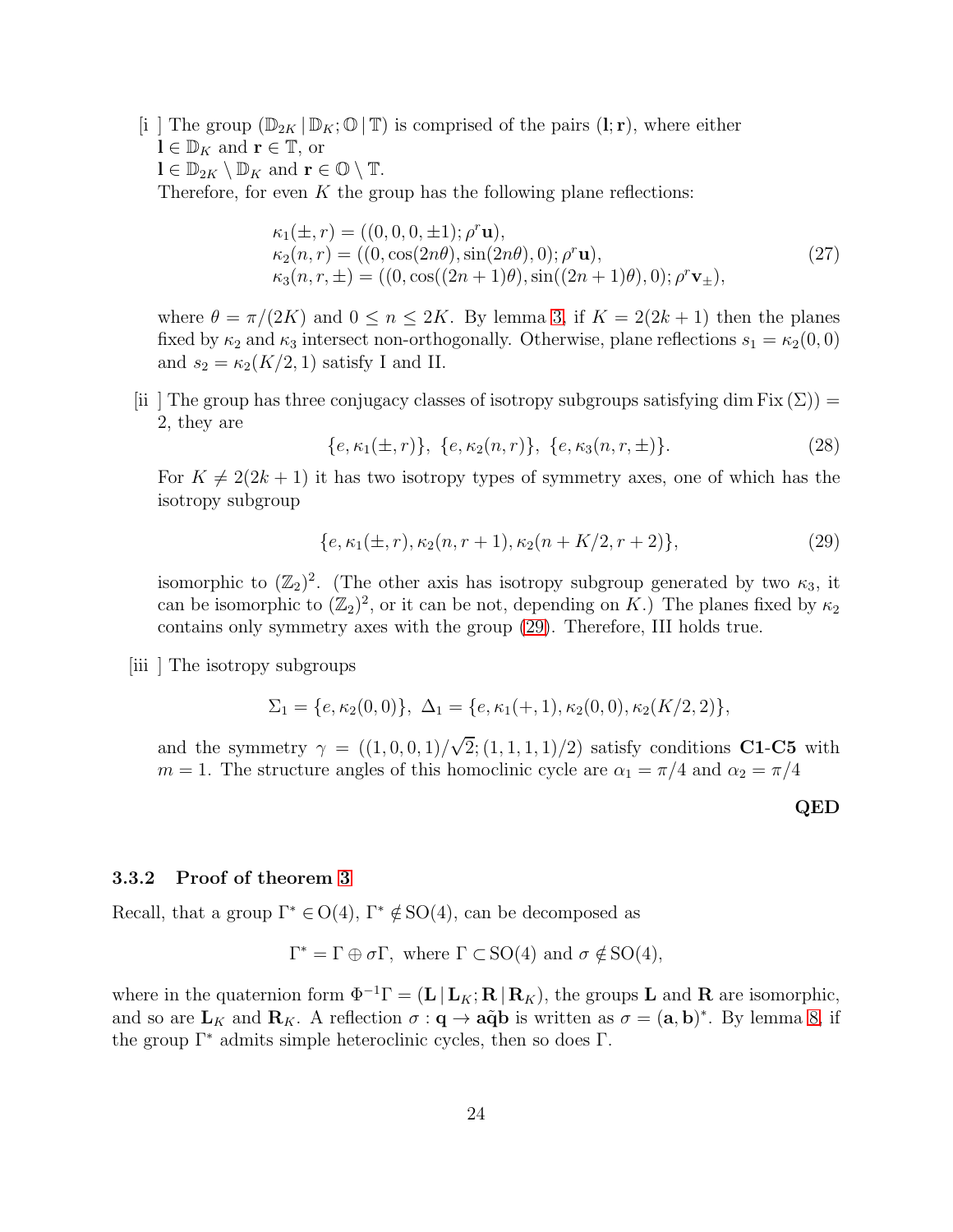Admissible subgroups of  $\Gamma \subset SO(4)$  are listed in Theorem [2,](#page-10-0) the ones which have isomorphic left and right groups are:

<span id="page-24-1"></span>
$$
(\mathbb{D}_{2K} | \mathbb{D}_{2K}; \mathbb{D}_{2K} | \mathbb{D}_{2K}), (\mathbb{D}_{2r} | \mathbb{Z}_4; \mathbb{D}_{2r} | \mathbb{Z}_4), (\mathbb{D}_{2r} | \mathbb{Z}_2; \mathbb{D}_{2r} | \mathbb{Z}_2),
$$
  
\n
$$
(\mathbb{D}_{2K} | \mathbb{D}_K; \mathbb{D}_{2K} | \mathbb{D}_K), (\mathbb{T} | \mathbb{Z}_2; \mathbb{T} | \mathbb{Z}_2), (\mathbb{D}_{2r} | \mathbb{Z}_1; \mathbb{D}_{2r} | \mathbb{Z}_1).
$$
\n(30)

A reflection  $\sigma \notin SO(4)$  has  $\pm 1$  for two of its eigenvalues, the other two being  $e^{\pm i\omega}$ .

First, we consider  $\omega = k\pi$ . If  $\omega = 0$ , then  $\sigma$  is a reflection about a three-dimensional hyperplane orthogonal to a vector e, leaving unchanged all vectors in the hyperplane and reversing all orthogonal. If  $\omega = \pi$ , then  $\sigma$  is an axial reflection about an axis along a vector e'. Any plane  $P_0$  fixed by a subgroup Σ<sub>0</sub> ⊂ Γ is mapped by  $\sigma$  to a plane (perhaps, the same), fixed by  $\Sigma'_0 \subset \Gamma$ . If  $P_j$  is one of the planes involved in a simple heteroclinic cycle, then the orthogonal complement to **e**, or to **e'**, which we denote by V, is either orthogonal to  $P_j$ , or  $P_j \subset V$ . Since this holds true for all  $1 \leq j \leq m$ , the planes  $P_j$  are coordinate planes in an appropriate basis, structure angles are multiples of  $\pi/2$  and **e** (or **e'**) is a basis vector. The groups in [\(30\)](#page-24-1) that have structure angles multiples of  $\pi/2$  are

$$
(\mathbb{D}_4 \,|\, \mathbb{Z}_2; \mathbb{D}_4 \,|\, \mathbb{Z}_2), \ (\mathbb{D}_4 \,|\, \mathbb{Z}_1; \mathbb{D}_4 \,|\, \mathbb{Z}_1), \ (\mathbb{D}_2 \,|\, \mathbb{Z}_2; \mathbb{D}_2 \,|\, \mathbb{Z}_2), \ (\mathbb{T} \,|\, \mathbb{Z}_2; \mathbb{T} \,|\, \mathbb{Z}_2), \ (\mathbb{D}_2 \,|\, \mathbb{Z}_1; \mathbb{D}_2 \,|\, \mathbb{Z}_1).
$$

For the first two group the direction of  $L_1$  can be taken as  $(0, 1, 0, 1)/\sqrt{2}$ , for the next two groups as  $(0, 1, 0, 0)$  and for the last as  $(1, 0, 0, 0)$ . Hence, we obtain the first five groups listed in the statement of theorem [3.](#page-11-1)

Second, we consider  $\omega \neq 0, \pi$ . The symmetry  $\sigma$  maps any  $P_j$  into another plane, which does not belong to the group orbit of  $P_j$  in  $\Gamma$ , because otherwise the isotropy subgroup of  $L_j \subset P_j$  has elements of order more than two. For  $(\mathbb{D}_{2K} | \mathbb{D}_{2K}; \mathbb{D}_{2K} | \mathbb{D}_{2K})$  the only possibility is  $\sigma: P_j \to P_{j+2}$ , and therefore  $L_1 \to L_3$  and  $L_2 \to L_4$ . Hence  $\sigma^2$  maps  $P_j \to P_{j+4}$  for any  $j$ . For this group, there exists a heteroclinic cycle with four equilibria, implying that  $\sigma^2$  is an identity, which is possible only if  $\sigma$  is an axial reflection, or a reflection about a three-dimensional hyperplane. Therefore, there is no heteroclinic group in  $O(4)$ , which has  $(\mathbb{D}_{2K} | \mathbb{D}_{2K}; \mathbb{D}_{2K} | \mathbb{D}_{2K})$  as a reflection subgroup with  $\omega \neq 0, \pi$ . For  $(\mathbb{T} | \mathbb{Z}_2; \mathbb{T} | \mathbb{Z}_2)$  such a  $\sigma$ does not exist, because the group has only one group orbit of fixed planes.

For other groups in [\(30\)](#page-24-1) the heteroclinic cycle (see annex [D](#page-39-0) ) involves two group orbits of planes, hence  $\sigma: P_j \to P_{j+1}$ . Since for all groups, except for  $(\mathbb{D}_{2K} | \mathbb{D}_K; \mathbb{D}_{2K} | \mathbb{D}_K)$ ,  $\alpha_2$  and  $\beta_2$  are multiples of  $\pi/2$ , they do not give rise to subgroups of O(4), different from already obtained. For  $(\mathbb{D}_{2K} | \mathbb{D}_K; \mathbb{D}_{2K} | \mathbb{D}_K)$  the condition  $\sigma : P_j \to P_{j+1}$  determines  $\sigma$ , up to multiplication by some  $\gamma \in \Gamma$ . to multiplication by some  $\gamma \in \Gamma$ .

# <span id="page-24-0"></span>4 Examples

In this section we provide some examples of simple heteroclinic cycles of type A in  $\mathbb{R}^4$ . We will also give an example of a pseudo-simple heteroclinic cycle.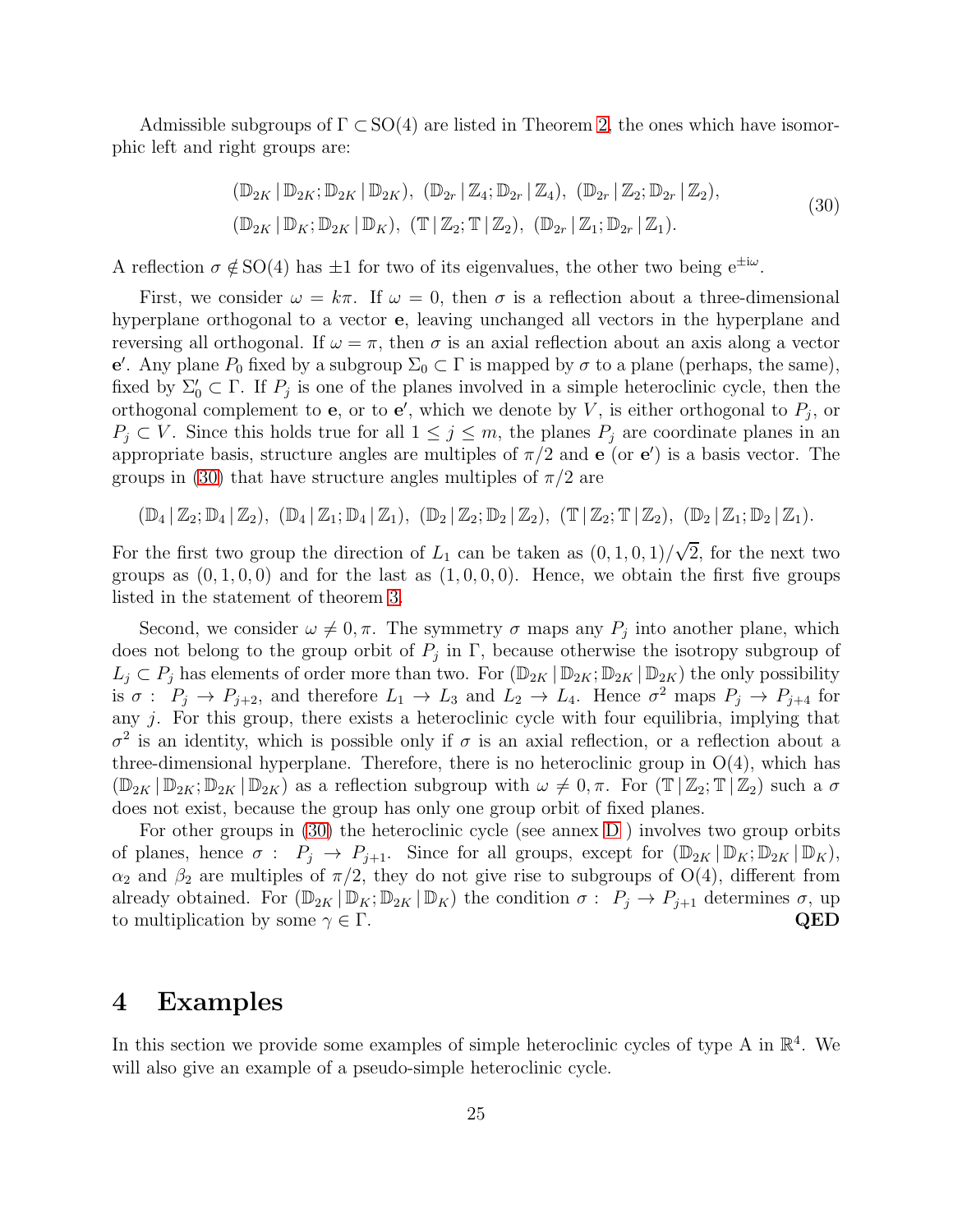## 4.1 Simple heteroclinic cycles of type A

#### 4.1.1 The simplest case

Consider the following transformations in  $\mathbb{R}^4$ :

$$
\kappa_1: \quad (x_1, x_2, x_3, x_4) \mapsto (x_1, x_2, -x_3, -x_4) \n\kappa_2: \quad (x_1, x_2, x_3, x_4) \mapsto (-x_1, x_2, x_3, -x_4) \n\kappa_3: \quad (x_1, x_2, x_3, x_4) \mapsto (-x_1, -x_2, x_3, x_4)
$$

They generate a group  $\Gamma_0$  which is isomorphic to  $\mathbb{Z}_2^3$ , note however the difference with the case  $B_2^+$  in Theorem [1.](#page-5-1) There is no invariant hyperplane, however each  $\kappa_j$  has a planar fixed-point subspace and there are overall 6 such invariant planes. Moreover, each plane contains two axes of symmetry, which are the coordinate axes. In the list of Theorem 2, this group is  $(\mathbb{D}_2 | \mathbb{Z}_2; \mathbb{D}_2 | \mathbb{Z}_2)$  (the group  $(\mathbb{D}_{nr} | \mathbb{Z}_{2n}; \mathbb{D}_{kr} | \mathbb{Z}_{2k})$ , with  $m = n = 1$  and  $r = 2$ ). In terms of quaternionic presentation, we have

$$
\kappa_1 = [i, i], \kappa_2 = [k, -k], \kappa_3 = [i, -i]
$$

where  $i, j, k$  are the usual quaternion basis "imaginary" elements.

Remark that  $-I \in \Gamma_0$  acts non-trivially in  $\mathbb{R}^4$ . Simple robust heteroclinic cycles can easily be built from the knowledge of the general equivariant smooth vector fields. Indeed, one can easily check the following lemma (using Schwarz theorem on the structure of equivariant vector fields under smooth compact group actions):

**Lemma 10** Every smooth,  $\Gamma_0$  equivariant differential system has the following form

$$
\dot{x}_1 = a_1(x_1^2, x_2^2, x_3^2, x_4^2, \theta)x_1 + b_1(x_1^2, x_2^2, x_3^2, x_4^2, \theta)x_2x_3x_4
$$
  
\n
$$
\dot{x}_2 = a_2(x_1^2, x_2^2, x_3^2, x_4^2, \theta)x_2 + b_2(x_1^2, x_2^2, x_3^2, x_4^2, \theta)x_1x_3x_4
$$
  
\n
$$
\dot{x}_3 = a_3(x_1^2, x_2^2, x_3^2, x_4^2, \theta)x_3 + b_3(x_1^2, x_2^2, x_3^2, x_4^2, \theta)x_1x_2x_4
$$
  
\n
$$
\dot{x}_4 = a_4(x_1^2, x_2^2, x_3^2, x_4^2, \theta)x_4 + b_4(x_1^2, x_2^2, x_3^2, x_4^2, \theta)x_1x_2x_3
$$

where  $\theta = x_1 x_2 x_3 x_4$  and  $a_j$ ,  $b_j$  are smooth functions.

It is then an elementary computation to check that the conditions of existence of a robust heteroclinic cycle connecting equilibria on the symmetry axes are generically fulfilled.

#### 4.1.2 A non-trivial example

This example was studied first in the context of pattern formation on the hyperbolic plane [\[5\]](#page-28-9). Let  $\Gamma_1$  be the group generated by the following  $4 \times 4$  matrices:

$$
\kappa = \begin{bmatrix} 0 & 0 & 0 & -1 \\ 0 & 0 & 1 & 0 \\ 0 & 1 & 0 & 0 \\ -1 & 0 & 0 & 0 \end{bmatrix}, \quad \rho = \frac{\sqrt{2}}{2} \begin{bmatrix} 0 & 1 & 1 & 0 \\ -1 & 0 & 0 & -1 \\ 1 & 0 & 0 & -1 \\ 0 & -1 & 1 & 0 \end{bmatrix}, \quad \sigma = \frac{\sqrt{2}}{2} \begin{bmatrix} 0 & 0 & -1 & 1 \\ 0 & 0 & 1 & 1 \\ -1 & 1 & 0 & 0 \\ 1 & 1 & 0 & 0 \end{bmatrix}
$$
(31)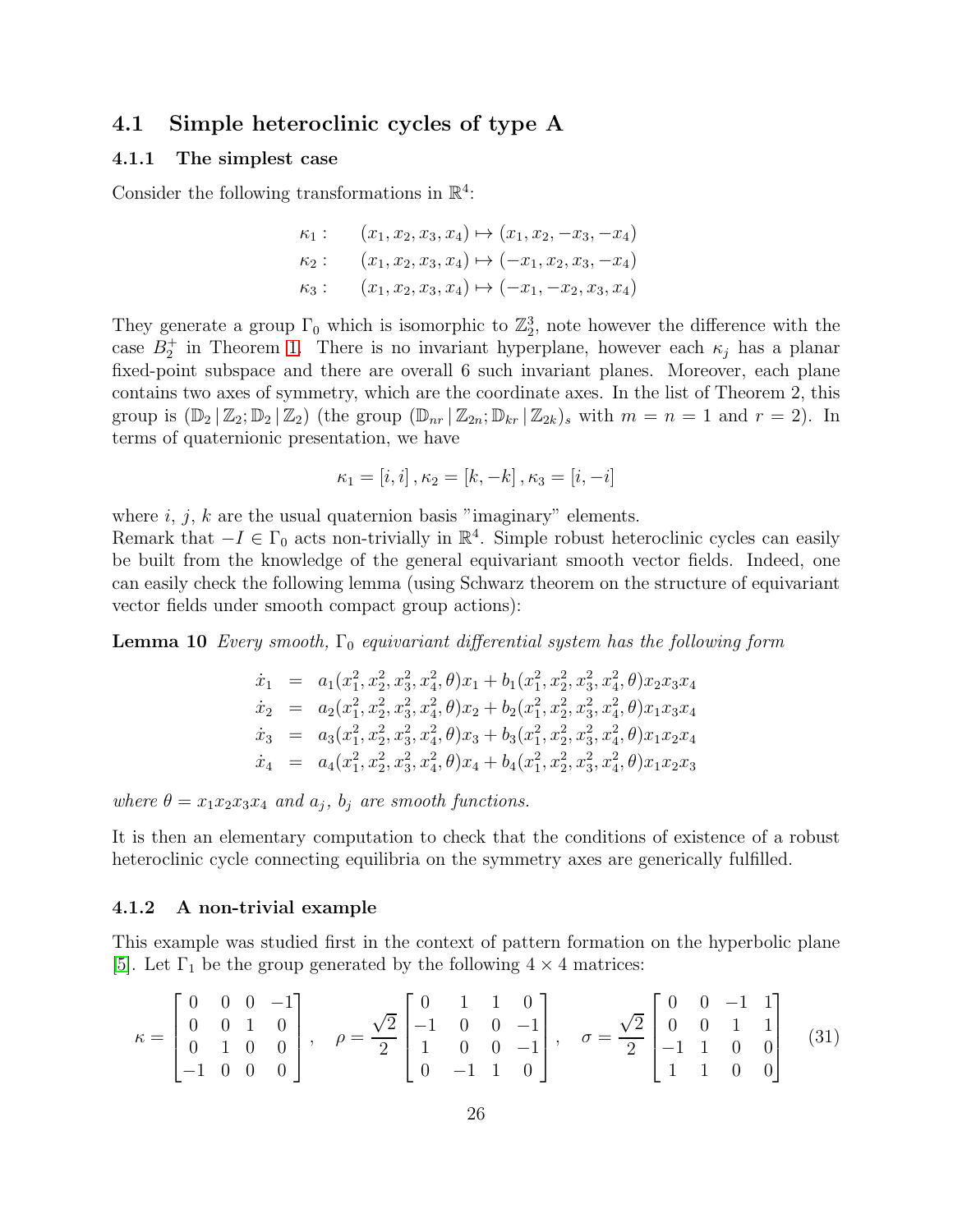This group has 96 elements. The generators can be identified with the following elements in the quaternionic presentation:

$$
\kappa = [i, j], \rho = \frac{\sqrt{2}}{2} [1 - k, i], \sigma = \frac{\sqrt{2}}{2} [j + k, i]
$$

In the nomenclature of Theorem 2,  $\Gamma_1 = (\mathbb{O} \mid \mathbb{T}; \mathbb{D}_2 \mid \mathbb{D}_1).$ 

The following groups are 4 elements subgroups of  $\Gamma_1$ . They are isomorphic but belong to different conjugacy classes:

$$
\widetilde{C}_{2\kappa} = \langle \sigma, \kappa \rangle
$$
 and  $\widetilde{C}'_{2\kappa} = \langle \rho^2 \sigma \rho^{-2}, \kappa \rangle$ .

The action of  $\Gamma_1$  admits the following lattice of isotropy types [\[5\]](#page-28-9), where  $\kappa' = \rho \kappa$  is not conjugated to  $\kappa$ . The numbers in parentheses are the dimensions of the corresponding fixed-



point subspaces. Moreover the planes  $Fix(\sigma)$  and  $Fix(\kappa')$  contain one copy of each type of symmetry axes, while  $Fix(\kappa)$  contains two copies of each.

The general form of  $\Gamma_1$  equivariant vector fields is complicated but the polynomial form up to degree 5 has been computed in [\[5\]](#page-28-9) and it was shown that a codimension 1 bifurcation from the trivial equilibria leads to robust heteroclinic cycles. These cycles are simple (as is clear from the isotropy subgroups). Also observe that there are in fact two types of cycles, hence a heteroclinic network. Their asymptotic stability depends upon terms of order 7.

## <span id="page-26-0"></span>4.2 A pseudo-simple heteroclinic cycle

Here we show that pseudo-simple cycles exist. An example is the (unique) four dimensional irreducible representation of the group  $GL(2,3)$   $(2 \times 2)$  invertible matrices over the field  $\mathbb{Z}_3$ ). This group is generated by the elements  $\rho$  (order 8) and  $\sigma$  (order 2) below:

$$
\rho=\left(\begin{array}{cc} 0 & 2 \\ 2 & 2 \end{array}\right),\ \sigma=\left(\begin{array}{cc} 2 & 0 \\ 0 & 1 \end{array}\right)
$$

The group has 8 conjugacy classes and exactly one 4-dimensional irreducible representation. Writing  $\epsilon = \sigma \rho^{-1}$ , the conjugacy classes and character table of this representation is given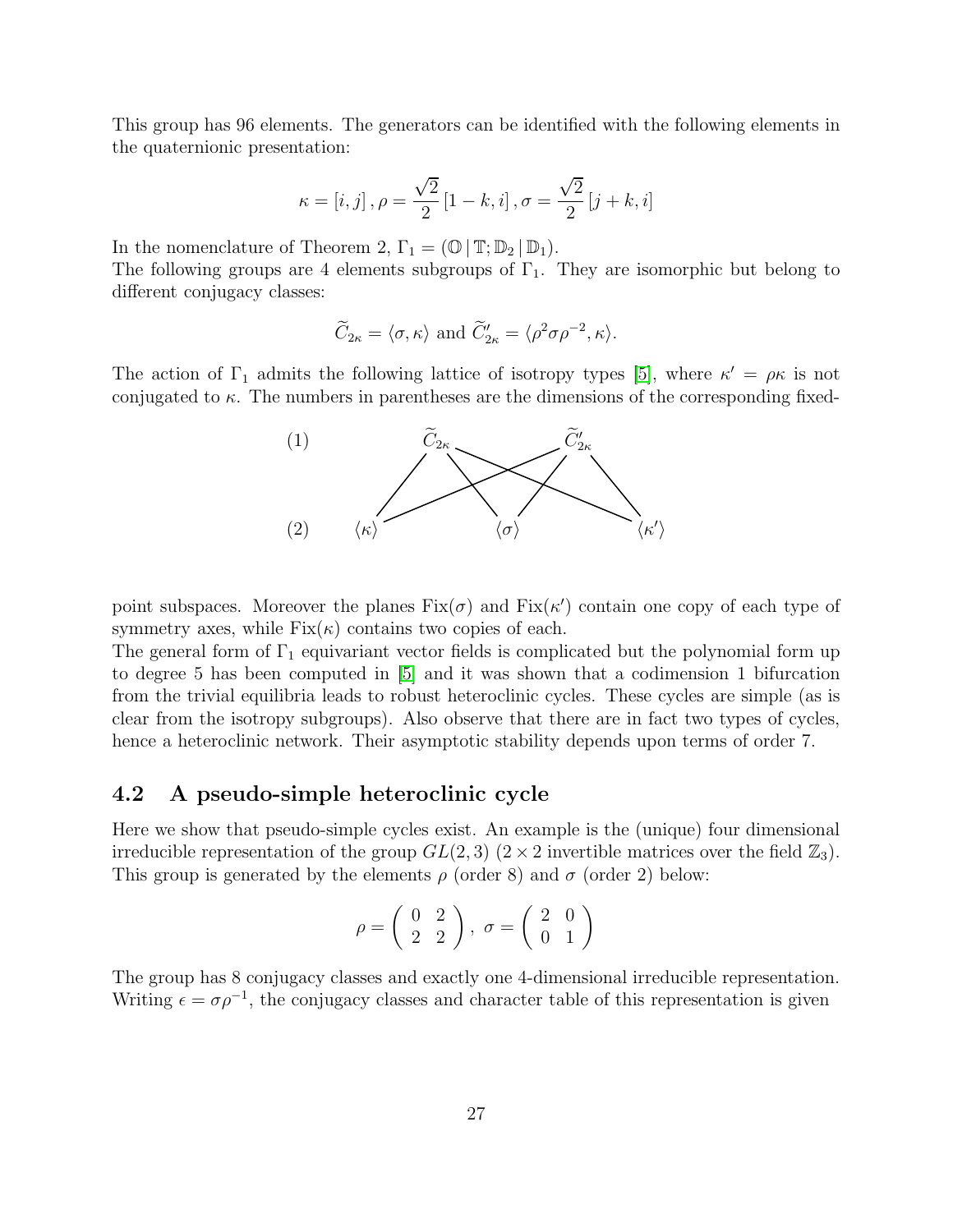below (see  $[12]$ ):

| representative |  |  |  |  |
|----------------|--|--|--|--|
| order          |  |  |  |  |
| elements       |  |  |  |  |
| character      |  |  |  |  |

From this table and using the trace formula for the computation of the dimension of fixedpoint subspaces [\[2\]](#page-28-0) one finds that there are exactly two submaximal isotropy types: their group representatives are  $\Sigma_1 = \langle \sigma \rangle$  and  $\Sigma_2 = \langle \epsilon \rangle$ . Their fixed-point subspaces have dimension 2. Moreover each of these planes contains exactly one copy of each of the two types of symmetry axes, the isotropy of which are isomorphic to the dihedral group  $\mathbb{D}_3$  but are not conjugate in  $GL(2,3)$ . From this and using either the same proof as in lemma [5](#page-13-0) or by explicit computation of an equivariant vector field, one can show the existence of robust heteroclinic cycles between equilibria on the symmetry axes. Clearly these equilibria have isotropies which fall into cases 2 or 3 of lemma [1:](#page-4-0)  $\Sigma_2 \cong \mathbb{Z}_3$  and  $\Delta_2 \cong \mathbb{D}_3$ , which implies that the heteroclinic cycles are pseudo-simple.

In quaternion form the group is  $(\mathbb{D}_3 | \mathbb{Z}_2; \mathbb{O} | \mathbb{V})$ . We do not pursue further in this example, which is one of a list of pseudo-simple cycles in  $\mathbb{R}^4$  yet to be established.

# <span id="page-27-0"></span>5 Discussion

We have found a complete list of finite subgroup of  $O(4)$  admitting simple heteroclinic cycles, thus complementing the classification initiated by [\[11\]](#page-29-2) (cycles of types B and C) and [\[19,](#page-29-0) [20\]](#page-29-1) (homoclinic cycles). This led us to define pseudo-simple heteroclinic cycles, a case which had not been envisaged before. An example of a pseudo-simple cycle is given, however their classification is yet to be completed.

This work was based on the quaternionic presentation of finite subgroups of SO(4). Note that, such an approach can be applied to other questions in equivariant bifurcation theory in  $\mathbb{R}^4$ . [A](#page-30-0)nnex A provides an example where a problem treated in [\[13\]](#page-29-4) gets a shorter solution. The reconstruction of the matrix group actions, invariant planes and axes and equivariant systems with heteroclinic cycles, can be performed from the formulas in Section [2.2](#page-6-0) and from tables in the annexes [C](#page-35-0)[-D.](#page-39-0)

The subgroups of O(4) which do not admit simple heteroclinic cycles can admit pseudosimple heteroclinic cycle, as it is shown in subsection [4.2.](#page-26-0) A pseudo-simple cycle has at least one equilibria  $\xi_j$  where the expanding eigenvector belongs to the two-dimensional isotypic component in the decomposition of  $\Delta_j$ . This implies that  $L_j$  is the intersection of several symmetric copies of  $P_j$ , which gives rise to a new kind of potentially complex nearby dynamics. Subgroups, admitting pseudo-simple heteroclinic cycles, can be found and the cycles can be identified using the same technique as in the present paper. In fact, the subgroups of O(4) typically admit not just heteroclinic cycles, but more complex heteroclinic networks.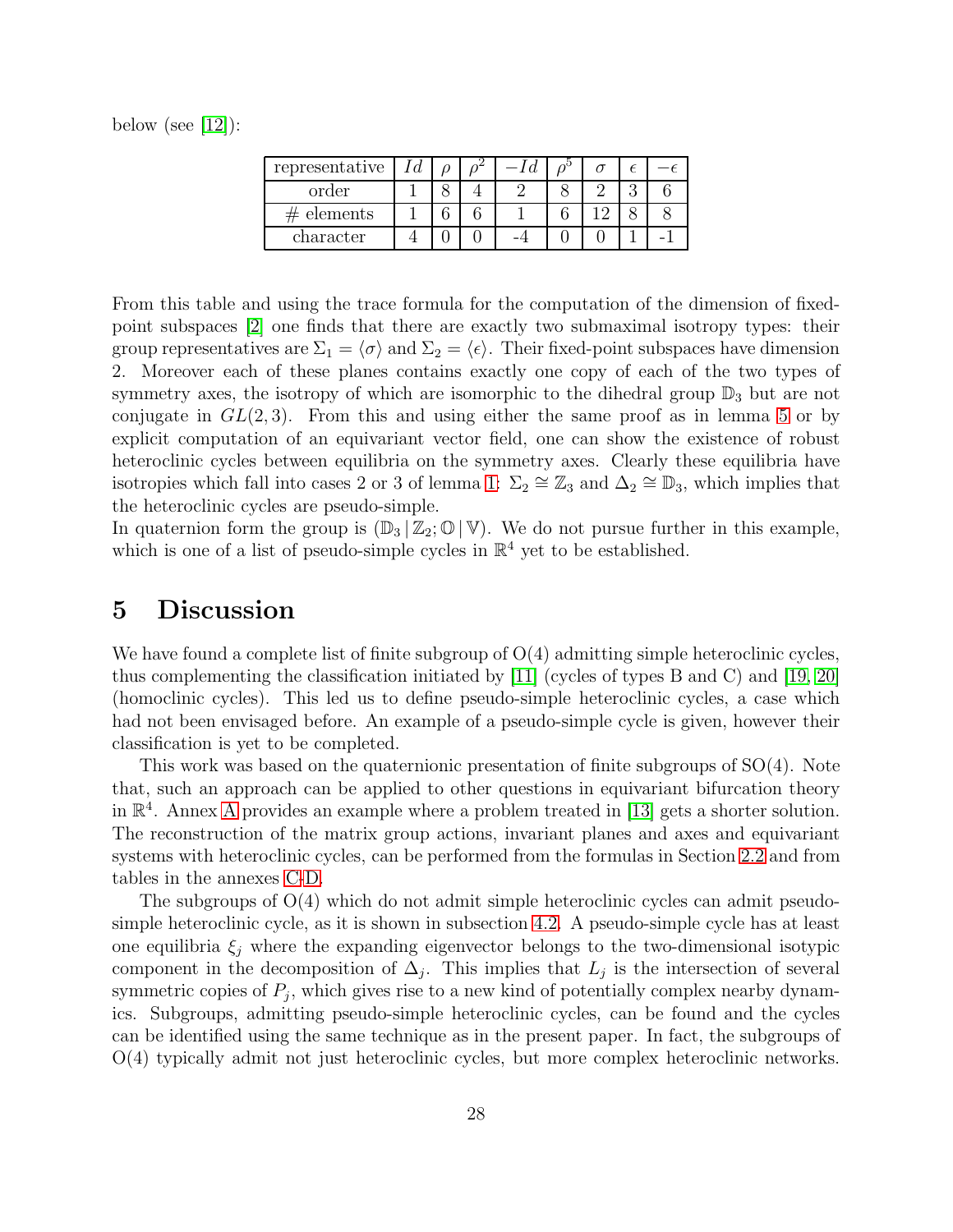(This should be clear from the tables in annexes [C-](#page-35-0)[D](#page-39-0) ). Identification of such networks can be also achieved by the same approach.

According to [\[10,](#page-28-3) [11,](#page-29-2) [17\]](#page-29-7), any simple heteroclinic cycle can be asymptotically stable, provided that eigenvalues of  $df(\xi_i)$  satisfy some inequalities stated *ibid*. If a cycle is not asymptotically stable, it can be stable in a weaker sense and attract a positive measure set of initial conditions, as discussed in  $[14, 11, 15]$  $[14, 11, 15]$  $[14, 11, 15]$ . The local extension of the basin of attraction can be described in terms of stability indices, which were introduced in [\[17\]](#page-29-7). However this issue is beyond the scope of the present paper.

### Acknowledgements

The research of OP was financed in part by the grant 11-05-00167-a from the Russian foundation for basic research, several visits to the Observatoire de la Côte d'Azur (France) were supported by the French Ministry of Higher Education and Research.

# <span id="page-28-7"></span>References

- <span id="page-28-0"></span>[1] P. Ashwin and J. Montaldi. Group theoretic conditions for existence of robust relative homoclinic trajectories. *Math. Proc. Camb. Phil. Soc.*  $133$ ,  $125 - 141$  (2002).
- <span id="page-28-5"></span>[2] P. Chossat and R. Lauterbach. Methods in Equivariant Bifurcations and Dynamical Systems. World Scientific Publishing Company, 2000.
- <span id="page-28-6"></span>[3] J. H. Conway, D. Smith. On Quaternions and Octonions. A K Peters: Natick, Massachusets, 2003.
- <span id="page-28-9"></span>[4] P. Du Val. Homographies, Quaternions and Rotations. OUP: Oxford, 1964.
- [5] G. Faye, P. Chossat. Bifurcation diagrams and heteroclinic networks of octagonal Hplanforms, J. of Nonlinear Science, 22, 1, 277-326 (2012).
- <span id="page-28-4"></span><span id="page-28-2"></span>[6] M. Field. Lectures on Bifurcations, Dynamics, and Symmetry. Pitman Research Notes in Math. Series 356, Longman,1996
- <span id="page-28-8"></span>[7] M. Golubitsky, I. Stewart and D. Schaeffer. Singularities and Groups in Bifurcation Theory. Springer, 1988.
- <span id="page-28-1"></span>[8] M. Koenig. Linearization of vector fields on the orbit space of the action of a compact Lie group. *Proc. Camb. Phil. Soc.* **121**, 401–424 (1997).
- <span id="page-28-3"></span>[9] M. Krupa. Robust heteroclinic cycles. J. Nonlinear Science, 7, 129 – 176 (1997).
- [10] M. Krupa and I. Melbourne. Asymptotic stability of heteroclinic cycles in systems with symmetry. Ergodic Theory Dyn. Syst. 15,  $121 - 148$  (1995).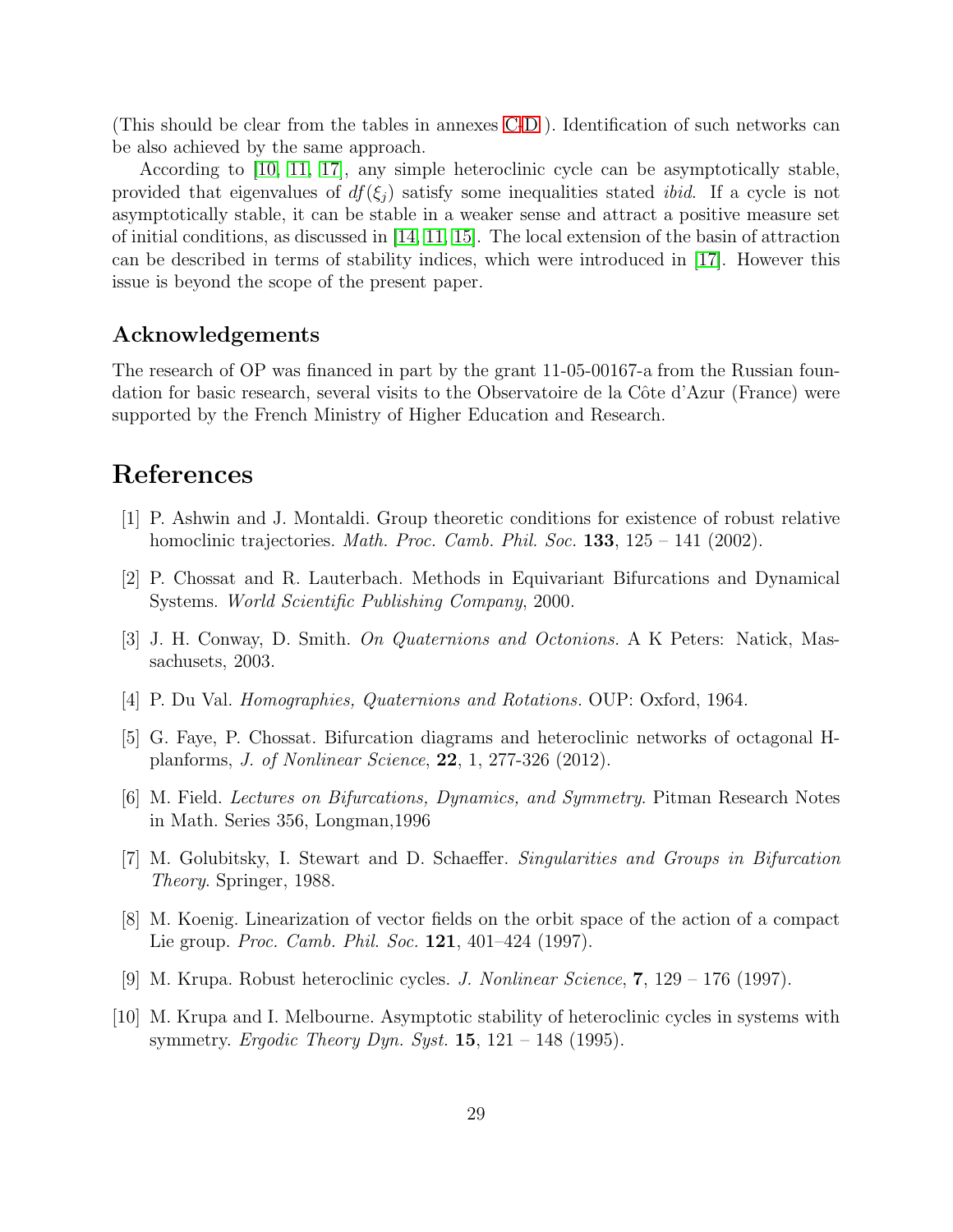- <span id="page-29-6"></span><span id="page-29-2"></span>[11] M. Krupa and I. Melbourne. Asymptotic stability of heteroclinic cycles in systems with symmetry. II. Proc. Roy. Soc. Edinburgh  $134A$ ,  $1177 - 1197$  (2004).
- <span id="page-29-4"></span>[12] S. Lang. Algebra, third edition. Addison-Wesley, 1993.
- <span id="page-29-8"></span>[13] R. Lauterbach and P. Matthews. Do absolutely irreducible group actions have odd dimensional fixed point spaces? [arXiv:1011.3986v](http://arxiv.org/abs/1011.3986)1 (2010).
- <span id="page-29-9"></span>[14] I. Melbourne. An example of a nonasymptotically stable attractor. Nonlinearity 4, 835  $-844(1991)$ .
- <span id="page-29-3"></span>[15] O.M. Podvigina. Stability and bifurcations of heteroclinic cycles of type Z. Nonlinearity 25, 1887 – 1917, [arXiv:1108.4204](http://arxiv.org/abs/1108.4204) [nlin.CD] (2012).
- [16] O.M. Podvigina. Classification and stability of simple homoclinic cycles in  $\mathbb{R}^5$ . Nonlinearity 26, 1501 – 1528, [arXiv:1207.6609](http://arxiv.org/abs/1207.6609) [nlin.CD] (2013).
- <span id="page-29-7"></span><span id="page-29-5"></span>[17] O.M. Podvigina and P. Ashwin. On local attraction properties and a stability index for heteroclinic connections. Nonlinearity  $24$ ,  $887 - 929$ , [arXiv:1008.3063](http://arxiv.org/abs/1008.3063) [nlin.CD] (2011).
- [18] G. W. Schwarz. Lifting smooth homotopies of orbit spaces. Publ. Math. I.H.E.S. 51, 37  $-135$  (1980).
- <span id="page-29-1"></span><span id="page-29-0"></span>[19] N. Sottocornola. Robust homoclinic cycles in  $\mathbb{R}^4$ . *Nonlinearity* **16**, 1 – 24 (2003).
- [20] N. Sottocornola. Simple homoclinic cycles in low-dimensional spaces. J. Differential *Equations* **210**,  $135 - 154$  (2005).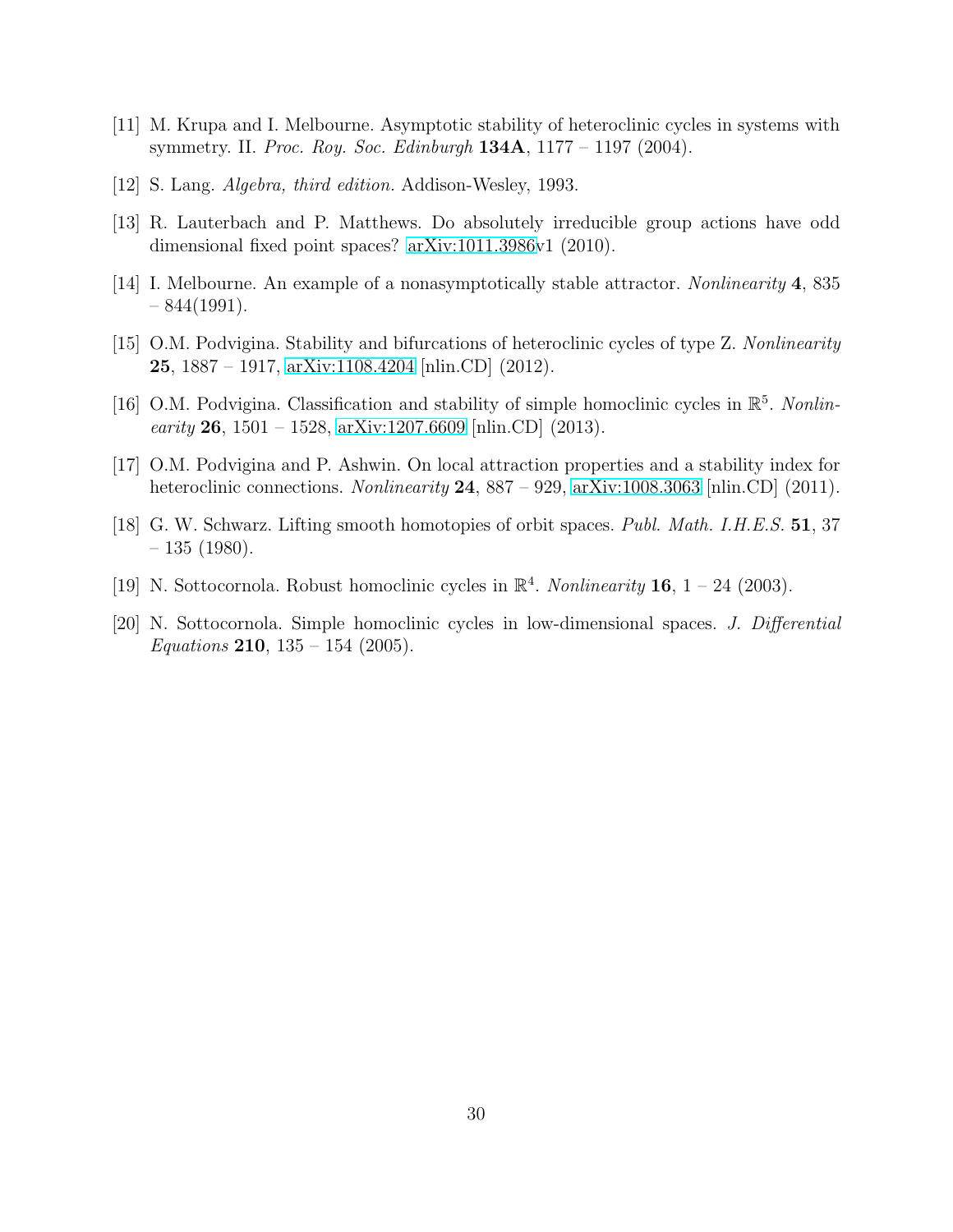# <span id="page-30-0"></span>A Subgroups of  $O(4)$  that do not have one-dimensional fixed-point subspaces

Here we give a list of subgroups of  $O(4)$  which act irreducibly and do not possess axes of symmetry. The proof of the main theorem is based on a series of lemmas given below.

**Lemma 11** Consider  $g \in SO(4)$ ,  $\Phi^{-1}g = ((\cos \alpha, \sin \alpha \mathbf{v}); (\cos \beta, \sin \beta \mathbf{w}))$ . Then dim Fix  $\langle g \rangle = 2$  if and only if  $\cos \alpha = \cos \beta$ .

**Lemma 12** Consider  $g, s \in SO(4)$ , where  $\Phi^{-1}g = ((\cos \alpha, \sin \alpha \mathbf{v}); (\cos \alpha, \sin \alpha \mathbf{w}))$  and  $\Phi^{-1}s = ((0, \mathbf{v}); (0, \mathbf{w})).$ Then Fix  $\langle g \rangle =$  Fix  $\langle s \rangle$ .

**Lemma 13** The action of  $\Gamma = \Phi(\mathbb{Z}_n | \mathbb{Z}_n; \mathbb{Z}_k | \mathbb{Z}_k)$  on  $\mathbb{R}^4$  is reducible.

<span id="page-30-2"></span>The proofs follows from the properties of quaternions and we do not present them.

**Lemma 14** If a group  $\Gamma \subset SO(4)$  has one-dimensional fixed-point subspace then  $\Phi^{-1}\Gamma = (\mathbf{L} \,|\, \mathbf{L}_K; \mathbf{R} \,|\, \mathbf{R}_K)$  satisfies

<span id="page-30-1"></span>
$$
\mathbf{L} \supset \mathbb{D}_s \text{ and } \mathbf{R} \supset \mathbb{D}_s \text{ for some } s \ge 2. \tag{32}
$$

**Proof:** Any one-dimensional fixed-point subspace L of  $\Gamma \subset SO(4)$  is an intersection of two isotropy planes,  $P_1$  and  $P_2$ . Denote by  $s_j$  elements of SO(4) such that  $P_j = Fix < s_j >$ . The group  $\langle s_1, s_2 \rangle$  acting on  $\mathbb{R}^3 = \mathbb{R}^4 \oplus L$  does not have fixed-point subspaces, therefore  $s_1, s_2 \geq \text{\#} \mathbb{Z}_k$  for any k. Hence,  $s_1, s_2 > \text{D} \mathbb{D}_s$  for some  $s \geq 2$ , which implies [\(32\)](#page-30-1). QED

<span id="page-30-3"></span>**Lemma 15** Suppose that a group  $\Gamma \subset SO(4)$  satisfies (i)  $\Gamma$  is not a subgroup of  $(\mathbb{Z}_n | \mathbb{Z}_n; \mathbb{Z}_k | \mathbb{Z}_k)$  for any n and k; (ii)  $\Gamma$  does not have one-dimensional fixed-point subspaces. Then the group  $\Gamma$  acts on  $\mathbb{R}^4$  irreducibly.

**Proof:** There exists a group  $(\mathbb{Z}_{rN} | \mathbb{Z}_N; \mathbb{Z}_{rM} | \mathbb{Z}_M)_s \subset \Gamma$  where at least one of  $rN \geq 3$  or  $rM \geq 3$  is satisfied. The elements of  $(\mathbb{Z}_{rN} | \mathbb{Z}_N; \mathbb{Z}_{rM} | \mathbb{Z}_M)_s$  act as rotations in two absolutely perpendicular planes,  $V_1$  and  $V_2$ . The condition (i) implies existence of  $g \in \Gamma$ , such that  $g \notin (\mathbb{Z}_{rN} | \mathbb{Z}_N; \mathbb{Z}_{rM} | \mathbb{Z}_M)_{s}$ . If the action of  $\Gamma$  is reducible, then both  $V_1$  and  $V_2$  are ginvariant and g acts on both  $V_1$  and  $V_2$  as a reflection. The group, generated by any  $q \in$  $(\mathbb{Z}_{rN} | \mathbb{Z}_N; \mathbb{Z}_{rM} | \mathbb{Z}_M)_{s}, q \neq e$ , and g, contains  $(\mathbb{D}_s | \mathbb{Z}_1; \mathbb{D}_s | \mathbb{Z}_1)$  with some  $s \geq 2$ . According to lemma [14,](#page-30-2) such a group has an axis of symmetry, which contradicts (ii). Therefore, the group  $\Gamma$  acts on  $\mathbb{R}^4$  irreducibly.  $QED$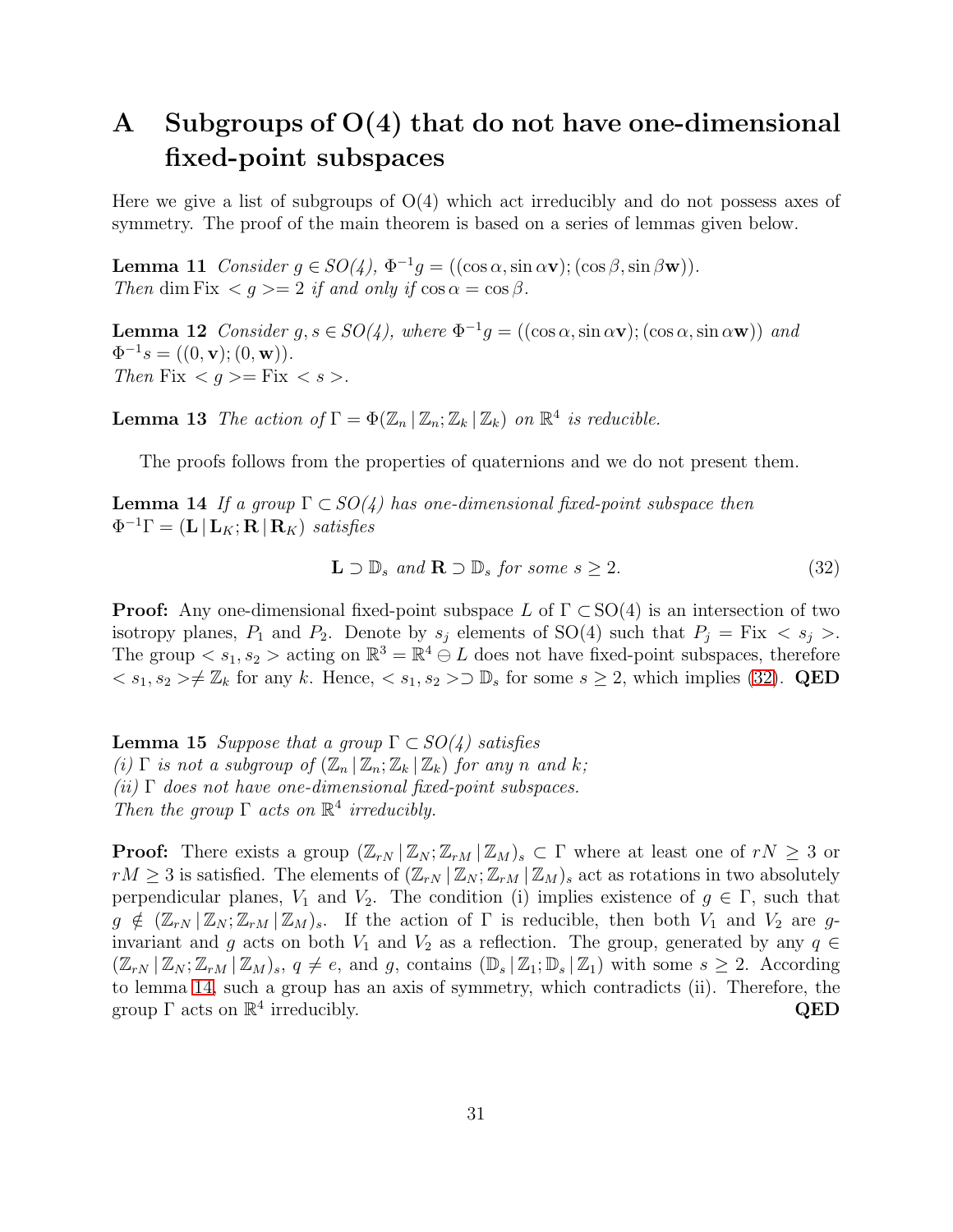**Theorem 4** The following subgroups of  $SO(4)$  act on  $\mathbb{R}^4$  irreducibly and does not have onedimensional fixed-point subspaces:

|                                                                                 | $(\mathbb{Z}_{2K_1}   \mathbb{Z}_{2K_1}; \mathbb{D}_{K_2}   \mathbb{D}_{K_2})$ $ (\mathbb{D}_{K_1}   \mathbb{D}_{K_1}; \mathbb{D}_{K_2}   \mathbb{D}_{K_2}), K_1, K_2$ co-prime |      |
|---------------------------------------------------------------------------------|---------------------------------------------------------------------------------------------------------------------------------------------------------------------------------|------|
| $(\mathbb{Z}_{4K_1}   \mathbb{Z}_{2K_1}; \mathbb{D}_{K_2}   \mathbb{Z}_{2K_2})$ | $(\mathbb{D}_{K_1}   \mathbb{Z}_{2K_1}; \mathbb{D}_{K_2}   \mathbb{Z}_{2K_2}), K_1, K_2$ co-prime                                                                               |      |
| $(\mathbb{Z}_{4K_1}   \mathbb{Z}_{2K_1}; \mathbb{D}_{2K_2}   \mathbb{D}_{K_2})$ | $(\mathbb{D}_{2K_1}   \mathbb{D}_{K_1}; \mathbb{D}_{K_2}   \mathbb{Z}_{2K_2}), K_1 \text{ odd}, K_1, K_2 \text{ co-prime}$                                                      |      |
| $(\mathbb{Z}_{2K_1}   \mathbb{Z}_{2K_1}; \mathbb{T}   \mathbb{T})$              | $(\mathbb{D}_{K_1}   \mathbb{D}_{K_1}; \mathbb{T}   \mathbb{T}), K_1 \neq 2k$                                                                                                   | (33) |
| $(\mathbb{Z}_{6K_1}   \mathbb{Z}_{2K_1}; \mathbb{T}   \mathbb{V})$              | $(\mathbb{D}_{K_1}   \mathbb{D}_{K_1}; \mathbb{O}   \mathbb{O}), K_1 \neq 2k, 3k$                                                                                               |      |
| $(\mathbb{Z}_{2K_1}   \mathbb{Z}_{2K_1}; \mathbb{O}   \mathbb{O})$              | $(\mathbb{D}_{K_1}   \mathbb{Z}_{2K_1}; \mathbb{O}   \mathbb{T}), K_1 \neq 2k, 3k$                                                                                              |      |
| $(\mathbb{Z}_{4K_1}   \mathbb{Z}_{2K_1}; \mathbb{O}   \mathbb{T})$              | $(\mathbb{D}_{K_1}   \mathbb{D}_{K_1}; \mathbb{I}   \mathbb{I}), K_1 \neq 2k, 5k$                                                                                               |      |
| $(\mathbb{Z}_{2K_1}   \mathbb{Z}_{2K_1}; \mathbb{I}   \mathbb{I})$              | $(\mathbb{D}_{K_1}   \mathbb{Z}_{K_1}; \mathbb{D}_{K_2}   \mathbb{Z}_{K_2}), K_1, K_2 \text{ odd, co-prime}$                                                                    |      |

The proof follows from the list of finite subgroups of SO(4) (see table [1\)](#page-8-0), lemmas [14](#page-30-2) and [15](#page-30-3) and is not presented.

Remark 8 Note that the groups

 $(\mathbb{Z}_{2K_1} | \mathbb{Z}_{2K_1}; \mathbb{D}_{K_2} | \mathbb{D}_{K_2})$  with  $K_1$  odd,  $K_1, K_2$  co-prime;  $(\mathbb{Z}_{2K_1} | \mathbb{Z}_{2K_1}; \mathbb{T} | \mathbb{T})$  with  $K_1 \neq 2k, 3k$ ;  $(\mathbb{Z}_{2K_1} | \mathbb{Z}_{2K_1}; \mathbb{O} | \mathbb{O})$  with  $K_1 \neq 2k, 3k$  and  $(\mathbb{Z}_{2K_1} | \mathbb{Z}_{2K_1}; \mathbb{I} | \mathbb{I})$  with  $K_1 \neq 2k, 3k, 5k$ 

do not have non-trivial fixed-point subspaces at all.

**Lemma 16** Suppose that a finite group  $\Gamma^* \subset O(4)$ ,  $\Gamma^* \not\subset SO(4)$ , acts irreducibly in  $\mathbb{R}^4$ . Then Γ <sup>∗</sup> possesses at least one axis of symmetry.

Proof: Recall that  $\Gamma^*$  can be decomposed as

 $\Gamma^* = \Gamma \oplus \sigma \Gamma$ , where  $\Gamma \subset SO(4)$  and  $\sigma \notin SO(4)$ .

In the quaternion form  $\Phi^{-1}\Gamma = (\mathbf{G} | \mathbf{G}_K; \mathbf{G} | \mathbf{G}_K)$ . If  $\mathbf{G} \neq \mathbb{Z}_n$ , then the existence of a one-dimensional fixed-point subspace follows from lemma [14.](#page-30-2)

Suppose that  $G = \mathbb{Z}_n$ . Recall that  $\sigma$ , a reflection in  $\mathbb{R}^4$ , has  $\pm 1$  for two of its eigenvalues, the other two being of the form  $e^{i\omega}$ . If  $\omega \neq k\pi$  then the reflection  $\sigma$  has one-dimensional fixed-point subspace. If  $\omega = k\pi$ , then it has a three-dimensional fixed-point subspace, Q. As in the proof of lemma [15,](#page-30-3) denote by  $V_1$  and  $V_2$  two invariant subspaces of the group Γ. Since  $\sigma\gamma\sigma \in \Gamma$  for any of  $\gamma \in \Gamma$ , one of these subspaces belongs to  $Q$ , therefore then the action of  $\Gamma^*$  on  $\mathbb{R}^4$  is reducible. QED  $\Gamma^*$  on  $\mathbb{R}^4$  is reducible.  $\qquad \qquad \mathbf{QED}$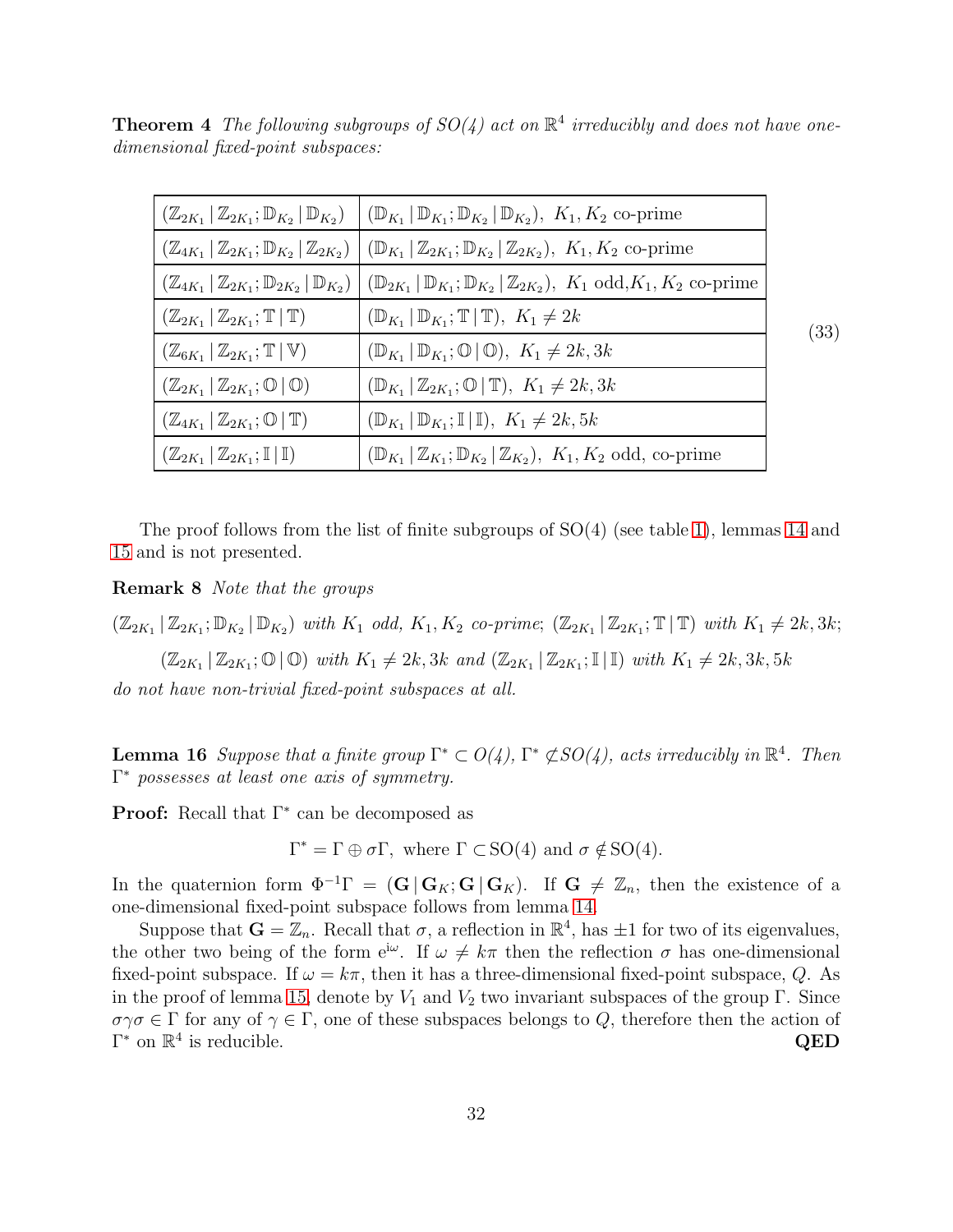**Remark 9** Lauterbach and Matthews [\[13\]](#page-29-4) found three subgroups of  $SO(4)$  which act irreducibly and do not have one-dimensional fixed-point subspaces. The subgroups are denoted  $G_j(m)$ , where  $j = 1, 2, 3$  and  $m \geq 3$  is an odd integer. In our notation,  $G_1(m)$  is  $(\mathbb{D}_4 | \mathbb{D}_2; \mathbb{D}_m | \mathbb{Z}_{2m})$  and  $G_3(m)$  is  $(\mathbb{D}_m | \mathbb{D}_m; \mathbb{D}_2 | \mathbb{D}_2)$ .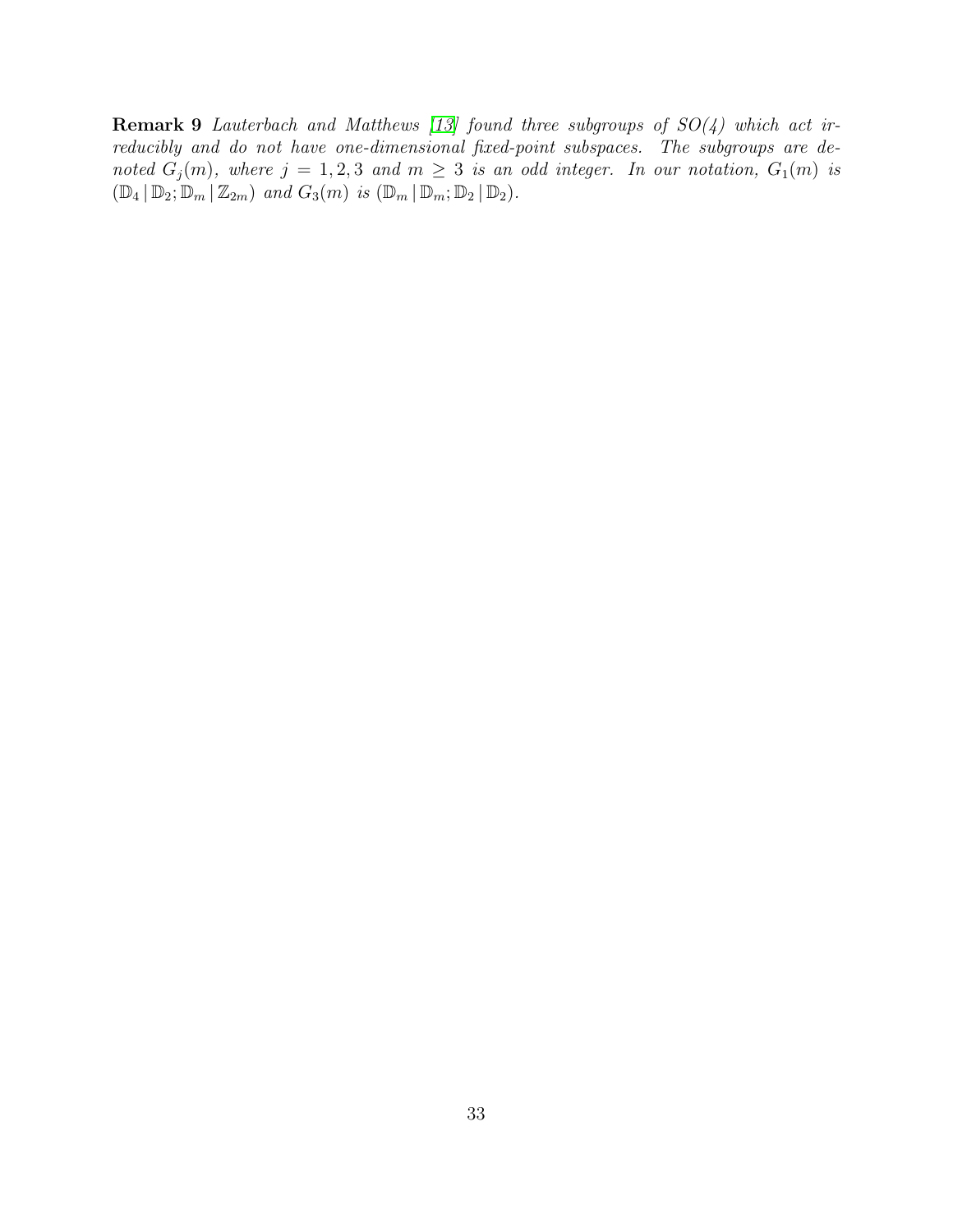# <span id="page-33-0"></span>B Plane reflections for the groups listed in Table [1](#page-8-0)

We write  $\mathbf{u} = (0, 0, 0, 1), \mathbf{v}_{\pm} = (0, 1, \pm 1, 0) / \sqrt{2}$  and the permutation  $\rho : (a, b, c, d) \mapsto (a, c, d, b)$ .

| group $\Gamma$                                                                                   | Plane reflections                                                                                                        |
|--------------------------------------------------------------------------------------------------|--------------------------------------------------------------------------------------------------------------------------|
| $\overline{({\mathbb D}_{2K_1}/{\mathbb D}_{2K_1};{\mathbb D}_{2K_2}/{\mathbb D}_{2K_2})}$       | $\kappa_1(\pm) = ((0,0,0,1);(0,0,0,\pm 1))$                                                                              |
| $\theta_1 = \pi/(2K_1)$                                                                          | $\kappa_2(n_1) = ((0, \cos(n_1\theta_1), \sin(n_1\theta_1), 0); (0, 0, 0, 1))$                                           |
| $\theta_2 = \pi/(2K_2)$                                                                          | $\kappa_3(n_2) = ((0,0,0,1);(0,\cos(n_2\theta_2),\sin(n_2\theta_2),0))$                                                  |
|                                                                                                  | $\kappa_4(n_1, n_2) = ((0, \cos(n_1\theta_1), \sin(n_1\theta_1), 0); (0, \cos(n_2\theta_2), \sin(n_2\theta_2), 0))$      |
| $(\mathbb{D}_{2K_1r}/\mathbb{Z}_{4K_1}; \mathbb{D}_{2K_2r}/\mathbb{Z}_{4K_2})_s$                 | $\kappa_1(\pm) = ((0,0,0,1);(0,0,0,\pm 1))$                                                                              |
| $\theta_1^* = \theta_1/r$ , $\theta_2^* = \theta_2/r$                                            | $\kappa_2(n_1, n_2, n_3) = ((0, \cos(n_1\theta_1 + n_3\theta_1^*), \sin(n_1\theta_1 + n_3\theta_1^*), 0);$               |
|                                                                                                  | $(0, \cos(n_2\theta_2 + n_3s\theta_2^*), \cos(n_2\theta_2 + n_3s\theta_2^*), 0))$                                        |
| $(\mathbb{D}_{2K_1r}/\mathbb{Z}_{2K_1}; \mathbb{D}_{2K_2r}/\mathbb{Z}_{2K_2})_s$                 | $\kappa_1(n_1, n_2, n_3) = ((0, \cos(2n_1\theta_1 + n_3\theta_1^*), \sin(2n_1\theta_1 + n_3\theta_1^*), 0));$            |
| $K_1 + K_2$ odd                                                                                  | $(0, \cos(2n_2\theta_2 + n_3s\theta_2^*), \sin(2n_2\theta_2 + n_3s\theta_2^*), 0)),$                                     |
|                                                                                                  | $\kappa_2(n_1, n_2, n_3) = ((0, \cos((2n_1 + 1)\theta_1 + n_3\theta_1^*), \sin((2n_1 + 1)\theta_1 + n_3\theta_1^*), 0);$ |
|                                                                                                  | $(0, \cos((2n_2+1)\theta_2+n_3s\theta_2^*), \sin((2n_2+1)\theta_2+n_3s\theta_2^*),0))$                                   |
| $(\mathbb{D}_{2K_1r}/\mathbb{Z}_{2K_1}; \mathbb{D}_{2K_2r}/\mathbb{Z}_{2K_2})_s$                 | $\kappa_1(\pm) = ((0,0,0,1);(0,0,0,\pm 1)),$                                                                             |
| $K_1 + K_2$ even                                                                                 | $\kappa_2(n_1, n_2, n_3) = ((0, \cos(2n_1\theta_1 + n_3\theta_1^*), \sin(2n_1\theta_1 + n_3\theta_1^*), 0);$             |
|                                                                                                  | $(0, \cos(2n_2\theta_2 + n_3s\theta_2^*), \sin(2n_2\theta_2 + n_3s\theta_2^*), 0)),$                                     |
|                                                                                                  | $\kappa_3(n_1, n_2, n_3) = ((0, \cos((2n_1 + 1)\theta_1 + n_3\theta_1^*), \sin((2n_1 + 1)\theta_1 + n_3\theta_1^*), 0);$ |
|                                                                                                  | $(0, \cos((2n_2+1)\theta_2+n_3s\theta_2^*), \cos((2n_2+1)\theta_2+n_3s\theta_2^*), 0))$                                  |
| $(\mathbb{D}_{2K_1}/\mathbb{D}_{K_1}; \mathbb{D}_{2K_2}/\mathbb{D}_{K_2})$                       | $\kappa_1(\pm) = ((0,0,0,1);(0,0,0,\pm 1))$                                                                              |
| $K_1, K_2$ even                                                                                  | $\kappa_2(n_1) = ((0, \cos(2n_1\theta_1), \sin(2n_1\theta_1), 0); (0, 0, 0, 1))$                                         |
|                                                                                                  | $\kappa_3(n_2) = ((0,0,0,1);(0,\cos(2n_2\theta_2),\sin(2n_2\theta_2,0)))$                                                |
|                                                                                                  | $\kappa_4(n_1, n_2) = ((0, \cos(2n_1\theta_1), \sin(2n_1)\theta_1), 0); (0, \cos(2n_2\theta_2), \sin(2n_2\theta_2), 0))$ |
|                                                                                                  | $\kappa_5(n_1, n_2) = ((0, \cos((2n_1 + 1)\theta_1), \sin((2n_1 + 1)\theta_1), 0));$                                     |
|                                                                                                  | $(0, \cos((2n_2+1)\theta_2), \sin((2n_2+1)\theta_2), 0))$<br>$\kappa_1(\pm) = ((0,0,0,1);(0,0,0,\pm 1))$                 |
| $(\mathbb{D}_{2K_1}/\mathbb{D}_{K_1}; \mathbb{D}_{2K_2}/\mathbb{D}_{K_2})$<br>$K_1, K_2$ odd     | $\kappa_2(n_1) = ((0, \cos((2n_1 + 1)\theta_1), \sin((2n_1 + 1)\theta_1), 0); (0, 0, 0, 1))$                             |
|                                                                                                  | $\kappa_3(n_2) = ((0,0,0,1);(0,\cos((2n_2+1)\theta_2),\sin((2n_2+1)\theta_2),0))$                                        |
|                                                                                                  | $\kappa_4(n_1, n_2) = ((0, \cos(2n_1\theta_1), \sin(2n_1\theta_1), 0); (0, \cos(2n_2\theta_2), \sin(2n_2\theta_2), 0))$  |
|                                                                                                  | $\kappa_5(n_1, n_2) = ((0, \cos((2n_1 + 1)\theta_1), \sin((2n_1 + 1)\theta_1), 0));$                                     |
|                                                                                                  | $(0,\cos((2n_2+1)\theta_2),\sin((2n_2+1)\theta_2),0))$                                                                   |
| $(\mathbb{D}_{2K_1}/\mathbb{D}_{K_1}; \mathbb{D}_{2K_2}/\mathbb{D}_{K_2})$                       | $\kappa_1(n_1) = ((0, \cos((2n_1 + 1)\theta_1), \sin((2n_1 + 1)\theta_1), 0); (0, 0, 0, 1))$                             |
| $\mathcal{K}_1$ even, $\mathcal{K}_2$ odd                                                        | $\kappa_2(n_2) = ((0,0,0,1);(0,\cos(2n_2\theta_2),\sin(2n_2\theta_2),0))$                                                |
|                                                                                                  | $\kappa_3(n_1, n_2) = ((0, \cos(2n_1\theta_1), \sin(2n_1\theta_1), 0); (0, \cos(2n_2\theta_2), \sin(2n_2\theta_2), 0))$  |
|                                                                                                  | $\kappa_4(n_1, n_2) = ((0, \cos((2n_1 + 1)\theta_1), \sin((2n_1 + 1)\theta_1), 0));$                                     |
|                                                                                                  | $(0, \cos((2n_2+1)\theta_2), \sin((2n_2+1)\theta_2), 0))$                                                                |
| $(\mathbb{D}_{2K_1}/\overline{\mathbb{D}_{K_1}};\overline{\mathbb{D}_{2K_2}/\mathbb{Z}_{4K_2}})$ | $\kappa_1(\pm) = ((0,0,0,1);(0,0,0,\pm 1))$                                                                              |
| $K_1$ even                                                                                       | $\kappa_2(n_1) = ((0, \cos(2n_1\theta_1), \sin(2n_1\theta_1), 0); (0, 0, 0, 1))$                                         |
|                                                                                                  | $\kappa_3(n_1, n_2) = ((0, \cos((2n_1 + 1)\theta_1), \sin((2n_1 + 1)\theta_1), 0));$                                     |
|                                                                                                  | $(0, \cos(n_2\theta_2), \sin(n_2\theta_2), 0))$                                                                          |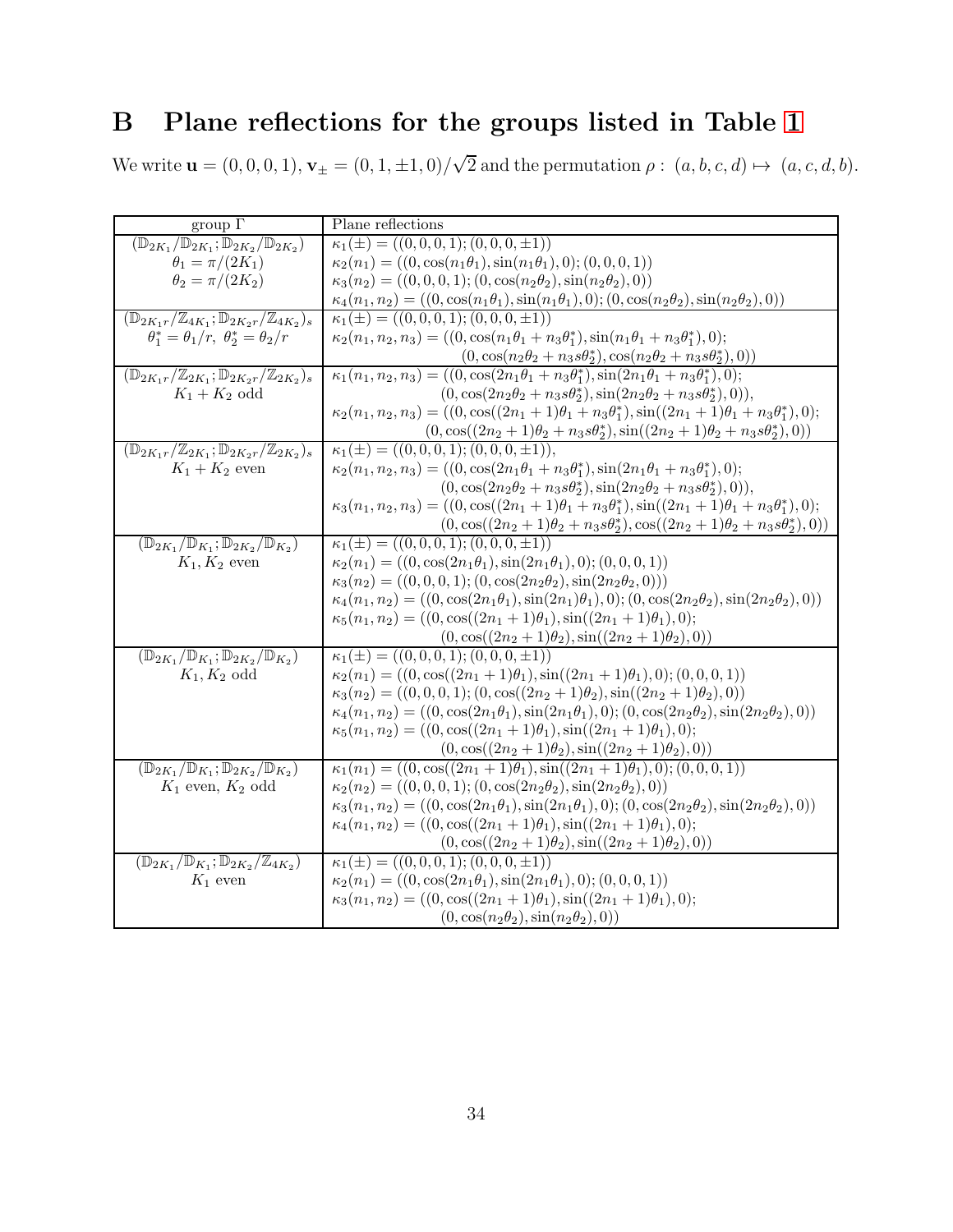### Annex [B](#page-33-0) continued.

We write  $\mathbf{w}_{\pm\pm} = (0, 1, \pm \tau \pm \tau^{-1})/2$  and  $\mathbf{w}_{\pm\pm}^* = (0, 1, \pm \tau^*, \pm (\tau^*)^{-1})/2$ , where  $\tau = (\sqrt{5}+1)/2$ and  $\tau^* = (-\sqrt{5} + 1)/2$ .

| $\overline{\text{group }\Gamma}$                                            | Plane reflections                                                                                                                                                       |
|-----------------------------------------------------------------------------|-------------------------------------------------------------------------------------------------------------------------------------------------------------------------|
| $(\mathbb{D}_{2K_1}/\mathbb{D}_{K_1}; \mathbb{D}_{2K_2}/\mathbb{Z}_{4K_2})$ | $\kappa_1(n_1) = ((0, \cos(2n_1\theta_1), \sin(2n_1\theta_1), 0); (0, 0, 0, 1))$                                                                                        |
| $K_1$ odd                                                                   | $\kappa_2(n_2) = ((0,0,0,1);(0,\cos(n_2\theta_2),\sin(n_2\theta_2),0))$                                                                                                 |
|                                                                             | $\kappa_3(n_1, n_2) = ((0, \cos((2n_1 + 1)\theta_1), \sin((2n_1 + 1)\theta_1), 0));$                                                                                    |
|                                                                             | $(0, \cos(n_2\theta_2), \sin(n_2\theta_2), 0))$                                                                                                                         |
| $(\mathbb{D}_{2K}/\mathbb{D}_{2K}; \mathbb{T}/\mathbb{T})$                  | $\kappa_1(\pm, r) = ((0, 0, 0, \pm 1); \rho^r \mathbf{u}), r = 0, 1, 2$                                                                                                 |
| $\theta = \pi/(2K)$                                                         | $\kappa_2(n,r) = ((0,\cos(n\theta),\sin(n\theta),0); \rho^r \mathbf{u})$                                                                                                |
| $(\mathbb{D}_{2K}/\mathbb{D}_{2K};\mathbb{O}/\mathbb{O})$                   | $\kappa_1(\pm, r) = ((0, 0, 0, \pm 1); \rho^r \mathbf{u}), \kappa_2(\pm, r, \pm) = ((0, 0, 0, \pm 1); \rho^r \mathbf{v}_{\pm})$                                         |
|                                                                             | $\kappa_3(n,r) = ((0,\cos(n\theta),\sin(n\theta),0); \rho^r \mathbf{u})$                                                                                                |
|                                                                             | $\kappa_4(n, r, \pm) = ((0, \cos(n\theta), \sin(n\theta), 0); \rho^r \mathbf{v}_{\pm})$                                                                                 |
| $(\mathbb{D}_{2K}/\mathbb{Z}_{4K};\mathbb{O}/\mathbb{T})$                   | $\kappa_1(\pm, r) = ((0, 0, 0, \pm 1); \rho^r \mathbf{u})$                                                                                                              |
|                                                                             | $\kappa_2(n,r,\pm) = ((0,\cos(n\theta),\sin(n\theta),0); \rho^r \mathbf{v}_{\pm})$                                                                                      |
| $(\mathbb{D}_{2K}/\mathbb{D}_K;\mathbb{O}/\mathbb{T})$                      | $\kappa_1(\pm, r) = ((0, 0, 0, \pm 1); \rho^r \mathbf{u})$                                                                                                              |
| $\boldsymbol{K}$ even                                                       | $\kappa_2(n,r) = ((0,\cos(2n\theta),\sin(2n\theta),0); \rho^r \mathbf{u})$                                                                                              |
|                                                                             | $\kappa_3(n,r,\pm) = ((0,\cos((2n+1)\theta),\sin((2n+1)\theta),0); \rho^r \mathbf{v}_{\pm})$                                                                            |
| $(\mathbb{D}_{2K}/\mathbb{D}_K;\mathbb{O}/\mathbb{T})$                      | $\kappa_1(\pm, r, \pm) = ((0, 0, 0, \pm 1); \rho^r \mathbf{v}_\pm)$                                                                                                     |
| $K$ odd                                                                     | $\kappa_2(n,r) = ((0,\cos(2n\theta),\sin(2n\theta),0); \rho^r\mathbf{u})$                                                                                               |
|                                                                             | $\kappa_3(n,r,\pm) = ((0,\cos((2n+1)\theta),\sin((2n+1)\theta),0); \rho^r \mathbf{v}_{\pm})$                                                                            |
| $(\mathbb{D}_{6K}/\mathbb{Z}_{4K};\mathbb{O}/\mathbb{V})$                   | $\kappa_1(\pm, r) = ((0, 0, 0, \pm 1); \rho^r \mathbf{u}))$                                                                                                             |
| $\theta = \pi/(6K)$                                                         | $\kappa_2(n,\pm) = ((0,\cos(3n\theta),\sin(3n\theta),0); \mathbf{v}_\pm)$                                                                                               |
|                                                                             | $\kappa_3(n, \pm) = ((0, \cos(3n+1)\theta), \sin((3n+1)\theta), 0); \rho \mathbf{v}_{\pm})$                                                                             |
|                                                                             | $\kappa_4(n,\pm) = ((0,\cos(3n+2)\theta),\sin((3n+2)\theta),0); \rho^2 \mathbf{v}_{\pm})$                                                                               |
| $\overline{(\mathbb{D}_{2K}/\mathbb{D}_{2K};\mathbb{I}/\mathbb{I})}$        | $\kappa_1(\pm, r) = ((0, 0, 0, \pm 1); \rho^r \mathbf{u}), \; \kappa'_1(\pm, r, \pm \pm) = ((0, 0, 0, \pm 1); \rho^r \mathbf{w}_{\pm \pm})$                             |
| $\theta = \pi/(2K)$                                                         | $\kappa_2(n,r) = ((0,\cos(n\theta),\sin(n\theta),0); \rho^r \mathbf{u})$                                                                                                |
| $(\mathbb{T}/\mathbb{T}; \mathbb{T}/\mathbb{T})$                            | $\kappa'_2(n,r,\pm\pm) = ((0,\cos(n\theta),\sin(n\theta),0); \rho^r \mathbf{w}_{\pm\pm})$<br>$\kappa_1(\pm, r, s) = \pm (\rho^r \mathbf{u}; \rho^s \mathbf{u})$         |
| $(\mathbb{T}/\mathbb{Z}_2; \mathbb{T}/\mathbb{Z}_2)$                        | $\kappa_1(\pm, r) = \pm \overline{(\rho^r \mathbf{u}; \rho^r \mathbf{u})}$                                                                                              |
| $(T/\mathbb{V}; \mathbb{T}/\mathbb{V})$                                     | $\kappa_1(\pm, r, s) = \pm (\rho^r \mathbf{u}; \rho^s \mathbf{u})$                                                                                                      |
| $(\mathbb{T}/\mathbb{T};\mathbb{O}/\mathbb{O})$                             | $\kappa_1(\pm, r, s) = \pm(\rho^r \mathbf{u}; \rho^s \mathbf{u}), \ \kappa_2(\pm, r, s, \pm) = \pm(\rho^r \mathbf{u}; \rho^s \mathbf{v}_{\pm})$                         |
| $(T/T;1/\overline{1})$                                                      | $\kappa_1(\pm, r, s) = \pm (\rho^r \mathbf{u}; \rho^s \mathbf{u}), \ \kappa'_1(\pm, r, s, \pm \pm) = \pm (\rho^r \mathbf{u}; \rho^s \mathbf{w}_{\pm \pm})$              |
| $(\mathbb{O}/\mathbb{O}; \mathbb{O}/\mathbb{O})$                            | $\kappa_1(\pm, r, s) = \pm(\rho^r \mathbf{u}; \rho^s \mathbf{u}), \ \kappa_2(\pm, r, s, \pm) = \pm(\rho^r \mathbf{u}; \rho^s \mathbf{v}_{\pm})$                         |
|                                                                             | $\kappa_3(\pm, r, \pm, s) = \pm(\rho^r \mathbf{v}_{\pm}; \rho^s \mathbf{u}), \ \kappa_4(\pm, r, \pm, s, \pm) = \pm(\rho^r \mathbf{v}_{\pm}; \rho^s \mathbf{v}_{\pm})$   |
| $(\mathbb{O}/\mathbb{Z}_2;\mathbb{O}/\mathbb{Z}_2)$                         | $\kappa_1(\pm, r) = \pm \overline{(\rho^r \mathbf{u}; \rho^r \mathbf{u}), \ \kappa_2(\pm, r, \pm)} = \pm (\rho^r \mathbf{v}_{\pm}; \rho^r \mathbf{v}_{\pm})$            |
| $(\mathbb{O}/\mathbb{V}; \mathbb{O}/\mathbb{V})$                            | $\kappa_1(\pm, r, s) = \pm(\rho^r \mathbf{u}; \rho^s \mathbf{u}), \ \kappa_2(\pm, r, \pm, \pm) = \pm(\rho^r \mathbf{v}_{\pm}; \rho^r \mathbf{v}_{\pm})$                 |
| $(\mathbb{O}/\mathbb{T}; \mathbb{O}/\mathbb{T})$                            | $\kappa_1(\pm, r, s) = \pm(\rho^r \mathbf{u}; \rho^s \mathbf{u}), \ \kappa_2(\pm, r, \pm, s, \pm) = \pm(\rho^r \mathbf{v}_{\pm}; \rho^s \mathbf{v}_{\pm})$              |
| $(\mathbb{O}/\mathbb{O};\mathbb{I}/\mathbb{I})$                             | $\kappa_1(\pm, r, s) = \pm (\rho^r \mathbf{u}; \rho^s \mathbf{u}), \ \kappa'_1(\pm, r, s, \pm \pm) = \pm (\rho^r \mathbf{u}; \rho^s \mathbf{w}_{\pm \pm})$              |
|                                                                             | $\kappa_2(\pm, r, \pm, s) = \pm(\rho^r \mathbf{v}_\pm; \rho^s \mathbf{u}), \ \kappa_2'(\pm, r, \pm, s, \pm \pm) = (\rho^r \mathbf{v}_\pm; \rho^s \mathbf{w}_{\pm \pm})$ |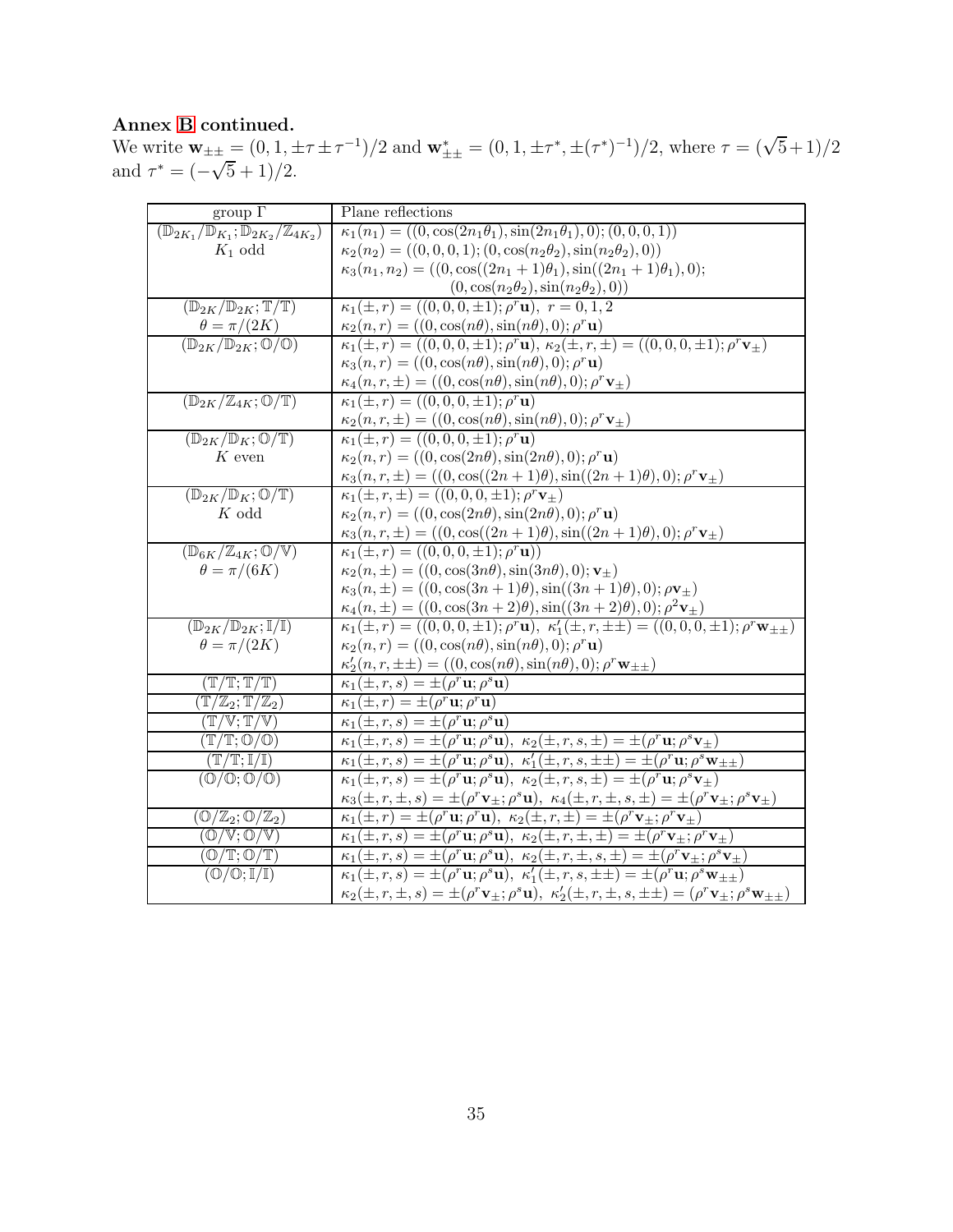#### Annex [B](#page-33-0) continued.

We write  $\mathbf{w}_{\pm\pm} = (0, 1, \pm \tau \pm \tau^{-1})/2$  and  $\mathbf{w}_{\pm\pm}^* = (0, 1, \pm \tau^*, \pm (\tau^*)^{-1})/2$ , where  $\tau = (\sqrt{5}+1)/2$ and  $\tau^* = (-\sqrt{5} + 1)/2$ .

<span id="page-35-1"></span>

| group $\Gamma$                                                                 | Plane reflections                                                                                                                                                |
|--------------------------------------------------------------------------------|------------------------------------------------------------------------------------------------------------------------------------------------------------------|
| $(\mathbb{I}/\mathbb{I}; \mathbb{I}/\mathbb{I})$                               | $\kappa_1(\pm, r, s) = \pm (\rho^r \mathbf{u}; \rho^s \mathbf{u}), \ \kappa'_1(\pm, r, s, \pm \pm) = \pm (\rho^r \mathbf{u}; \rho^s \mathbf{w}_{\pm \pm})$       |
|                                                                                | $\kappa''_1(\pm, r, \pm \pm, s) = \pm (\rho^r \mathbf{w}_{\pm \pm}; \rho^s \mathbf{u})$                                                                          |
|                                                                                | $\kappa_1'''(\pm, r, \pm \pm, s, \pm \pm) = \pm (\rho^r \mathbf{w}_{\pm \pm}; \rho^s \mathbf{w}_{\pm \pm})$                                                      |
| $(\mathbb{I}/\mathbb{Z}_2;\mathbb{I}/\mathbb{Z}_2)$                            | $\kappa_1(\pm, r) = \pm(\rho^r \mathbf{u}; \rho^r \mathbf{u}), \ \kappa'_1(\pm, r, \pm \pm) = \pm(\rho^r \mathbf{w}_{\pm \pm}; \rho^r \mathbf{w}_{\pm \pm})$     |
| $(\mathbb{I}^{\dagger}/\mathbb{Z}_2;\mathbb{I}/\mathbb{Z}_2)$                  | $\kappa_1(\pm, r) = \pm (\rho^r \mathbf{u}; \rho^r \mathbf{u}), \ \kappa'_1(\pm, r, \pm \pm) = \pm (\rho^r \mathbf{w}_{\pm \pm}^*; \rho^r \mathbf{w}_{\pm \pm})$ |
| $(\mathbb{D}_{2rK_1}/\mathbb{Z}_{K_1}; \mathbb{D}_{2rK_2}/\mathbb{Z}_{K_2})_s$ | $\kappa_1 = ((0,0,0,1);(0,0,0,1))$                                                                                                                               |
| $K_1, K_2$ odd                                                                 | $\kappa_2(n_1, n_2, n_3) = ((0, \cos(2n_1\theta_1 + n_3\theta_1^*), \sin(2n_1\theta_1 + n_3\theta_1^*), 0)$                                                      |
| $\theta_1 = \pi/K_1, \theta_2 = \pi/K_2$                                       | $(0, \cos(2n_2\theta_2 + sn_3\theta_2^*), \cos(2n_2\theta_2 + sn_3\theta_2^*), 0))$                                                                              |
| $\theta_1^* = \theta_1/(2r), \theta_2^* = \theta_2/(2r)$                       | $\kappa_3(n_1, n_2, n_3) = ((0, \cos((2n_1 + 1)\theta_1 + n_3\theta_1^*), \sin((2n_1 + 1)\theta_1 + n_3\theta_1^*), 0);$                                         |
|                                                                                | $(0, \cos((2n_2+1)\theta_2 + s n_3\theta_2^*), \sin((2n_2+1)\theta_2 + s n_3\theta_2^*), 0))$                                                                    |
| $(\mathbb{T}/\mathbb{Z}_1; \mathbb{T}/\mathbb{Z}_1)$                           | $\kappa(r) = (\rho^r \mathbf{u}; \rho^r \mathbf{u})$                                                                                                             |
| $(\mathbb{O}/\mathbb{Z}_1;\mathbb{O}/\mathbb{Z}_1)$                            | $\kappa_1(r) = (\rho^r \mathbf{u}; \rho^r \mathbf{u}), \ \kappa_2(r, \pm) = (\rho^r \mathbf{v}_\pm; \rho^r \mathbf{v}_\pm)$                                      |
| $({\mathbb O}/{\mathbb Z}_1;{\mathbb O}/{\mathbb Z}_1)^\dagger$                | $\kappa_1(r) = (\rho^r \mathbf{u}; \rho^r \mathbf{u}), \ \kappa_2(r, \pm) = -(\rho^r \mathbf{v}_{\pm}; \rho^r \mathbf{v}_{\pm})$                                 |
| $(\mathbb{I}/\mathbb{Z}_1;\mathbb{I}/\mathbb{Z}_1)$                            | $\kappa_1(r) = (\rho^r \mathbf{u}; \rho^r \mathbf{u}), \ \kappa'_1(r, \pm \pm) = (\rho^r \mathbf{w}_{\pm \pm}; \rho^r \mathbf{w}_{\pm \pm})$                     |
| $(\mathbb{I}/\mathbb{Z}_1^{\dagger}; \mathbb{I}/\mathbb{Z}_1)^{\dagger}$       | $\kappa_1(r) = (\rho^r \mathbf{u}; \rho^r \mathbf{u}), \ \kappa'_1(r, \pm \pm) = (\rho^r \mathbf{w}_{++}^*; \rho^r \mathbf{w}_{\pm \pm})$                        |

# <span id="page-35-0"></span>C Conjugacy classes of isotropy subgroups of finite groups  $\Gamma$  satisfying dim Fix  $(\Sigma) = 2$  and dim Fix  $(\Delta) = 1$

We list all such groups  $\Sigma$ , they always satisfy  $\Sigma \cong \mathbb{Z}_2$ . Only selected  $\Delta$  are given: we list all  $\Delta \cong (\mathbb{Z}_2)^2$ ; for some of  $\Delta \ncong (\mathbb{Z}_2)^2$  we indicate plane reflections, which are elements of the groups.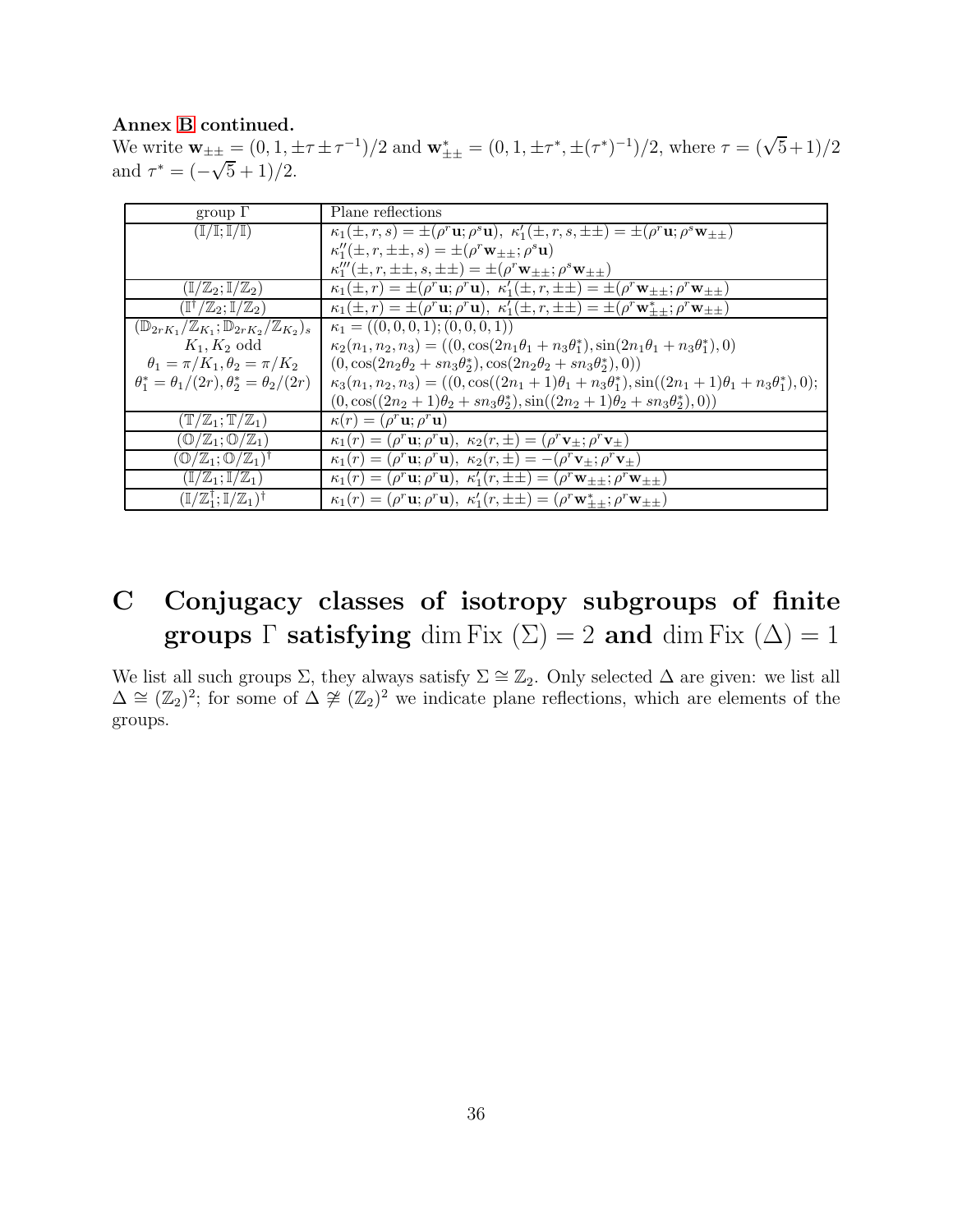|                                                                                                                               | Σ                                              | Δ                                                                                                       |
|-------------------------------------------------------------------------------------------------------------------------------|------------------------------------------------|---------------------------------------------------------------------------------------------------------|
| $(\mathbb{D}_{2K_1}/\mathbb{D}_{2K_1}; \mathbb{D}_{2K_2}/\mathbb{D}_{2K_2})$                                                  | $\{e,\kappa_1(\pm)\};$                         | $\{e, \kappa_2(n_1), \kappa_3(n_2), \kappa_4(n_1 - K_1, n_2 + K_2)\}$ :                                 |
|                                                                                                                               | $\{e, \kappa_2(n_1)\}$ : $n_1$ even or odd;    | $n_1$ even or odd, $n_2$ even or odd                                                                    |
|                                                                                                                               | $\{e, \kappa_3(n_2)\}$ : $n_2$ even or odd;    |                                                                                                         |
|                                                                                                                               | $\{e, \kappa_4(n_1, n_2)\} : n_1$ even or odd, |                                                                                                         |
|                                                                                                                               | $n_2$ even or odd                              |                                                                                                         |
| $(\mathbb{D}_{2K_1r}/\mathbb{Z}_{4K_1}; \mathbb{D}_{2K_2r}/\mathbb{Z}_{4K_2})_s$                                              | ${e, \kappa_1(+)}; \{e, \kappa_1(-)\};$        | $\{e, \kappa_1(+), \kappa_2(n_1, n_2, n_3), \kappa_2(n_1 + K_1, n_2 + K_2, n_3)\}$ :                    |
| $K_1, K_2$ odd,                                                                                                               | $\{e, \kappa_2(n_1, n_2, n_3)\}$ :             | $n_1 + n_2$ even or odd;                                                                                |
| $K_1, K_2$ co-prime,                                                                                                          | $n_1 + n_3$ even or odd,                       | $\{e, \kappa_1(-), \kappa_2(n_1, n_2, n_3), \kappa_2(n_1 + K_1, n_2 + K_2, n_3)\}$ :                    |
| r odd                                                                                                                         | $n_2 + n_3$ even or odd                        | $n_1 + n_2$ even or odd                                                                                 |
| $(\mathbb{D}_{2K_1r}/\mathbb{Z}_{4K_1}; \mathbb{D}_{2K_2r}/\mathbb{Z}_{4K_2})_s$                                              | ${e, \kappa_1(+)}; \{e, \kappa_1(-)\};$        | $\{e, \kappa_1(+), \kappa_2(n_1, n_2, n_3), \kappa_2(n_1 + K_1, n_2 + K_2, n_3)\}$ : $n_3$ even or odd; |
| $K_1, K_2$ odd,                                                                                                               | $\{e, \kappa_2(n_1, n_2, n_3)\}$ :             | $\{e, \kappa_1(-), \kappa_2(n_1, n_2, n_3), \kappa_2(n_1 + K_1, n_2 + K_2, n_3)\}$ : $n_3$ even or odd  |
| $K_1, K_2$ co-prime,                                                                                                          | $n_1 + n_2$ even or odd,                       |                                                                                                         |
| $r$ even                                                                                                                      | $n_3$ even or odd                              |                                                                                                         |
| $(\mathbb{D}_{2K_1r}/\mathbb{Z}_{4K_1}; \mathbb{D}_{2K_2r}/\mathbb{Z}_{4K_2})_s \mid \{e, \kappa_1(+)\}; \{e, \kappa_1(-)\};$ |                                                | $\{e, \kappa_1(+), \kappa_2(n_1, n_2, n_3), \kappa_2(n_1 + K_1, n_2 + K_2, n_3)\}$ :                    |
| $K_1$ even, $K_1, K_2$ co-prime, $ \{e, \kappa_2(n_1, n_2, n_3)\} $ :                                                         |                                                | $n_1 + n_3$ even or odd;                                                                                |
| r odd                                                                                                                         | $n_1 + n_3$ even or odd,                       | $\{e, \kappa_1(-), \kappa_2(n_1, n_2, n_3), \kappa_2(n_1 + K_1, n_2 + K_2, n_3)\}$ :                    |
|                                                                                                                               | $n_2 + n_3$ even or odd                        | $n_1 + n_3$ even or odd                                                                                 |
| $(\mathbb{D}_{2K_1r}/\mathbb{Z}_{2K_1}; \mathbb{D}_{2K_2r}/\mathbb{Z}_{2K_2})_s$                                              | ${e, \kappa_1(+) }; \{e, \kappa_1(-)\};$       | $\{e, \kappa_1(+), \kappa_2(n_1, n_2, n_3), \kappa_3(n_1 + (K_1 - 1)/2, n_2 + (K_2 - 1)/2, n_3)\}$ :    |
| $K_1, K_2$ odd,                                                                                                               | $\{e, \kappa_2(n_1, n_2, n_3)\}$ :             | $n_3$ even or odd;                                                                                      |
| $K_1, K_2$ co-prime                                                                                                           | $n_3$ even or odd;                             | $\{e, \kappa_1(-), \kappa_2(n_1, n_2, n_3), \kappa_3(n_1 + (K_1 - 1)/2, n_2 + (K_2 - 1)/2, n_3)\}$ :    |
|                                                                                                                               | $\{e, \kappa_3(n_1, n_2, n_3)\}$ :             | $n_3$ even or odd                                                                                       |
|                                                                                                                               | $n_3$ even or odd                              |                                                                                                         |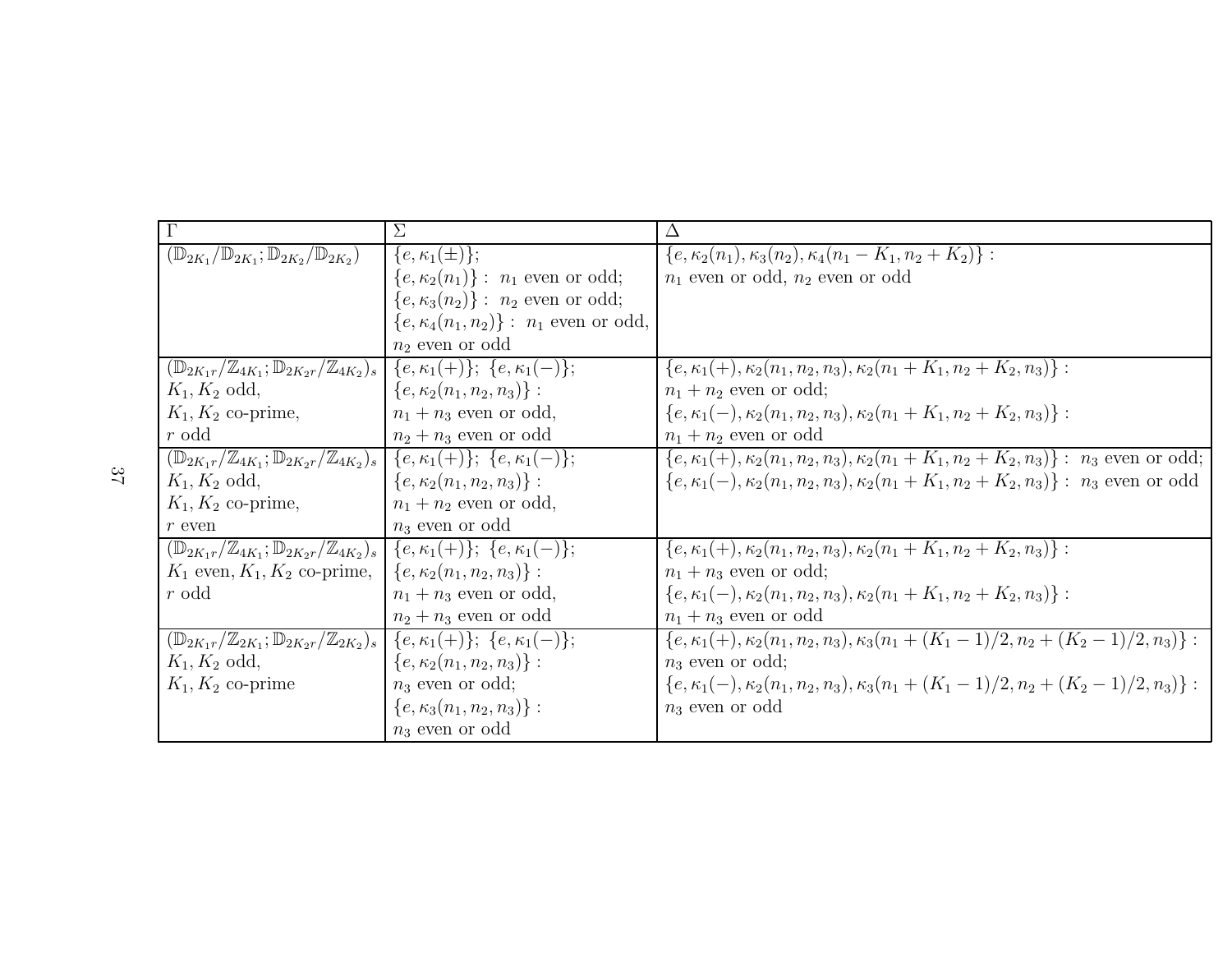|                                                                             | $\Sigma$                                                           | Δ                                                                                 |
|-----------------------------------------------------------------------------|--------------------------------------------------------------------|-----------------------------------------------------------------------------------|
| $(\mathbb{D}_{2K_1}/\mathbb{D}_{K_1}; \mathbb{D}_{2K_2}/\mathbb{D}_{K_2})$  | ${e, \kappa_1(\pm)}; \{e, \kappa_2(n_1)\}; \{e, \kappa_3(n_2)\};$  | $\{e, \kappa_2(n_1), \kappa_3(n_2), \kappa_4(n_1-K_1/2, n_2+K_2/2)\}$ :           |
| $K_1, K_2$ even                                                             | $\{e, \kappa_4(n_1, n_2)\}$ :                                      | $n_1 + n_2$ even or odd                                                           |
|                                                                             | $n_1 + n_2$ even or odd;                                           |                                                                                   |
|                                                                             | $\{e, \kappa_5(n_1, n_2)\}$ :                                      |                                                                                   |
|                                                                             | $n_1 + n_2$ even or odd                                            |                                                                                   |
| $(\mathbb{D}_{2K_1}/\mathbb{D}_{K_1}; \mathbb{D}_{2K_2}/\mathbb{D}_{K_2})$  | $\{e,\kappa_1(\pm)\};\;\{e,\kappa_2(n_1)\};\;\{e,\kappa_3(n_1)\};$ | $\{e,\kappa_2(n_1),\kappa_3(n_2),\kappa_4(n_1-(K_1-1)/2,n_2+(K_2+1)/2)\}$ :       |
| $K_1, K_2$ odd                                                              | $\{e, \kappa_4(n_1, n_2)\}$ :                                      | $n_1 + n_2$ even or odd                                                           |
|                                                                             | $n_1 + n_2$ even or odd;                                           |                                                                                   |
|                                                                             | $\{e, \kappa_5(n_1, n_2)\}$ :                                      |                                                                                   |
|                                                                             | $n_1 + n_2$ even or odd                                            |                                                                                   |
| $(\mathbb{D}_{2K_1}/\mathbb{D}_{K_1}; \mathbb{D}_{2K_2}/\mathbb{D}_{K_2})$  | $\{e, \kappa_1\}; \{e, \kappa_2(n_1)\};$                           | $\{e, \kappa_1(n_1), \kappa_2(n_2), \kappa_4(n_1-K_1/2, n_2+(K_2+1)/2)\}$ :       |
| $K_1$ even,                                                                 | $\{e, \kappa_3(n_1, n_2)\}$ : $n_1 + n_2$ even or odd;             | $n_1 + n_2$ even or odd                                                           |
| $K_2$ odd                                                                   | $\{e, \kappa_4(n_1, n_2)\}$ : $n_1 + n_2$ even or odd              |                                                                                   |
| $(\mathbb{D}_{2K_1}/\mathbb{D}_{K_1}; \mathbb{D}_{2K_2}/\mathbb{Z}_{4K_2})$ | ${e, \kappa_1}; \{e, \kappa_2\};$                                  | $\{e, \kappa_1((-1)^s), \kappa_3(n_1, n_2), \kappa_3(n_1 + K_1/2, n_2 + K_2\):$   |
| $K_1, K_2$ co-prime,                                                        | $\{e, \kappa_3(n_1, n_2)\} : n_2$ even or odd                      | $s + n_1$ even or odd                                                             |
| $K_1$ even                                                                  |                                                                    |                                                                                   |
| $(\mathbb{D}_{2K_1}/\mathbb{D}_{K_1}; \mathbb{D}_{2K_2}/\mathbb{Z}_{4K_2})$ | $\{e,\kappa_1(n_1)\}$ : $n_1$ even or odd;                         | $\{e, \kappa_1(n_1), \kappa_2(n_2), \kappa_3(n_1-(K_1-1)/2, n_2+K_2)\}$ :         |
| $K_1$ odd                                                                   | ${e, \kappa_2(n_1)}: n_2$ even or odd;                             | $n_1$ even or odd, $n_2$ even or odd                                              |
|                                                                             | $\{e, \kappa_3(n_1, n_2)\}$ : $n_2$ even or odd                    |                                                                                   |
| $(\mathbb{D}_{2K}/\mathbb{D}_{2K}; \mathbb{T}/\mathbb{T})$                  | ${e, \kappa_1(\pm, r)};$                                           | $\{e, \kappa_1(\pm, r), \kappa_2(n, r+1), \kappa_2(n+K, r+2)\}$ :                 |
|                                                                             | ${e, \kappa_2(n,r)}$ : <i>n</i> even or odd                        | $n$ even or odd                                                                   |
| $(\mathbb{D}_{2K}/\mathbb{D}_{2K};\mathbb{O}/\mathbb{O})$                   | ${e, \kappa_1}; \{e, \kappa_2\};$                                  | $\{e, \kappa_1(\pm, r), \kappa_3(n, r+1), \kappa_3(n+K, r+2)\};$                  |
| K odd                                                                       | $\{e, \kappa_3(n,r)\}$ : <i>n</i> even or odd;                     | $\{e, \kappa_1(\pm, r), \kappa_4(n, r, \pm), \kappa_4(n + K, r, \mp)\};$          |
|                                                                             | $\{e, \kappa_4(n,r,\pm)\}\,$ : <i>n</i> even or odd                | $\{e,\kappa_2(\pm,r,\pm),\kappa_3(n,r),\kappa_4(n+K,r,\mp)\}$ : $\,n$ even or odd |

Continuation of Annex [C.](#page-35-1)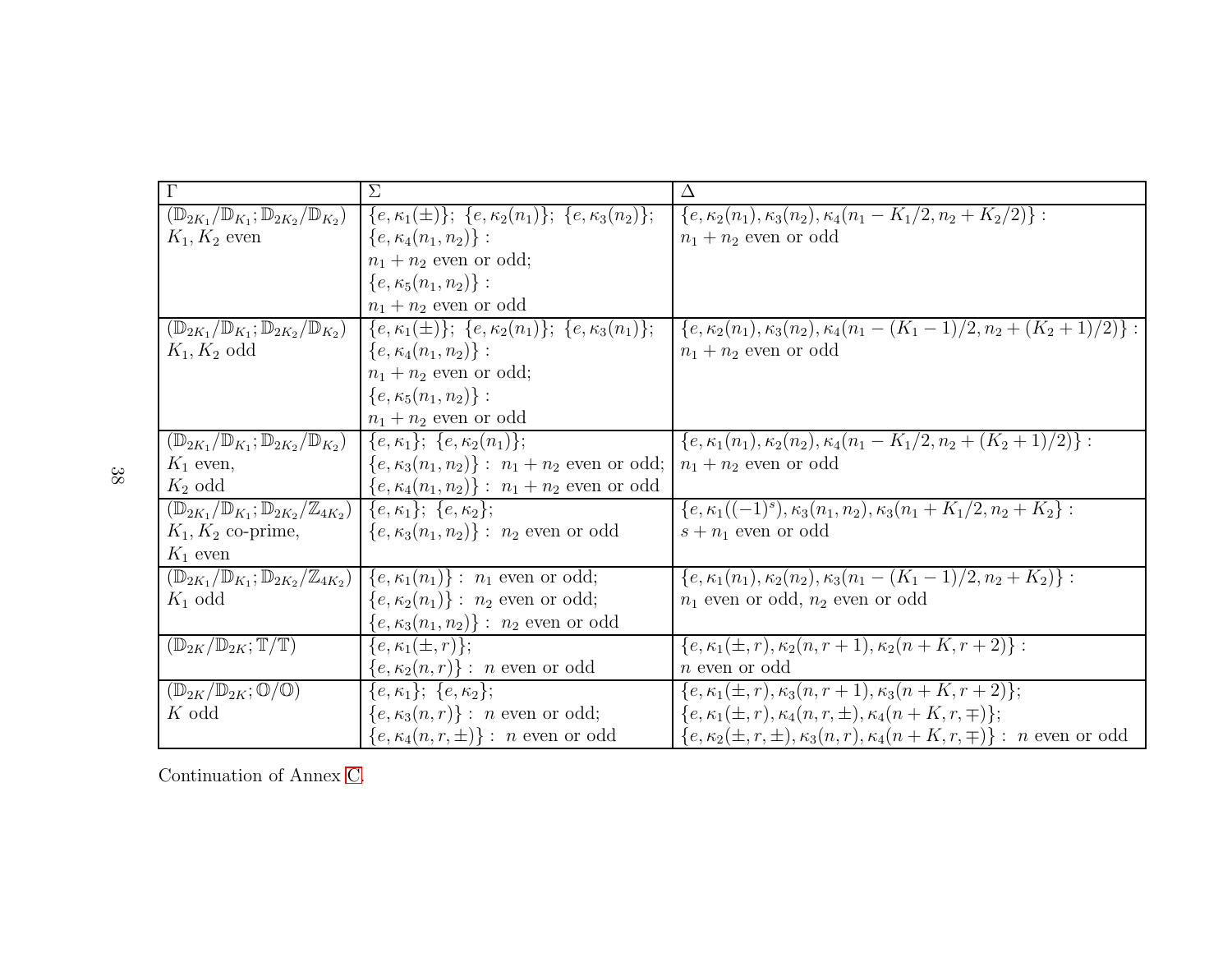| $\overline{\Gamma}$                                                          | $\overline{\Sigma}$                                                          | $\Delta$                                                                                                                                                                  |
|------------------------------------------------------------------------------|------------------------------------------------------------------------------|---------------------------------------------------------------------------------------------------------------------------------------------------------------------------|
| $(\mathbb{D}_{2K}/\mathbb{Z}_{4K};\mathbb{O}/\mathbb{T})$                    | ${e, \kappa_1(\pm, r)};$                                                     | $\{e, \kappa_1(\pm, r), \kappa_2(n, r, +), \kappa_2(n \pm K, r, -)\}$ :                                                                                                   |
| $K$ even                                                                     | ${e, \kappa_2(n, r, \pm)}$ : <i>n</i> even or odd                            | <i>n</i> even or odd                                                                                                                                                      |
| $(\mathbb{D}_{2K}/\mathbb{Z}_{4K};\mathbb{O}/\mathbb{T})$                    | ${e, \kappa_1(\pm, r)};$                                                     | $\{e, \kappa_1((-1)^s, r), \kappa_2(n, r, (-1)^s), \kappa_2(n + (-1)^s K, r, (-1)^{s+1})\}$ :                                                                             |
| $K$ odd                                                                      | $\{e, \kappa_2(n, r, \pm)\}$ : <i>n</i> even or odd $\mid n + s$ even or odd |                                                                                                                                                                           |
| $(\mathbb{D}_{2K}/\mathbb{D}_K;\mathbb{O}/\mathbb{T})$                       | $\overline{\{e,\kappa_1(\pm,r)\}};$                                          | $\{\epsilon,\kappa_1(\pm,r),\kappa_2(n,r+1),\kappa_2(n+K/2,r+2)\};$                                                                                                       |
| $K=4\tilde{k}$                                                               | ${e, \kappa_2(n,r)}; \{e, \kappa_3(n,r,\pm)\}$                               | $\{e, \kappa_1(\pm, r), \kappa_3(n, r, \pm), \kappa_3(n - K/2, r, \mp)\}\$                                                                                                |
| $(\mathbb{D}_{2K}/\mathbb{D}_K;\mathbb{O}/\mathbb{T})$                       | ${e, \kappa_1(\pm, r, \pm)}$ ;                                               | $\{e, \kappa_1(\pm, r, (-1)^s), \kappa_2(n,r), \kappa_3(n+(K+1)/2, r, (-1)^{s+1})\}$ :                                                                                    |
| $K$ odd                                                                      | ${e, \kappa_2(n,r); \{e, \kappa_3(n,r, \pm)\}}$                              | $n + s$ even or odd                                                                                                                                                       |
| $(\mathbb{D}_{6K}/\mathbb{Z}_{4K};\mathbb{O}/\mathbb{V})$                    | $\overline{\{e,\kappa_1(\pm,r)}\};$                                          | $\{e, \kappa_1(\pm, r), \kappa_{r+2}(n, \pm), \kappa_{r+2}(n+K, \mp)\}$ : <i>n</i> even or odd                                                                            |
| $K$ even                                                                     | ${e, \kappa_i(n, \pm)}, j = 2, 3, 4:$                                        |                                                                                                                                                                           |
|                                                                              | $n$ even or odd                                                              |                                                                                                                                                                           |
| $(\mathbb{D}_{6K}/\mathbb{Z}_{4K};\mathbb{O}/\mathbb{V})$                    | ${e, \kappa_1(\pm, r)};$                                                     | $\{e, \kappa_1((-1)^s, r), \kappa_{r+2}(n, (-1)^s), \kappa_{r+2}(n+K, (-1)^{s+1})\}$ :                                                                                    |
| $K$ odd                                                                      | ${e, \kappa_i(n, \pm), j = 2, 3, 4:}$                                        | $n + s$ even or odd                                                                                                                                                       |
|                                                                              | $n$ even or odd                                                              |                                                                                                                                                                           |
| $(\mathbb{D}_{2K}/\mathbb{D}_{2K};\mathbb{I}/\mathbb{I})$                    | $\{e,\kappa_1\},\ \{e,\kappa'_1\};$                                          | $\{e, \kappa_1(\pm, r), \kappa_2(n, r+1), \kappa_2(n+K, r+2)\}$ :                                                                                                         |
|                                                                              | $\{e, \kappa_2(n)\}, \{e, \kappa'_2(n)\}$ :                                  | $n$ even or odd                                                                                                                                                           |
|                                                                              | $n$ even or odd                                                              |                                                                                                                                                                           |
| (T/T;T/T)                                                                    | $\{e,\kappa_1\}$                                                             | $\kappa_1(\pm, r, s), \kappa_1(\pm, \overline{r+1, s+1}), \kappa_1(\pm, r+2, s+2) \in \Delta_1;$                                                                          |
|                                                                              |                                                                              | $\kappa_1(\pm, r, s), \kappa_1(\pm, r+2, s+1), \kappa_1(\pm, r+1, s+2) \in \Delta_2$                                                                                      |
| $(\mathbb{T}/\mathbb{Z}_2; \mathbb{T}/\mathbb{Z}_2)$                         | $\{e,\kappa_1(+,r)\};\;\{e,\kappa_1(-,r)\}\;$                                | $\kappa_1(\pm, r), \kappa_1(\pm, r+1), \kappa_r(\pm, r+2) \in \Delta_1;$                                                                                                  |
|                                                                              |                                                                              | $\frac{\{e, \kappa_1(\pm, r), \kappa_1(\mp, r + 1), \kappa_r(\mp, r + 2)\}}{\kappa_1(\pm, r, r), \kappa_1(\pm, r + 1, r + 1), \kappa_1(\pm, r + 2, r + 2) \in \Delta_1};$ |
| $(T/\mathbb{V}; \mathbb{T}/\mathbb{V})$                                      | $\{\overline{e,\kappa_1(r,r)}\};\ \{e,\kappa_1(r,r+1)\};$                    |                                                                                                                                                                           |
|                                                                              | ${e, \kappa_1(r, r+2)}$                                                      | $\kappa_1(\pm, r, r+1), \kappa_1(\pm, r+1, r+2), \kappa_1(\pm, r+2, r) \in \Delta_2;$                                                                                     |
|                                                                              |                                                                              | $\kappa_1(\pm, r, r+2), \kappa_1(\pm, r+1, r), \kappa_1(\pm, r+2, r+1) \in \Delta_3;$                                                                                     |
|                                                                              |                                                                              | ${e, \kappa_1(\pm, r, r), \kappa_1(\pm, r + 1, r + 2), \kappa_1(\pm, r + 2, r + 1)}$                                                                                      |
| $(T/T; \mathbb{O}/\mathbb{O})$                                               | ${e, \kappa_1}; \{e, \kappa_2\}$                                             | $\kappa_1(\pm, r, s), \kappa_1(\pm, r+1, s+1+t), \kappa_1(\pm, r+2, s+2-t) \in \Delta_1, t = 0, 1;$                                                                       |
|                                                                              |                                                                              | $\{e, \kappa_1(\pm,r,s), \kappa_2(\pm,r+1+t,s,\pm), \kappa_2(\pm,r+2-t,s,\mp)\}, \ t=0,1$                                                                                 |
| $\overline{\mathbb{T}}/\mathbb{T};\mathbb{I}/\mathbb{I})$                    | $\{e, \kappa_1\}, \{e, \kappa'_1\}$                                          | $\kappa_1(\pm, r, s), \kappa_1(\pm, r+1, s+1), \kappa_1(\pm, r+2, s+2) \in \Delta_1;$                                                                                     |
|                                                                              |                                                                              | $\kappa_1(\pm, r, s), \kappa_1(\pm, r+2, s+1), \kappa_1(\pm, r+1, s+2) \in \Delta_2$                                                                                      |
| $(\mathbb{D}_{2rK_1}/\mathbb{Z}_{K_1}; \mathbb{D}_{2rK_2}/\mathbb{Z}_{K_2})$ | ${e, \kappa_1}; \{e, \kappa_2\}; \{e, \kappa_3\}$                            | $\{e, \kappa_1, \kappa_2(n_1, n_2), \kappa_3(n_1 + (K_1 - 1)/2, n_2 + (K_2 - 1)/2)\}$ :                                                                                   |
| $K_1, K_2$ odd, co-prime                                                     |                                                                              | $n_1 + n_2$ even or odd                                                                                                                                                   |
| $(\mathbb{T}/\mathbb{Z}_1;\mathbb{T}/\mathbb{Z}_1)$                          | $\{e,\kappa_1(r)\}\$                                                         | $\kappa_1(r), \kappa_1(r+1), \kappa_1(r+2) \in \Delta_1$                                                                                                                  |

Continuation of annex [C.](#page-35-1)

39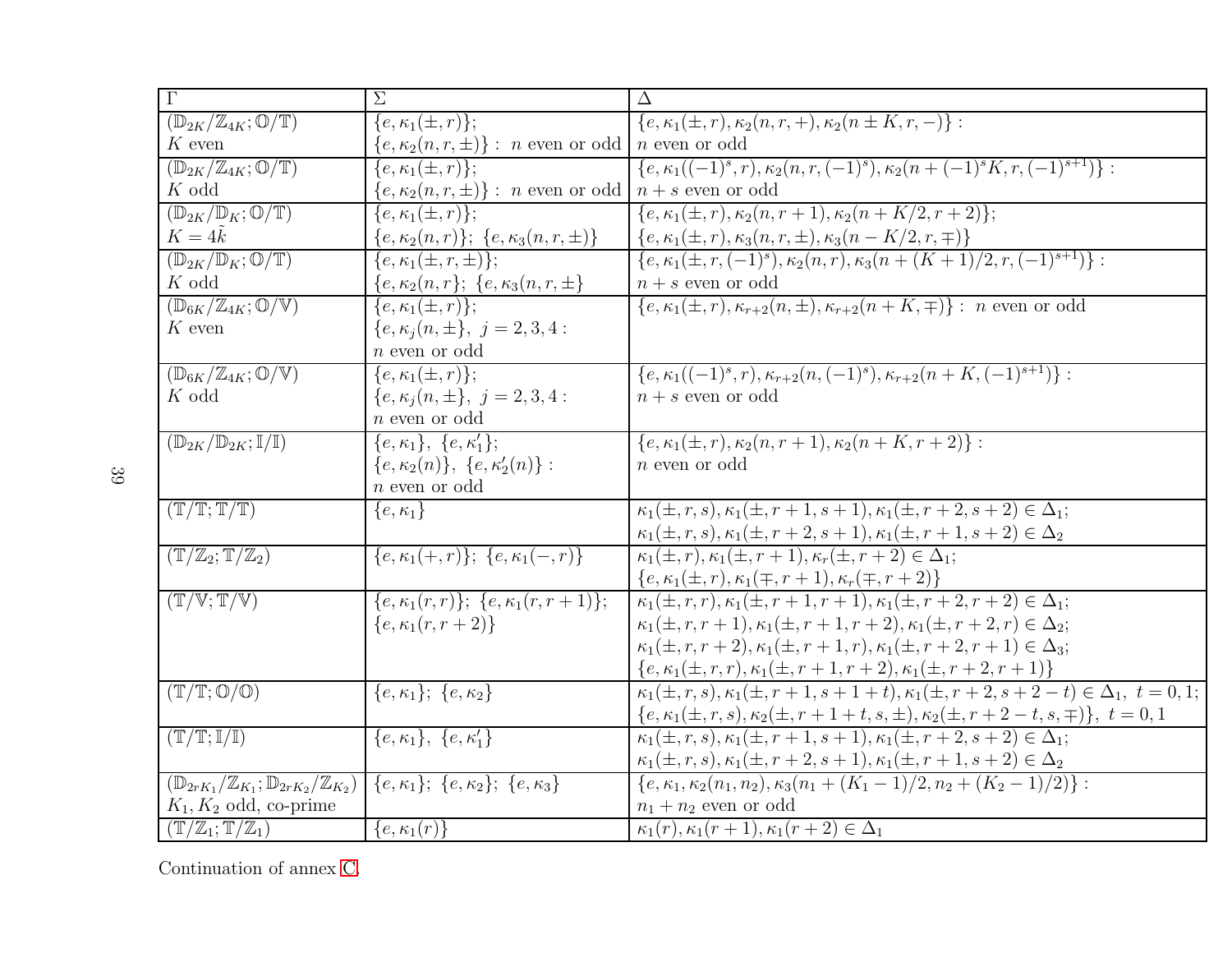# <span id="page-39-1"></span><span id="page-39-0"></span> $\textbf{D} \quad \textbf{Pairs} \; \Sigma_j, \Delta_j \; \textbf{satisfying conditions I-II-III in section}$ [3.3](#page-16-0)

In each case, the sequence  $j = 1, \ldots, m$  defines the building block. Note that, in all cases  $m \leq 4$ . The symmetry  $\gamma$  is such that  $\Sigma_m \subset \Delta_m \cap \gamma \Delta_1 \gamma^{-1}$ , hence insuring the existence of a cycle of heteroclinic connections (see condition C3 in Lemma [5\)](#page-13-0).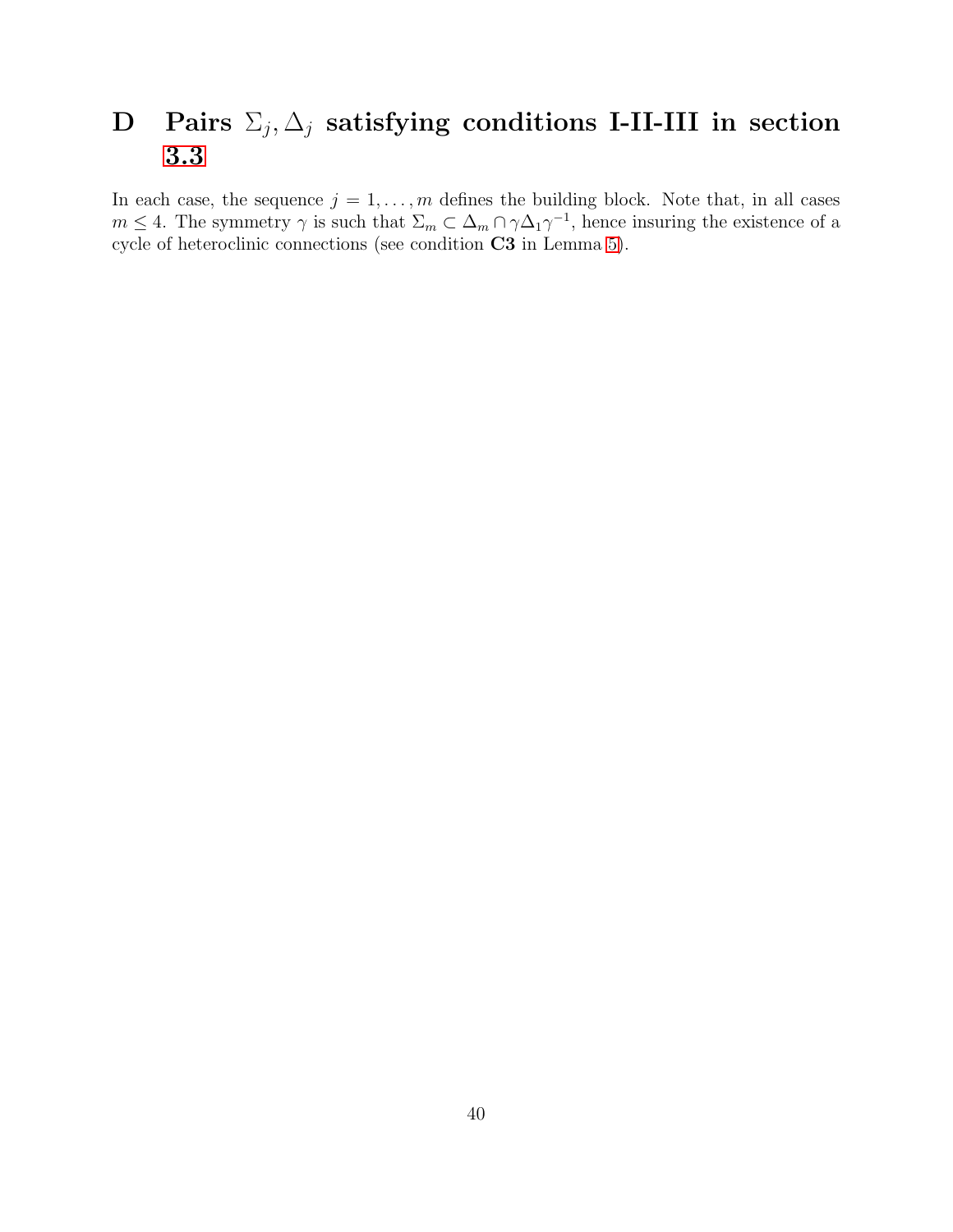| $\Gamma$                                                                         | $\Sigma_i, \Delta_i$ and $\gamma$                                                                           | $\alpha_i$ and $\beta_i$                            |
|----------------------------------------------------------------------------------|-------------------------------------------------------------------------------------------------------------|-----------------------------------------------------|
| $(\mathbb{D}_{2K_1}/\mathbb{D}_{2K_1}; \mathbb{D}_{2K_2}/\mathbb{D}_{2K_2})$     | $\Sigma_1 = \{e, \kappa_2(0)\}, \ \Sigma_2 = \{e, \kappa_3(1)\}\$                                           | $\alpha_1=\theta_1/2, \ \beta_1=\pi-\alpha_1$       |
|                                                                                  | $\Sigma_3 = \{e, \kappa_2(1)\}, \ \Sigma_4 = \{e, \kappa_3(0)\}\$                                           | $\alpha_2 = \theta_2/2, \ \beta_2 = \pi - \alpha_2$ |
|                                                                                  | $\Delta_1 = \{e, \kappa_2(0), \kappa_3(0), \kappa_4(-K_1, K_2)\},\$                                         | $\alpha_3 = \theta_1/2, \ \beta_3 = \pi - \alpha_3$ |
|                                                                                  | $\Delta_2 = \{e, \kappa_2(0), \kappa_3(1), \kappa_4(-K_1, K_2 + 1)\}\$                                      | $\alpha_4 = \theta_2/2, \ \beta_4 = \pi - \alpha_4$ |
|                                                                                  | $\Delta_3 = \{e, \kappa_2(1), \kappa_3(1), \kappa_4(-K_1+1, K_2+1)\},\$                                     |                                                     |
|                                                                                  | $\Delta_4 = \{e, \kappa_2(1), \kappa_3(0), \kappa_4(-K_1+1, K_2)\}; \ \gamma = e$                           |                                                     |
| $(\mathbb{D}_{2K_1r}/\mathbb{Z}_{4K_1}; \mathbb{D}_{2K_2r}/\mathbb{Z}_{4K_2})_s$ | $\Sigma_1 = \{e, \kappa_2(0,0,0)\}, \ \Sigma_2 = \{e, \kappa_2(K_1, K_2,0)\}\$                              | $\overline{\alpha_1} = \pi/2, \ \beta_1 = \pi/2$    |
| $K_1, K_2$ co-prime                                                              | $\Delta_1 = \{e, \kappa_1(-), \kappa_2(0,0,0), \kappa_2(K_1, 3K_2, 0)\},\$                                  | $\alpha_2 = \pi/2, \ \beta_2 = \pi/2$               |
|                                                                                  | $\Delta_2 = \{e, \kappa_1(+), \kappa_2(0,0,0), \kappa_2(K_1, K_2, 0)\};$                                    |                                                     |
|                                                                                  | $\gamma = ((1,0,0,0);(0,0,0,1))$                                                                            |                                                     |
| $(\mathbb{D}_{2K_1r}/\mathbb{Z}_{2K_1}; \mathbb{D}_{2K_2r}/\mathbb{Z}_{2K_2})_s$ | $\Sigma_1 = \{e, \kappa_2(0,0,0)\}, \ \Sigma_2 = \{e, \kappa_3((K_1-1)/2, (K_2-1)/2,0)\}\$                  | $\alpha_1 = \pi/2, \ \beta_1 = \pi/2$               |
| $K_1, K_2$ odd, co-prime                                                         | $\Sigma_3 = \{e, \kappa_2(0, K_2, 0)\}, \ \Sigma_4 = \{e, \kappa_3((K_1 - 1)/2, (3K_2 - 1)/2, 0)\}\$        | $\alpha_2 = \pi/2, \ \beta_2 = \pi/2$               |
|                                                                                  | $\Delta_1 = \{e, \kappa_1(-), \kappa_2(0,0,0), \kappa_3((K_1-1)/2, (3K_2-1)/2, 0)\}\$                       | $\alpha_3 = \pi/2, \ \beta_3 = \pi/2$               |
|                                                                                  | $\Delta_2 = \{e, \kappa_1(+), \kappa_2(0,0,0), \kappa_3((K_1-1)/2, (K_2-1)/2,0)\}\$                         | $\alpha_4 = \pi/2, \ \beta_4 = \pi/2$               |
|                                                                                  | $\Delta_3 = \{e, \kappa_1(+), \kappa_2(0, 2K_2, 0), \kappa_3((K_1-1)/2, (K_2-1)/2, 0)\}\$                   |                                                     |
|                                                                                  | $\Delta_4 = \{e, \kappa_1(+), \kappa_2(0, 2K_2, 0), \kappa_3((K_1 - 1)/2, (3K_2 - 1)/2, 0)\}, \ \gamma = e$ |                                                     |
| $(\mathbb{D}_{2K_1}/\mathbb{D}_{K_1}; \mathbb{D}_{2K_2}/\mathbb{D}_{K_2})$       | $\Sigma_1 = \{e, \kappa_3(0)\}, \ \Sigma_2 = \{e, \kappa_2(1)\},\$                                          | $\alpha_1 = \theta_1, \ \beta_1 = \pi - \alpha_1$   |
| $K_1, K_2$ even                                                                  | $\Delta_1 = \{e, \kappa_2(0), \kappa_3(0), \kappa_4(-K_1/2, K_2/2)\},\$                                     |                                                     |
|                                                                                  | $\Delta_2 = \{e, \kappa_2(1), \kappa_3(0), \kappa_4(K_1/2, K_2)\},\$                                        | $\alpha_2=\theta_2, \ \beta_2=\pi-\alpha_2$         |
|                                                                                  | $\gamma = ((\cos \theta_1, 0, 0, \sin \theta_1); (\cos \theta_2, 0, 0, \sin \theta_2))$                     |                                                     |
| $(\mathbb{D}_{2K_1}/\mathbb{D}_{K_1}; \mathbb{D}_{2K_2}/\mathbb{D}_{K_2})$       | $\Sigma_1 = \{e, \kappa_3(0)\}, \ \Sigma_2 = \{e, \kappa_2(1)\},\$                                          | $\alpha_1 = \theta_1, \ \beta_1 = \pi - \alpha_1$   |
| $K_1, K_2$ odd                                                                   | $\Delta_1 = \{e, \kappa_2(0), \kappa_3(0), \kappa_4(-(K_1-1)/2, (K_2-1)/2)\},\$                             |                                                     |
|                                                                                  | $\Delta_2 = \{e, \kappa_2(1), \kappa_3(0), \kappa_4((K_1-1)/2, (K_2-1)/2)\},\$                              | $\alpha_2=\theta_2, \ \beta_2=\pi-\alpha_2$         |
|                                                                                  | $\gamma = ((\cos \theta_1, 0, 0, \sin \theta_1); (\cos \theta_2, 0, 0, \sin \theta_2))$                     |                                                     |
| $(\mathbb{D}_{2K_1}/\mathbb{D}_{K_1}; \mathbb{D}_{2K_2}/\mathbb{D}_{K_2})$       | $\Sigma_1 = \{e, \kappa_3(0)\}, \ \Sigma_2 = \{e, \kappa_2(1)\},\$                                          | $\alpha_1 = \theta_1, \ \beta_1 = \pi - \alpha_1$   |
| $K_1$ even, $K_2$ odd                                                            | $\Delta_1 = \{e, \kappa_2(0), \kappa_3(0), \kappa_4(-K_1/2, (K_2-1)/2)\},\$                                 |                                                     |
|                                                                                  | $\Delta_2 = \{e, \kappa_2(1), \kappa_3(0), \kappa_4(K_1/2, (K_2-1)/2)\},\$                                  | $\alpha_2=\theta_2, \ \beta_2=\pi-\alpha_2$         |
|                                                                                  | $\gamma = ((\cos \theta_1, 0, 0, \sin \theta_1); (\cos \theta_2, 0, 0, \sin \theta_2))$                     |                                                     |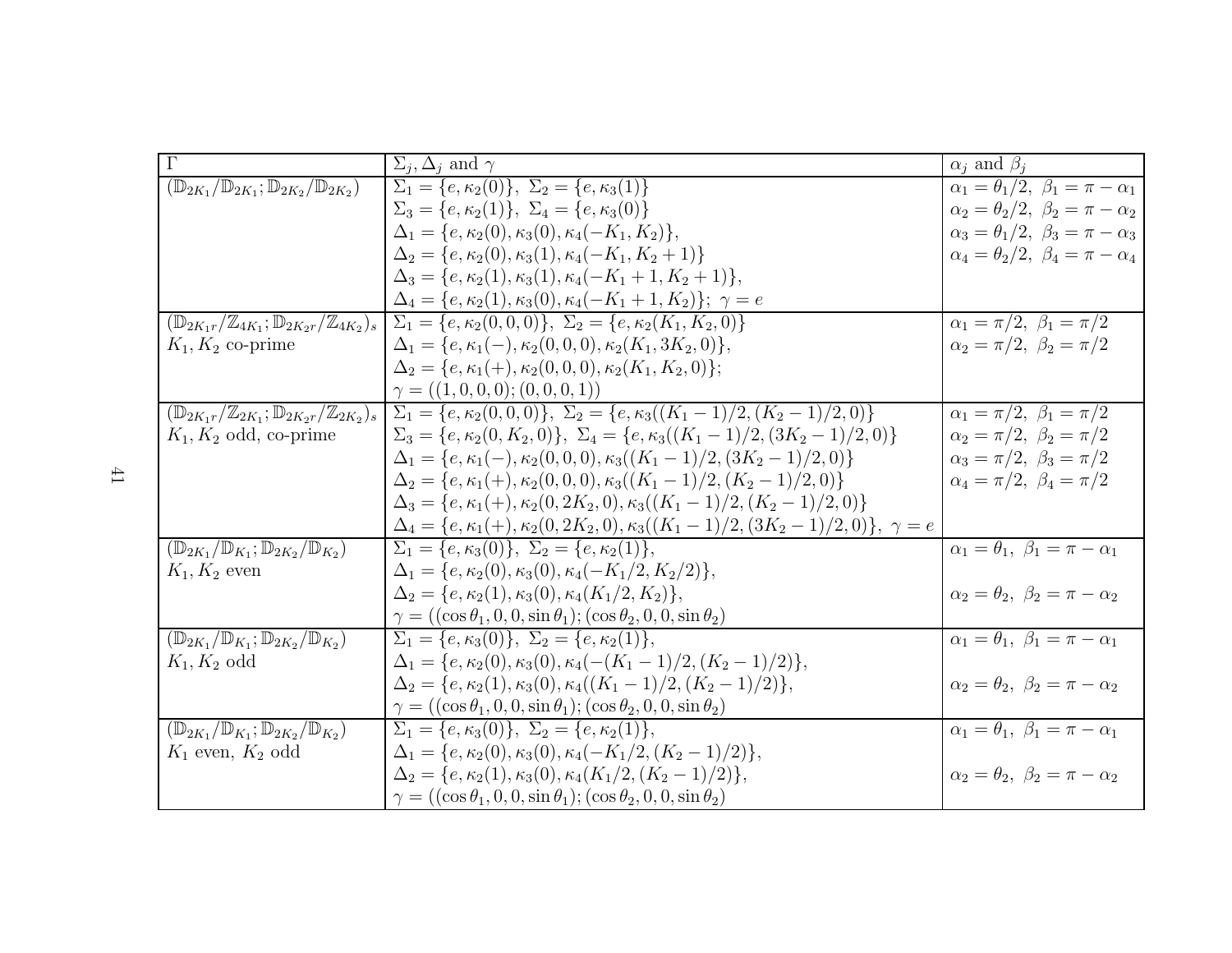| $\overline{\Gamma}$                                                         | $\Sigma_i$ , $\Delta_j$ and $\gamma$                                                                                                             | $\alpha_j$ and $\beta_j$                                                                        |
|-----------------------------------------------------------------------------|--------------------------------------------------------------------------------------------------------------------------------------------------|-------------------------------------------------------------------------------------------------|
| $(\mathbb{D}_{2K_1}/\mathbb{D}_{K_1}; \mathbb{D}_{2K_2}/\mathbb{Z}_{4K_2})$ | $\Sigma_1 = \{e, \kappa_3(0,0)\}, \ \Sigma_2 = \{e, \kappa_3(K_1/2, K_2)\}\$                                                                     | $\alpha_1 = \pi/2, \ \beta_1 = \pi/2$                                                           |
| $K_1$ even                                                                  | $\Delta_1 = \{e, \kappa_1(-), \kappa_3(0,0), \kappa_3(K_1/2, 3K_2)\},\$                                                                          |                                                                                                 |
|                                                                             | $\Delta_2 = \{e, \kappa_1(+), \kappa_3(0,0), \kappa_3(K_1/21, K_2)\}, \ \gamma = ((1,0,0,0);(0,0,0,1)) \mid \alpha_2 = \pi/2, \ \beta_2 = \pi/2$ |                                                                                                 |
| $(\mathbb{D}_{2K_1}/\mathbb{D}_{K_1}; \mathbb{D}_{2K_2}/\mathbb{Z}_{4K_2})$ | $\Sigma_1 = \{e, \kappa_1(0)\}, \ \Sigma_2 = \{e, \kappa_2(1)\}\$                                                                                | $\alpha_1 = \theta_1, \ \beta_1 = \pi - \alpha_1$                                               |
| $K_1$ odd                                                                   | $\Sigma_3 = \{e, \kappa_1(1)\}, \ \Sigma_4 = \{e, \kappa_2(0)\},\$                                                                               | $\alpha_2 = \theta_2/2, \ \beta_2 = \pi - \alpha_2$                                             |
|                                                                             | $\Delta_1 = \{e, \kappa_1(0), \kappa_2(0), \kappa_3((K_1+1)/2, K_2)\},\$                                                                         |                                                                                                 |
|                                                                             | $\Delta_2 = \{e, \kappa_1(0), \kappa_2(1), \kappa_4((K_1+1)/2, K_2+1)\},\$                                                                       | $\alpha_3 = \theta_1, \ \beta_3 = \pi - \alpha_3$                                               |
|                                                                             | $\Delta_3 = \{e, \kappa_1(1), \kappa_2(1), \kappa_3((K_1+1)/2+1, K_2+1)\},\$                                                                     |                                                                                                 |
|                                                                             | $\Delta_4 = \{e, \kappa_1(1), \kappa_2(0), \kappa_4((K_1+1)/2+1, K_2)\}; \ \gamma = e$                                                           | $\frac{\alpha_4 = \theta_2/2, \ \beta_4 = \pi - \alpha_4}{\alpha_1 = \pi/4, \ \beta_1 = \pi/4}$ |
| $(\mathbb{D}_{2K}/\mathbb{D}_{2K}; \mathbb{T}/\mathbb{T})$                  | $\overline{\Sigma_1} = \{e, \kappa_2(0,0)\},\$                                                                                                   |                                                                                                 |
| $K$ even                                                                    | $\Delta_1 = \{e, \kappa_1(+, 2), \kappa_2(0, 0), \kappa_2(K, 1)\}\$                                                                              |                                                                                                 |
|                                                                             | $\gamma = ((1,0,0,1)/\sqrt{2};(1/2,1/2,1/2,1/2))$                                                                                                |                                                                                                 |
| $(\mathbb{D}_{2K}/\mathbb{D}_{2K};\mathbb{T}/\overline{\mathbb{T}})$        | $\Sigma_1 = \{e, \kappa_2(0,0)\}, \ \Sigma_2 = \{e, \kappa_2(K,1)\}\$                                                                            | $\alpha_1 = \pi/4, \ \beta_1 = \pi/4$                                                           |
| K odd                                                                       | $\Delta_1 = \{e, \kappa_1(+, 2), \kappa_2(0, 0), \kappa_2(-K, 1)\}\$                                                                             | $\alpha_2 = \pi/4, \ \beta_2 = \pi/4$                                                           |
|                                                                             | $\Delta_2 = \{e, \kappa_1(+, 2), \kappa_2(0, 0), \kappa_2(K, 1)\}\$                                                                              |                                                                                                 |
|                                                                             | $\gamma = ((0,0,0,1); (-1/2,1/2,1/2,1/2))$                                                                                                       |                                                                                                 |
| $(\mathbb{D}_{2K}/\mathbb{D}_{2K};\mathbb{O}/\mathbb{O})$                   | $\Sigma_1 = \{e, \kappa_2(+,0,+) \}, \ \Sigma_2 = \{e, \kappa_4(0,0,-) \}, \ \Sigma_3 = \{e, \kappa_4(K,0,+) \},$                                | $\alpha_1 = \theta/2, \ \beta_1 = \pi - \alpha_1$                                               |
| K odd                                                                       | $\Delta_1 = \{e, \kappa_2(+,0,+), \kappa_4(1,0,-), \kappa_3(K-1,0)\},\$                                                                          | $\alpha_2 = \pi/4, \ \beta_2 = 3\pi/4$                                                          |
|                                                                             | $\Delta_2 = \{e, \kappa_2(+,0,+), \kappa_4(0,0,-), \kappa_3(K,0)\},\$                                                                            | $\alpha_3 = \pi/4, \ \beta_3 = 3\pi/4$                                                          |
|                                                                             | $\Delta_3 = \{e, \kappa_1(+,0), \kappa_4(0,0,-), \kappa_4(K,0,+)\}\$                                                                             |                                                                                                 |
|                                                                             | $\gamma = ((\cos(\theta(K-1)/2), 0, 0, \sin(\theta(K-1)/2); (0, 0, 1, 0)))$                                                                      |                                                                                                 |
| $\overline{(\mathbb{D}_{2K}/\mathbb{Z}_{4K};\mathbb{O}/\mathbb{T})}$        | $\Sigma_1 = \{e, \kappa_2(0, 0, +)\},\$                                                                                                          | $\alpha_1 = \pi/2, \ \beta_1 = \pi/2$                                                           |
| $K$ even                                                                    | $\Delta_1 = \{e, \kappa_1(-,0), \kappa_2(0,0,+) , \kappa_2(-K,0,-)\},$                                                                           |                                                                                                 |
|                                                                             | $\gamma = ((1,0,0,1)/\sqrt{2};(0,0,0,1))$                                                                                                        |                                                                                                 |
| $(\mathbb{D}_{2K}/\mathbb{Z}_{4K};\mathbb{O}/\mathbb{T})$                   | $\Sigma_1 = \{e, \kappa_2(0,0,+) \}, \overline{\Sigma_2 = \{e, \kappa_2(K,0,-) \}}$                                                              | $\alpha_1 = \pi/2, \ \beta_1 = \pi/2$                                                           |
| $K$ odd                                                                     | $\Delta_1 = \{e, \kappa_1(-,0), \kappa_2(0,0,+) , \kappa_2(-K,0,-)\},\$                                                                          | $\alpha_2 = \pi/2, \ \beta_2 = \pi/2$                                                           |
|                                                                             | $\Delta_2 = \{e, \kappa_1(+,0), \kappa_2(0,0,+) , \kappa_2(K,0,-)\}\$                                                                            |                                                                                                 |
|                                                                             | $\gamma = ((0,0,0,1); (1,0,0,0))$                                                                                                                |                                                                                                 |

Continuation of Annex [D](#page-39-1)